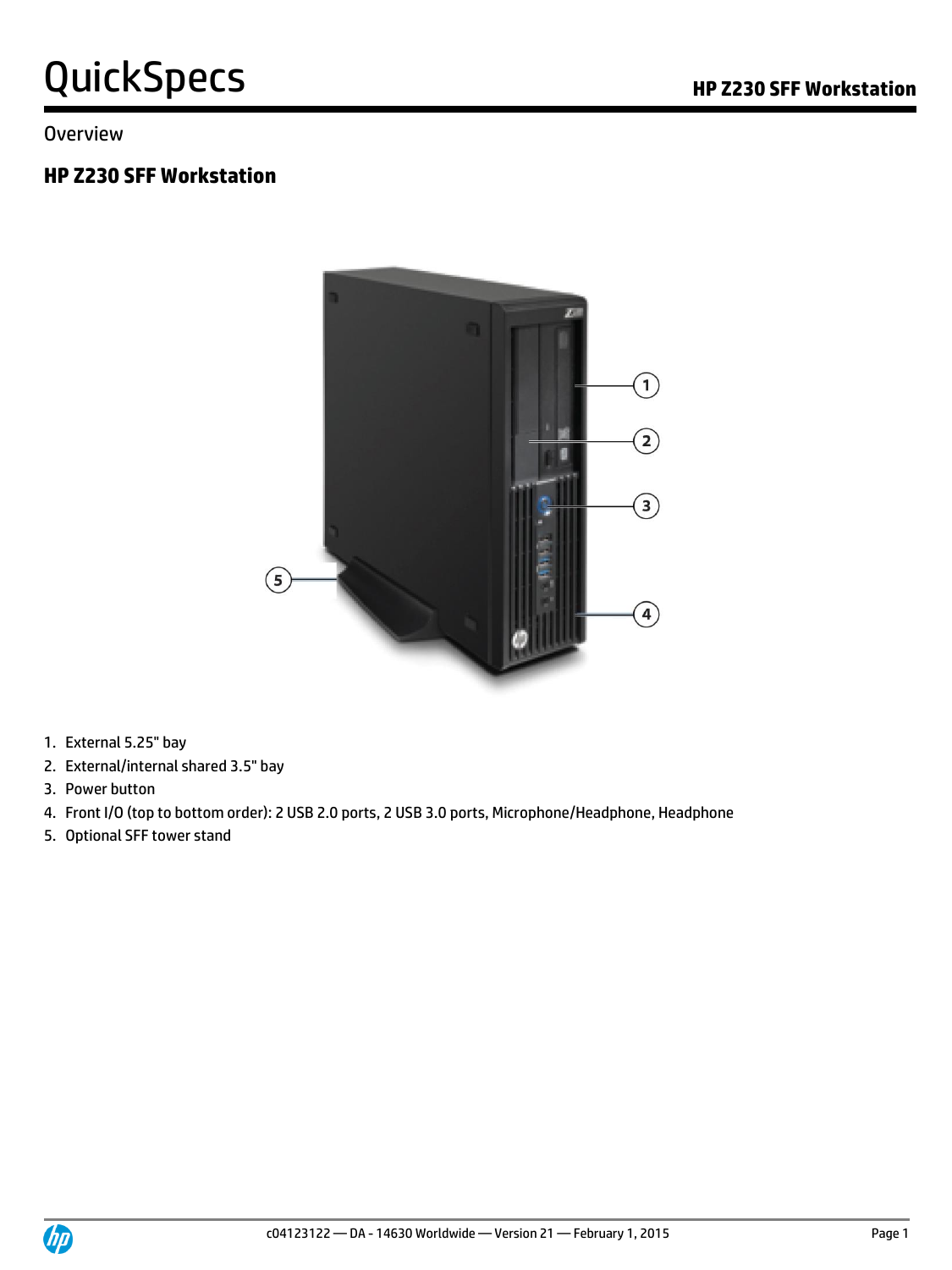#### **Overview**



- 1. 1 Audio Line In, 1 Audio Line Out
- 2. 2 USB 3.0, 2 USB 2.0
- 3. 1 serial port
- 4. 3 DisplayPort (DP 1.2) outputs from Intel HD graphics (available on specific processors only)
- 5. RJ-45 to integrated GBE
- 6. 2 USB 2.0
- 7. PS/2 ports (keyboard, mouse)

| <b>Form Factor</b>       | Small Form Factor                                                                                                                                              |
|--------------------------|----------------------------------------------------------------------------------------------------------------------------------------------------------------|
| <b>Operating Systems</b> | Preinstalled:                                                                                                                                                  |
|                          | Windows 7 Professional 32/64<br>$\bullet$                                                                                                                      |
|                          | Windows 8.1 Pro 64-bit<br>$\bullet$                                                                                                                            |
|                          | Windows 8.1 Pro 64 Downgrade to Windows 7 Professional 32/64<br>$\bullet$                                                                                      |
|                          | Windows 8.1 64-bit<br>$\bullet$                                                                                                                                |
|                          | Windows 8.1 Simplified Chinese Edition 64-bit<br>$\bullet$                                                                                                     |
|                          | Windows 8.1 Single Language (EM)<br>$\bullet$                                                                                                                  |
|                          | Ubuntu Linux 14.04<br>$\bullet$                                                                                                                                |
|                          | HP Installer Kit for Linux [includes drivers for 64-bit OS versions of Red Hat Enterprise Linux 6<br>$\bullet$<br>and SUSE Linux Enterprise Desktop (SLED) 11] |
|                          | SUSE Linux Enterprise Desktop 11 64-bit (90 day license)<br>$\bullet$                                                                                          |
|                          | Red Hat Enterprise Linux Workstation (1 year paper license available; Preinstall not available)<br>$\bullet$                                                   |
|                          | Supported:                                                                                                                                                     |

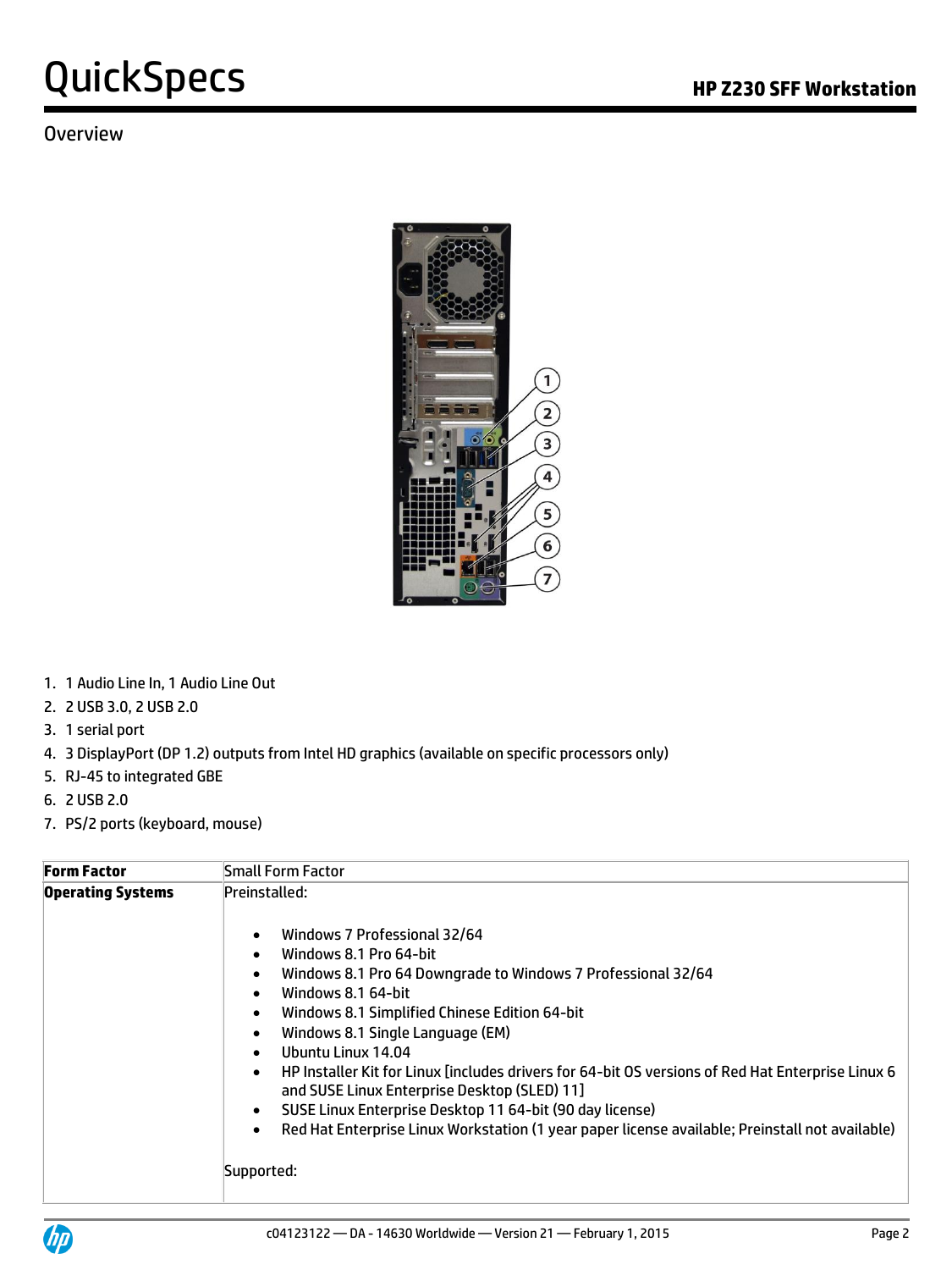#### Overview

| Windows 7 Enterprise 32/64<br>$\bullet$<br>Windows 8/8.1 Enterprise 64-bit<br>$\bullet$<br>Notes: For detailed OS/hardware support information for Linux, see:<br>http://www.hp.com/support/linux_hardware_matrix |                |                                       |                                                                     |                      |                                        |                            |                                      |                                                                   |                   |
|-------------------------------------------------------------------------------------------------------------------------------------------------------------------------------------------------------------------|----------------|---------------------------------------|---------------------------------------------------------------------|----------------------|----------------------------------------|----------------------------|--------------------------------------|-------------------------------------------------------------------|-------------------|
| <b>Name</b>                                                                                                                                                                                                       | <b>Cores</b>   | <b>Clock</b><br><b>Speed</b><br>(GHz) | Intel <sup>®</sup> Turbo<br><b>Boost</b><br>Technology <sup>1</sup> | <b>Cache</b><br>(MB) | <b>Memory</b><br><b>Speed</b><br>(MHz) | Hyper-<br><b>Threading</b> | <b>Integrated</b><br><b>Graphics</b> | <b>Featuring</b><br>Intel <sup>®</sup> vPro™<br><b>Technology</b> | <b>TDP</b><br>(W) |
| Intel® Xeon® processor<br>E3-1281v3                                                                                                                                                                               | $\overline{4}$ | 3.7                                   | 4.1                                                                 | 8                    | 1600                                   | Y                          | N/A                                  | Υ                                                                 | 80W               |
| Intel <sup>®</sup> Xeon® processor<br>E3-1280v3                                                                                                                                                                   | $\overline{4}$ | 3.6                                   | 4.0                                                                 | 8                    | 1600                                   | Y                          | N/A                                  | Υ                                                                 | 80W               |
| Intel® Xeon® processor<br>E3-1271v3                                                                                                                                                                               | 4              | 3.6                                   | 4.0                                                                 | 8                    | 1600                                   | Y                          | N/A                                  | Υ                                                                 | 80W               |
| Intel® Xeon® processor<br>E3-1246v3                                                                                                                                                                               | 4              | 3.5                                   | 3.9                                                                 | 8                    | 1600                                   | Y                          | Intel HD Graphics<br>P4600           | Υ                                                                 | 84W               |
| Intel <sup>®</sup> Xeon® processor<br>E3-1245v3                                                                                                                                                                   | $\overline{4}$ | 3.4                                   | 3.8                                                                 | 8                    | 1600                                   | Y                          | Intel HD Graphics<br>P4600           | Υ                                                                 | 84W               |
| Intel® Xeon® processor<br>E3-1241v3                                                                                                                                                                               | 4              | 3.5                                   | 3.9                                                                 | 8                    | 1600                                   | Y                          | N/A                                  | Y                                                                 | 80W               |
| Intel <sup>®</sup> Xeon® processor<br>E3-1240v3                                                                                                                                                                   | 4              | 3.4                                   | 3.8                                                                 | 8                    | 1600                                   | Y                          | N/A                                  | Υ                                                                 | 80W               |
| Intel <sup>®</sup> Xeon® processor<br>E3-1231v3                                                                                                                                                                   | $\overline{4}$ | 3.4                                   | 3.8                                                                 | 8                    | 1600                                   | Y                          | N/A                                  | Υ                                                                 | 80W               |
| Intel® Xeon® processor<br>E3-1226v3                                                                                                                                                                               | 4              | 3.3                                   | 3.7                                                                 | 8                    | 1600                                   | $\mathsf{N}$               | Intel HD Graphics<br>P4600           | Y                                                                 | 84W               |
| Intel® Xeon® processor<br>E3-1225v3                                                                                                                                                                               | 4              | 3.2                                   | 3.6                                                                 | 8                    | 1600                                   | ${\sf N}$                  | Intel HD Graphics<br>P4600           | Υ                                                                 | 84W               |
| Intel® Core™ i7-4790<br>processor                                                                                                                                                                                 | 4              | 3.6                                   | 4.0                                                                 | 8                    | 1600                                   | Y                          | Intel HD Graphics<br>4600            | Υ                                                                 | 84W               |
| Intel® Core™ i5-4690<br>processor                                                                                                                                                                                 | 4              | 3.5                                   | 3.9                                                                 | 6                    | 1600                                   | $\mathsf{N}$               | Intel HD Graphics<br>4600            | Υ                                                                 | 84W               |
| Intel® Core™ i5-4590<br>processor                                                                                                                                                                                 | $\overline{4}$ | 3.3                                   | 3.7                                                                 | 6                    | 1600                                   | ${\sf N}$                  | Intel HD Graphics<br>4600            | Υ                                                                 | 84W               |
| Intel® Core™ i3-4350<br>processor                                                                                                                                                                                 | 2              | 3.6                                   | <b>NA</b>                                                           | 4                    | 1600                                   | Y                          | Intel HD Graphics<br>4600            | N                                                                 | 54W               |
| Intel® Core™ i3-4160<br>processor                                                                                                                                                                                 | $\mathsf{Z}$   | 3.6                                   | <b>NA</b>                                                           | 3                    | 1600                                   | Y                          | Intel HD Graphics<br>4400            | N                                                                 | 54W               |
| ∥ntel® Core™ i3-4150<br>processor                                                                                                                                                                                 | 2              | 3.5                                   | <b>NA</b>                                                           | 3                    | 1600                                   | Y                          | Intel HD Graphics<br>4400            | ${\sf N}$                                                         | 54W               |
| Intel® Pentium® G3240<br>processor                                                                                                                                                                                | $\mathsf{Z}$   | 3.1                                   | ΝA                                                                  | 3                    | 1333                                   | N                          | Intel HD Graphics                    | N                                                                 | 54W               |

 $1$ The specifications shown in this column represent the maximum turbo frequency with one core active. Turbo boost stepping occurs in 100MHz increments. Processors that do not have turbo functionality are denoted as N/A.

**Available Processor Disclaimers**

Integrated Intel® HD graphics is not supported on the Intel® Xeon Processor E3-1230v3, E3-1240v3, E3-1270v3 or E3-1280v3.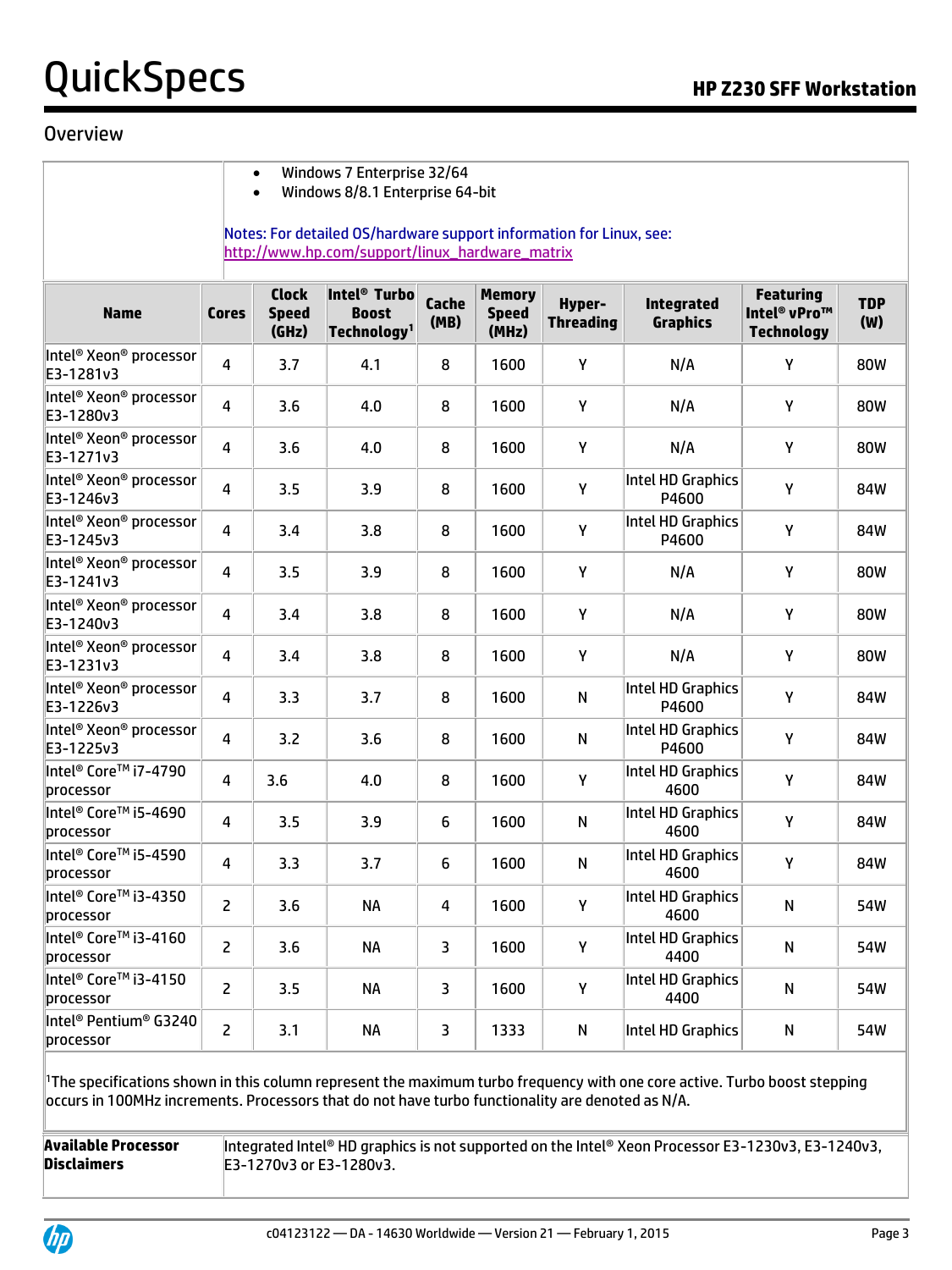# QuickSpecs **Manufature Contract Contract Contract Contract Contract Contract Contract Contract Contract Contract Contract Contract Contract Contract Contract Contract Contract Contract Contract Contract Contract Contract C**

#### **Overview**

|                             | Intel® Xeon E3, Intel Core i3 and Intel Pentium processors can support either ECC or non-ECC memory;<br>Intel® Core i5/i7 processors only support non-ECC memory.                                                                                                                                                                                                                                                                                                 |
|-----------------------------|-------------------------------------------------------------------------------------------------------------------------------------------------------------------------------------------------------------------------------------------------------------------------------------------------------------------------------------------------------------------------------------------------------------------------------------------------------------------|
|                             | Intel's numbering is not a measurement of higher performance. Processor numbers differentiate<br>features within each processor family, not across different processor families. See:<br>http://www.intel.com/products/processor_number/ for details.                                                                                                                                                                                                             |
|                             | $64$ -bit computing on Intel® 64 architecture requires a computer system with a processor, chipset, BIOS,<br>operating system, device drivers and applications enabled for Intel 64 architecture. Processor will not<br>operate (including 32-bit operation) without an Intel 64 architecture-enabled BIOS. Performance will<br>vary depending on your hardware and software configurations. See: <u>http://www.intel.com/info/em64t</u><br>for more information. |
|                             | Dual-Core and Quad-Core technologies are designed to improve performance of multithreaded<br>software products and hardware-aware multitasking operating systems and may require appropriate<br>operating system software for full benefits; check with software provider to determine suitability; Not<br>all customers or software applications will necessarily benefit from use of these technologies.                                                        |
| Color                       | Jack Black                                                                                                                                                                                                                                                                                                                                                                                                                                                        |
| <b>Convertibility</b>       | The Z230 SFF can either be placed flat on the desktop or made to stand on the desk with the optional<br>tower stand.                                                                                                                                                                                                                                                                                                                                              |
| <b>Expansion Slots (see</b> | 1 PCIe Gen3 x16 slot<br>$\bullet$                                                                                                                                                                                                                                                                                                                                                                                                                                 |
| system board section for    | 1 PCIe Gen2 x4 slot /x16 connector<br>$\bullet$                                                                                                                                                                                                                                                                                                                                                                                                                   |
| more details)               | 1 PCIe Gen2 x1 slot/x4 connector<br>$\bullet$                                                                                                                                                                                                                                                                                                                                                                                                                     |
|                             | 1 PCIe Gen2 x1 slot<br>$\bullet$                                                                                                                                                                                                                                                                                                                                                                                                                                  |
|                             |                                                                                                                                                                                                                                                                                                                                                                                                                                                                   |
|                             | (all slots are Low Profile)                                                                                                                                                                                                                                                                                                                                                                                                                                       |
|                             |                                                                                                                                                                                                                                                                                                                                                                                                                                                                   |
|                             | Note: In the PCIe Gen3 x16 slot, if it is not being used for a graphics card, only cards certified as After                                                                                                                                                                                                                                                                                                                                                       |
|                             | Market Options for this platform are supported.                                                                                                                                                                                                                                                                                                                                                                                                                   |
| <b>Expansion Bays (see</b>  | 1 external Half Height 5.25" bay<br>$\bullet$                                                                                                                                                                                                                                                                                                                                                                                                                     |
| storage section for more    | 1 shared internal/external 3.5" bay<br>$\bullet$                                                                                                                                                                                                                                                                                                                                                                                                                  |
| details)                    | 1 internal 3.5" bay<br>$\bullet$                                                                                                                                                                                                                                                                                                                                                                                                                                  |
|                             | 1 internal 2.5" bay (for SSD only)<br>$\bullet$                                                                                                                                                                                                                                                                                                                                                                                                                   |
|                             |                                                                                                                                                                                                                                                                                                                                                                                                                                                                   |
| Front I/O                   | 2 USB 3.0, 2 USB 2.0, 1 Headphone, and 1 Microphone                                                                                                                                                                                                                                                                                                                                                                                                               |
| Internal I/O                | 1 USB 3.0 and 3 USB 2.0 ports available as 2 separate 2x10(3.0 x1, 2.0 x1) and 2x5(2.0 x2) header:<br>supports one HP Internal USB 2.0 Port Kit and one USB 3.0 Media Card Reader.                                                                                                                                                                                                                                                                                |
| Rear I/O                    | 3 DisplayPort (DP 1.2) outputs from Intel HD graphics (available on specific processors only); 2 USB 3.0<br>ports, 4 USB 2.0 ports, 2 serial ports (1 standard, 1 optional), 1 parallel port (optional), 2 PS/2, RJ-45                                                                                                                                                                                                                                            |
|                             | (LoM), 1 Audio Line-in, and 1 Audio Line-out; 2 IEEE 1394b ports (optional).                                                                                                                                                                                                                                                                                                                                                                                      |
| <b>Interfaces Supported</b> | 14-in-1 Media Card Reader (optional)                                                                                                                                                                                                                                                                                                                                                                                                                              |
| <b>Chassis Dimensions</b>   | Standard desktop orientation: 100 x 337 x 384 mm (3.95 x 13.3 x 15.1 in); Optional SFF Tower                                                                                                                                                                                                                                                                                                                                                                      |
| $(H \times W \times D)$     | orientation (excluding stand dimension): 337 x 100 x 384 mm (13.3 x 3.95 x 15.1 in)                                                                                                                                                                                                                                                                                                                                                                               |
| Weight                      | Exact weights depend upon configuration;                                                                                                                                                                                                                                                                                                                                                                                                                          |
|                             | Typical Weight* 7.2 kg (15.87 lbs)                                                                                                                                                                                                                                                                                                                                                                                                                                |
|                             | Shipping Weight* 9.8 kg (21.6 lbs)                                                                                                                                                                                                                                                                                                                                                                                                                                |
|                             | Max Supported Weight (desktop orientation) 35 kg (77 lb)                                                                                                                                                                                                                                                                                                                                                                                                          |
|                             |                                                                                                                                                                                                                                                                                                                                                                                                                                                                   |
|                             | Note*: Configured with 2 3.5" hard drives, 1 optical drive, 2 DIMMs and 1 NVIDIA Quadro K600 graphics<br>card                                                                                                                                                                                                                                                                                                                                                     |
| <b>Temperature</b>          | Operating: 5° to 35°C (40° to 95°F)                                                                                                                                                                                                                                                                                                                                                                                                                               |
|                             |                                                                                                                                                                                                                                                                                                                                                                                                                                                                   |

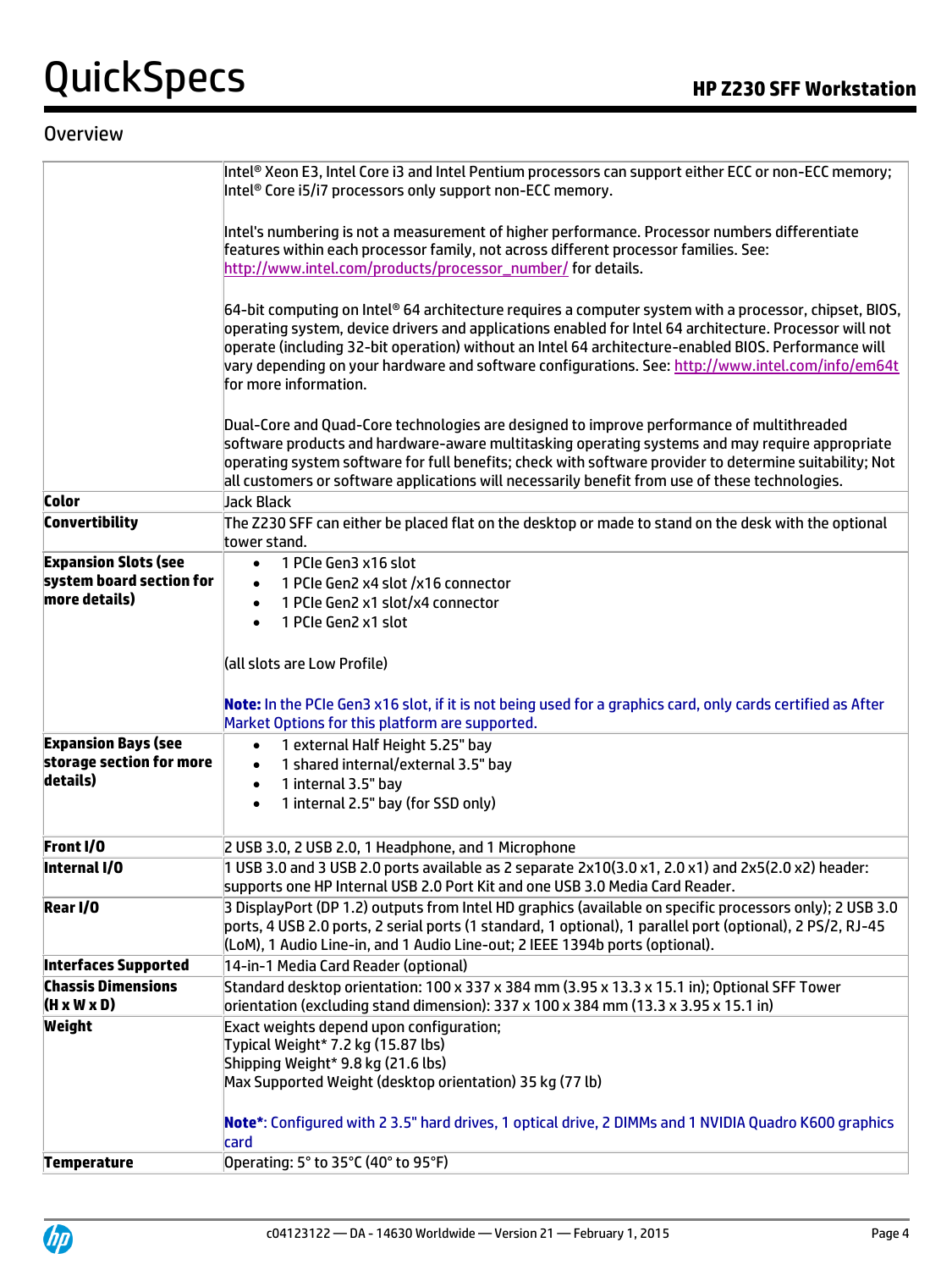#### **Overview**

|                                                 | Non-operating: -40° to 60°C (-40° to 140°F)                                                                                                                                                                               |
|-------------------------------------------------|---------------------------------------------------------------------------------------------------------------------------------------------------------------------------------------------------------------------------|
|                                                 | Notes: Derate the maximum operating temperature by one degree C (1.8 degrees F) for every 305m<br>(1,000 ft) altitude over 1,524m (5,000 ft).                                                                             |
| <b>Humidity</b>                                 | Operating: 8% to 85%<br>Non-operating: 8% to 90%                                                                                                                                                                          |
| <b>Maximum Altitude</b><br>(non-pressurized)    | Operating: 3,000 m; 10,000 ft<br>Non-operating: 9,100 m; 30,000 ft                                                                                                                                                        |
| <b>Power Supply</b>                             | 240W 92% Efficiency wide-ranging, active Power Factor Correction (PFC)                                                                                                                                                    |
|                                                 | 240W Standard Efficiency wide-ranging, active PFC Power Supply option available in some countries.<br>The Power Supply Efficiency Report for the 240W, 92% efficiency power supply may be found at these<br>links:        |
|                                                 | http://www.plugloadsolutions.com/psu_reports/HEWLETT-PACKARD%20COMPANY_PS-4241-<br>1HA_240W_ECOS%203449_Report.pdf                                                                                                        |
|                                                 | http://www.plugloadsolutions.com/psu_reports/HEWLETT-PACKARD_D12-<br>240P2A_240W_EC0S%203384_Report.pdf                                                                                                                   |
|                                                 | http://www.plugloadsolutions.com/psu_reports/Hewlett-Packard%20Company_DPS-240AB-<br>3%20A_240W_ECOS%203416_Report.pdf                                                                                                    |
|                                                 | http://www.plugloadsolutions.com/psu_reports/HEWLETT-PACKARD%20COMPANY_PCC002-<br>020H2_240W_ECOS%203440_Report.pdf                                                                                                       |
| <b>Backup Devices</b>                           | For a complete listing of compatible DAT tape drives, LTO tape drives and RDX Removable Disk Backup<br>System offerings, please visit http://www.hp.com/go/connect                                                        |
| <b>Chipset</b>                                  | Intel® C226 chipset                                                                                                                                                                                                       |
| <b>Memory</b>                                   | 4 DIMM slots, supporting up to 32GB ECC/non-ECC, DDR3 1600 MHz                                                                                                                                                            |
| <b>Memory disclaimers</b>                       | The CPUs determine the speed at which the memory is clocked. If a 1333 MHz capable CPU is used in the<br>system, the maximum speed the memory will run at is 1333 MHz regardless of the specified speed of<br>the memory. |
| <b>Workstation ISV</b><br><b>Certifications</b> | See the latest list of certifications at $\,$<br>http://www.hp.com/united-states/campaigns/workstations/partnerships.html                                                                                                 |

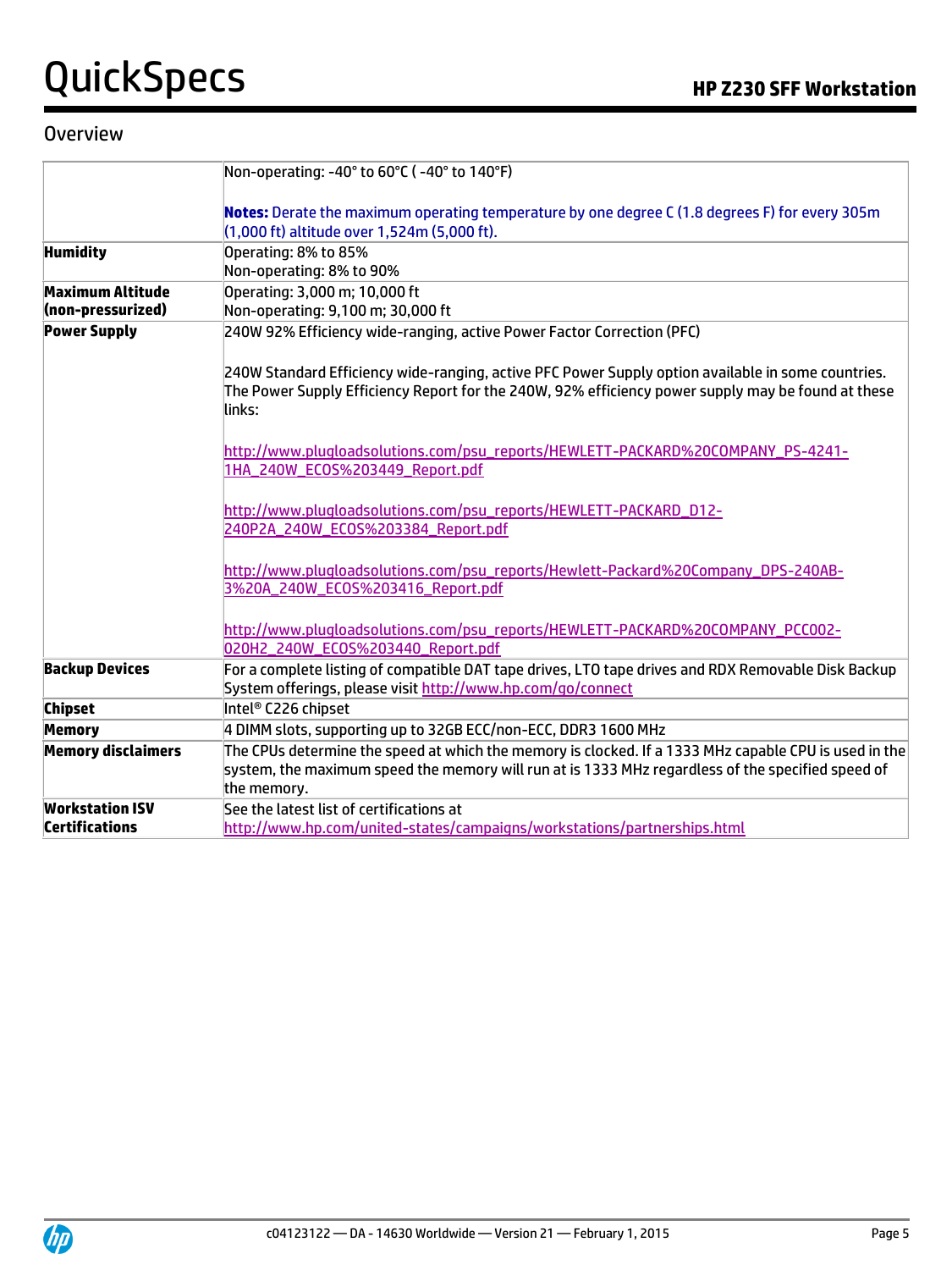### Supported Components

| Processors |                                                                                                                                                 | <b>Factory</b><br><b>Configured</b> | <b>Option Kit</b> | <b>Support</b><br><b>Notes</b> |
|------------|-------------------------------------------------------------------------------------------------------------------------------------------------|-------------------------------------|-------------------|--------------------------------|
|            | Intel® Xeon® processor E3-1200 v3 family (Z230)                                                                                                 |                                     |                   |                                |
|            | Intel <sup>®</sup> Xeon <sup>®</sup> processor E3-1281v3, Quad-Core, 8 MB<br>cache, 3.7 GHz, up to 4.1 GHz with Intel Turbo Boost<br>Technology | Υ                                   | N                 | See Note 2                     |
|            | Intel <sup>®</sup> Xeon <sup>®</sup> processor E3-1280v3, Quad-Core, 8 MB<br>cache, 3.6 GHz, up to 4.0 GHz with Intel Turbo Boost<br>Technology | Υ                                   | ${\sf N}$         | See Note 2                     |
|            | Intel <sup>®</sup> Xeon <sup>®</sup> processor E3-1271v3, Quad-Core, 8 MB<br>cache, 3.6 GHz, up to 4.0GHz with Intel Turbo Boost<br>Technology  | Υ                                   | ${\sf N}$         | See Note 2                     |
|            | Intel <sup>®</sup> Xeon <sup>®</sup> processor E3-1246v3, Quad-Core, 8 MB<br>cache, 3.5 GHz, up to 3.9 GHz with Intel Turbo Boost<br>Technology | Υ                                   | N                 | See Note 2                     |
|            | Intel <sup>®</sup> Xeon <sup>®</sup> processor E3-1245v3, Quad-Core, 8 MB<br>cache, 3.4 GHz, up to 3.8 GHz with Intel Turbo Boost<br>Technology | Υ                                   | N                 | See Note 2                     |
|            | Intel <sup>®</sup> Xeon <sup>®</sup> processor E3-1241v3, Quad-Core, 8 MB<br>cache, 3.5 GHz, up to 3.9 GHz with Intel Turbo Boost<br>Technology | Υ                                   | ${\sf N}$         | See Note 2                     |
|            | Intel <sup>®</sup> Xeon <sup>®</sup> processor E3-1240v3, Quad-Core, 8 MB<br>cache, 3.4 GHz, up to 3.8 GHz with Intel Turbo Boost<br>Technology | Υ                                   | ${\sf N}$         | See Note 2                     |
|            | Intel <sup>®</sup> Xeon <sup>®</sup> processor E3-1231v3, Quad-Core, 8 MB<br>cache, 3.4 GHz, up to 3.8 GHz with Intel Turbo Boost<br>Technology | Υ                                   | N                 | See Note 2                     |
|            | Intel® Xeon® processor E3-1226v3, Quad-Core, 8 MB<br>cache, 3.3 GHz, up to 3.7 GHz with Intel Turbo Boost<br>Technology                         | Υ                                   | N                 | See Note 2                     |
|            | Intel <sup>®</sup> Xeon <sup>®</sup> processor E3-1225v3, Quad-Core, 8 MB<br>cache, 3.2 GHz, up to 3.6 GHz with Intel Turbo Boost<br>Technology | Υ                                   | ${\sf N}$         | See Note 2                     |
|            | 4th generation Intel® Core™ processor family                                                                                                    |                                     |                   |                                |
|            | Intel <sup>®</sup> Core <sup>™</sup> i7-4790 processor, Quad-Core, 8 MB cache,<br>3.6 GHz, up to 4.0 GHz with Intel Turbo Boost Technology      | Y                                   | N                 | See Note 3                     |
|            | Intel <sup>®</sup> Core <sup>™</sup> i5-4690 processor, Quad-Core, 6 MB cache,<br>3.5 GHz, up to 3.9 GHz with Intel Turbo Boost Technology      | Υ                                   | N                 | See Note 3                     |
|            | Intel® Core™ i5-4590 processor, Quad-Core, 6 MB cache,<br>3.3 GHz, up to 3.7 GHz with Intel Turbo Boost Technology                              | Υ                                   | N                 | See Note 3                     |
|            | Intel <sup>®</sup> Core <sup>™</sup> i3-4350 processor, Dual-Core, 4 MB cache,<br>3.6 GHz                                                       | Υ                                   | N                 | See Note 2                     |
|            | Intel <sup>®</sup> Core™ i3-4160 processor, Dual-Core, 3 MB cache,<br>3.6 GHz                                                                   | Υ                                   | Υ                 |                                |
|            | Intel <sup>®</sup> Core <sup>™</sup> i3-4150 processor, Dual-Core, 3 MB cache,<br>3.5 GHz                                                       | Υ                                   | N                 | See Note 2                     |
|            | Intel <sup>®</sup> Core™ i3-4130 processor, Dual-Core, 4 MB cache,<br>3.4 GHz                                                                   | Υ                                   | N                 | See Note 2                     |
|            | Dual Core Intel® Pentium® Processors (Z230)                                                                                                     |                                     |                   |                                |



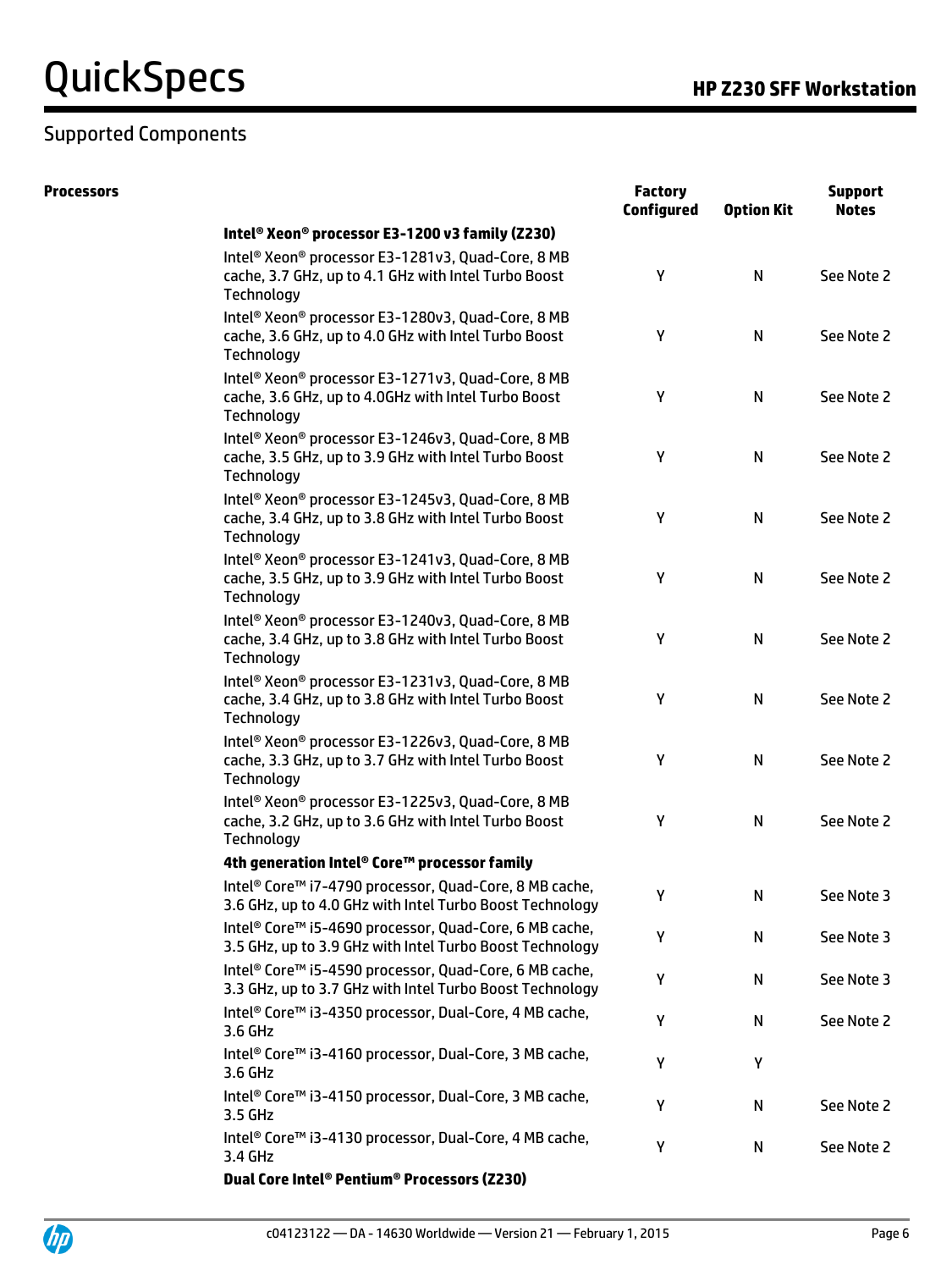# QuickSpecs and the control of the Control of the Control of the Control of the Control of the Control of the Control of the Control of the Control of the Control of the Control of the Control of the Control of the Control

#### Supported Components

|                                                                                                                                                                                                                                                                                                                                                        | Intel <sup>®</sup> Pentium <sup>®</sup> G3240 processor, Dual-Core, 3 MB cache,<br>3.1 GHz                                                                                                                        | γ                            |                      | N                                   | See Note 2                     |
|--------------------------------------------------------------------------------------------------------------------------------------------------------------------------------------------------------------------------------------------------------------------------------------------------------------------------------------------------------|-------------------------------------------------------------------------------------------------------------------------------------------------------------------------------------------------------------------|------------------------------|----------------------|-------------------------------------|--------------------------------|
| <b>NOTE 1:</b> Intel HD Graphics P4600 supports workstation-specific graphics drivers for improved<br>compatibility and performance on select professional applications, compared to Intel HD Graphics<br>4600.<br><b>NOTE 2:</b> These processors support either ECC or non-ECC memory<br><b>NOTE 3:</b> These processors support only non-ECC memory |                                                                                                                                                                                                                   |                              |                      |                                     |                                |
| <b>Monitors / Displays</b>                                                                                                                                                                                                                                                                                                                             |                                                                                                                                                                                                                   | <b>Factory</b><br>Configured | <b>Option</b><br>Kit | <b>Option</b><br>Kit Part<br>Number | <b>Support</b><br><b>Notes</b> |
|                                                                                                                                                                                                                                                                                                                                                        | <b>HP DreamColor LP2480zx Professional Display</b><br>HP Z Display Z30i 30-inch IPS LED Backlit Monitor<br>HP Z Display Z27i 27-inch IPS LED Backlit Monitor<br>HP Z Display Z24i 24-inch IPS LED Backlit Monitor |                              |                      |                                     |                                |

HP Z Display Z23i 23-inch IPS LED Backlit Monitor HP Z Display Z22i 21.5-inch IPS LED Backlit Monitor HP ZR2740w 27-inch LED Backlit IPS Monitor HP ZR2440w 24-inch LED Backlit IPS Monitor HP ZR2330w 23-inch IPS LED Backlit Monitor

Supported by all Operating Systems available from HP

Screen Size Diagonally Measured

#### **Hard Drives**

| SATA Hard Drives |                                                          |                                                |   | <b>Option Kit</b>     |                                |  |
|------------------|----------------------------------------------------------|------------------------------------------------|---|-----------------------|--------------------------------|--|
|                  |                                                          | <b>Factory</b><br><b>Configured Option Kit</b> |   | <b>Part</b><br>Number | <b>Support</b><br><b>Notes</b> |  |
|                  | <b>SATA (Serial ATA) Hard Drives for HP Workstations</b> |                                                |   |                       |                                |  |
|                  | 500GB SATA 7200 rpm 6Gb/s 3.5" HDD                       |                                                | Υ | L0036AA               |                                |  |
|                  | 1TB SATA 7200 rpm 6Gb/s 3.5" HDD                         | Y                                              | Υ | L0037AA               |                                |  |
|                  | 2.0TB SATA 7200 rpm 6Gb/s 3.5" HDD                       | γ                                              | γ | <b>OB576AA</b>        |                                |  |
|                  | 3.0TB SATA 7200 rpm 6Gb/s 3.5" HDD                       | v                                              | Υ | QF298AA               |                                |  |
|                  |                                                          |                                                |   |                       |                                |  |

**Sub-Section Description/Notes** Note: The 2.5" internal drive bay on the Z230 SFF only supports a Solid State Drive, and not a 10K rpm HDD.

|  | SATA Solid State Drives HP Solid State Drives (SSDs) for Workstations |   |   |                                                    |
|--|-----------------------------------------------------------------------|---|---|----------------------------------------------------|
|  | HP 128GB SATA 6Gb/s SSD                                               |   |   | A3D25AA                                            |
|  | HP 256GB SATA 6Gb/s SSD                                               | ν | γ | A3D26AA                                            |
|  | HP 256GB SATA 6Gb/s SED SSD                                           | ν |   | (not<br>available<br>as After<br>Market<br>Option) |

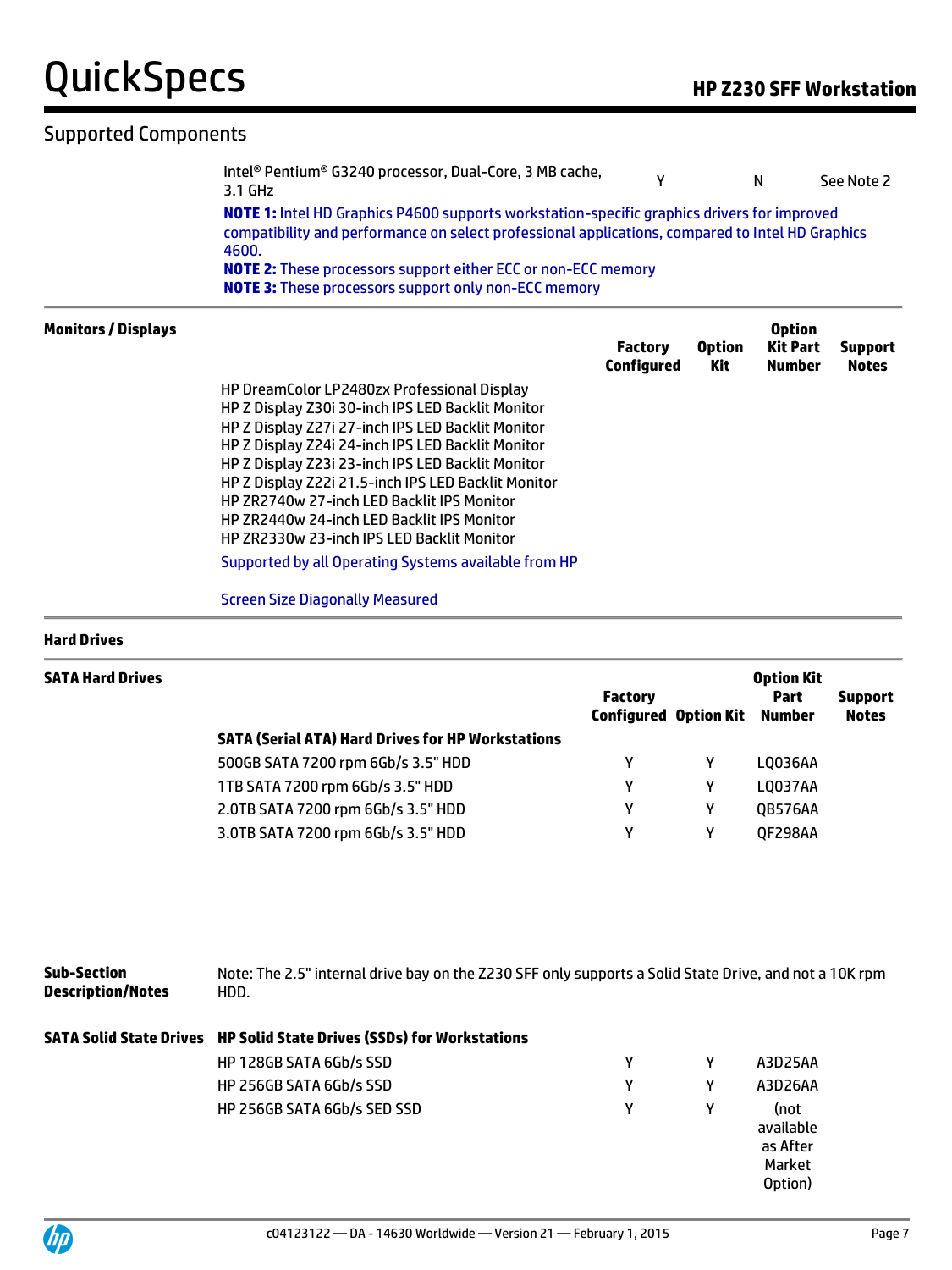# QuickSpecs and the control of the Control of the Control of the Control of the Control of the Control of the Control of the Control of the Control of the Control of the Control of the Control of the Control of the Control

#### Supported Components

|                                 | HP 512GB SATA 6Gb/s SSD              | ٧ | γ | D8F30AA                                                     |  |
|---------------------------------|--------------------------------------|---|---|-------------------------------------------------------------|--|
|                                 | HP 1TB SATA 6Gb/s SSD                | γ | γ | <b>F3C96AA</b>                                              |  |
|                                 | Intel Pro 1500 180GB SATA SSD        | γ | γ | F5Z70AA                                                     |  |
|                                 | Samsung Enterprise 240GB SATA SSD    | γ | γ | FOW94AA                                                     |  |
|                                 | Samsung Enterprise 480GB SATA SSD    | Υ | γ | TBD                                                         |  |
| <b>Intelligent Disk Caching</b> | <b>Intelligent Disk Caching</b>      |   |   |                                                             |  |
|                                 | 64GB SSD Disk Cache Module           | γ | N | (not<br>available<br>today as<br>After<br>Market<br>Option) |  |
| <b>PCIe SSDs</b>                | <b>PCIe SSDs for HP Workstations</b> |   |   |                                                             |  |
|                                 | HP Z Turbo Drive 512GB SSD*          | γ | γ | G3G89AA                                                     |  |
|                                 | HP Z Turbo Drive 256GB SSD*          | γ | γ | G3G88AA                                                     |  |
|                                 |                                      |   |   |                                                             |  |

**\*** Each drive requires a PCIe x4 (minimum) slot to be available. Full performance is obtained only when using PCIe slots connected to the CPU. Non-CPU PCIe slots may see a decrease of up to 10%. Please see slot configuration recommendations at www.hp.com/go/zturbo. Note that graphics cards, Thunderbolt™, and other devices will require PCIe slots.

| <b>Hard Drive Controllers</b> |                                                                                                | <b>Factory</b><br>Configured | <b>Option</b><br>Kit | <b>Support</b><br><b>Notes</b> |
|-------------------------------|------------------------------------------------------------------------------------------------|------------------------------|----------------------|--------------------------------|
|                               | <b>Integrated SATA Controller (Z230)</b>                                                       |                              |                      |                                |
|                               | Integrated SATA Controller, RAID 0,1 supported: 5x 6 Gb/s ports                                |                              | N                    |                                |
|                               | <b>Factory integrated RAID on motherboard for SATA drives</b>                                  |                              |                      |                                |
|                               | RAID 0 Configuration – Striped Array                                                           |                              | N                    |                                |
|                               | RAID 1 Configuration – Mirrored Array                                                          | ν                            | N                    |                                |
|                               | <b>NOTE 1:</b> Windows OS only; Supported only with two drives of identical type and capacity. |                              |                      |                                |

SATA hardware RAID is not supported on Linux systems. The Linux kernel, with built-in software RAID, provides excellent functionality and performance. It is a good alternative to hardware-based RAID. Please visi[t http://h20000.www2.hp.com/bc/docs/support/SupportManual/c00060684/c00060684.pdf](http://h20000.www2.hp.com/bc/docs/support/SupportManual/c00060684/c00060684.pdf) for RAID capabilities with Linux.

| <b>Graphics</b> |                                                        |                              | <b>Option</b>        |                                  |                                                                                                              | <b>Supported</b> |       |
|-----------------|--------------------------------------------------------|------------------------------|----------------------|----------------------------------|--------------------------------------------------------------------------------------------------------------|------------------|-------|
|                 |                                                        | <b>Factory</b><br>Configured | <b>Option</b><br>Kit | <b>Kit Part</b><br><b>Number</b> | <b>Support</b><br><b>Notes</b>                                                                               | # of<br>cards    | Mixed |
|                 | Integrated Intel HD Graphics Media Accelerators (Z230) |                              |                      |                                  |                                                                                                              |                  |       |
|                 | Intel HD Graphics P4600                                | Y                            | N                    |                                  | Available<br>on Intel <sup>®</sup><br>Xeon <sup>®</sup> E3-<br>12x5 v3<br>processors<br>only. See<br>Note 1. | 1                | NO.   |
|                 | Intel HD Graphics 4600                                 | Υ                            | N                    |                                  | Available<br>on Intel<br>CoreTM i7-<br>4xxx/Core                                                             | 1                | NO.   |

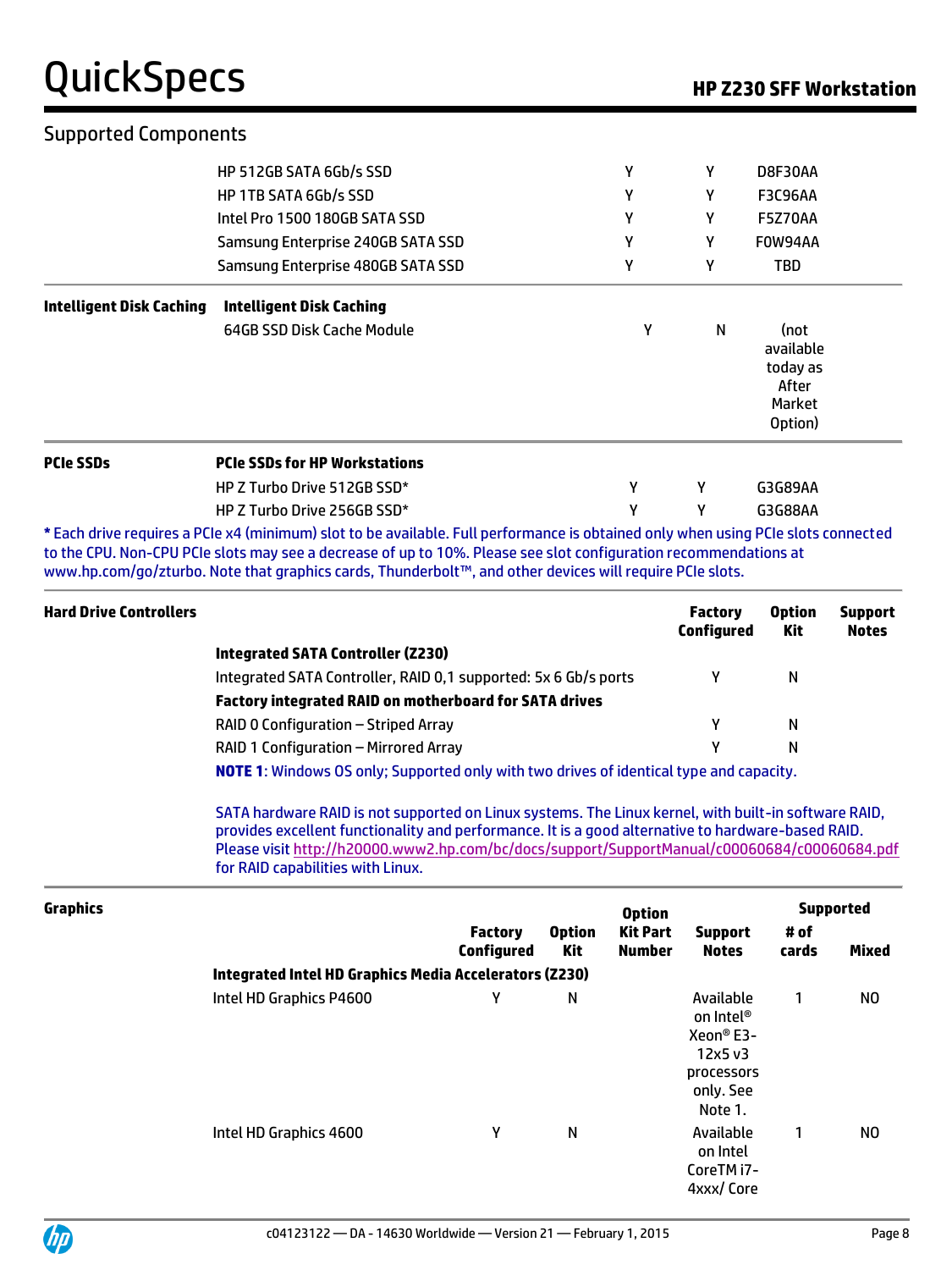### Supported Components

|                                     |   |   |                | $i5-4$ xxx/              |                |                |
|-------------------------------------|---|---|----------------|--------------------------|----------------|----------------|
|                                     |   |   |                | Core i3-                 |                |                |
|                                     |   |   |                | 4330                     |                |                |
|                                     |   |   |                | processors.              |                |                |
|                                     |   |   |                | <b>See Note</b>          |                |                |
|                                     |   |   |                | 1.Available<br>on Intel  |                |                |
|                                     |   |   |                | CoreTM i7-               |                |                |
|                                     |   |   |                | 4xxx/Core                |                |                |
|                                     |   |   |                | $i5-4xxx/$               |                |                |
|                                     |   |   |                | Core i3-                 |                |                |
|                                     |   |   |                | 4330                     |                |                |
|                                     |   |   |                | processors.              |                |                |
|                                     |   |   |                | See Note 1.              |                |                |
| Intel HD Graphics 4400              | Υ | N |                | Available                | 1              | N <sub>0</sub> |
|                                     |   |   |                | on Intel<br>Core i3-     |                |                |
|                                     |   |   |                | 4130                     |                |                |
|                                     |   |   |                | processor.               |                |                |
|                                     |   |   |                | See Note 1.              |                |                |
| Intel HD Graphics                   | Υ | N |                | Available                | 1              | N <sub>0</sub> |
|                                     |   |   |                | on Intel                 |                |                |
|                                     |   |   |                | Pentium <sup>®</sup>     |                |                |
|                                     |   |   |                | 3220                     |                |                |
|                                     |   |   |                | processor.<br>See Note 1 |                |                |
|                                     |   |   |                |                          |                |                |
| <b>Professional 2D</b>              |   |   |                |                          |                |                |
| NVIDIA NVS 310 512MB Graphics       | Υ | Υ | <b>A7U59AA</b> | Can be                   | $\overline{c}$ | <b>YES</b>     |
|                                     |   |   |                | mixed with               |                |                |
|                                     |   |   |                | one NVS                  |                |                |
|                                     |   |   |                | 510                      |                |                |
| NVIDIA NVS 315 1GB Graphics         | Υ | Υ | E1U66AA        |                          | 2              | N <sub>0</sub> |
| NVIDIA NVS 510 2GB Graphics         | Υ | Υ | <b>C2J98AA</b> | Can be                   | 1              | <b>YES</b>     |
|                                     |   |   |                | mixed with               |                |                |
|                                     |   |   |                | one NVS<br>310           |                |                |
|                                     |   |   |                |                          |                |                |
| <b>Graphics Cable Adapters</b>      |   |   |                |                          |                |                |
| HP DisplayPort To DVI-D Adapter     | Υ | Υ | FH973AA        |                          | 1              |                |
| HP DisplayPort To DVI-D Adapter (2- | Υ | N |                |                          | $\mathbf{1}$   |                |
| Pack)                               |   |   |                |                          |                |                |
| HP DisplayPort To DVI-D Adapter (4- | Y | N |                |                          | 1              |                |
| Pack)                               |   |   |                |                          |                |                |
| HP DisplayPort To VGA Adapter       | Y | Y | AS615AA        |                          | 1              |                |
| HP DisplayPort to Dual Link DVI     | Υ | Υ | NR078AA        |                          | 1              |                |
| Adapter                             |   |   |                |                          |                |                |
|                                     |   |   |                |                          |                |                |
| <b>Entry 3D</b>                     |   |   |                |                          |                |                |
| AMD FirePro V3900 1GB Graphics      | Υ | Υ | A6R69AA        |                          | $\mathbf{1}$   | NO.            |
| AMD FirePro W2100 2GB Graphics      | Υ | Υ | J3G91AA        |                          | $\overline{2}$ |                |

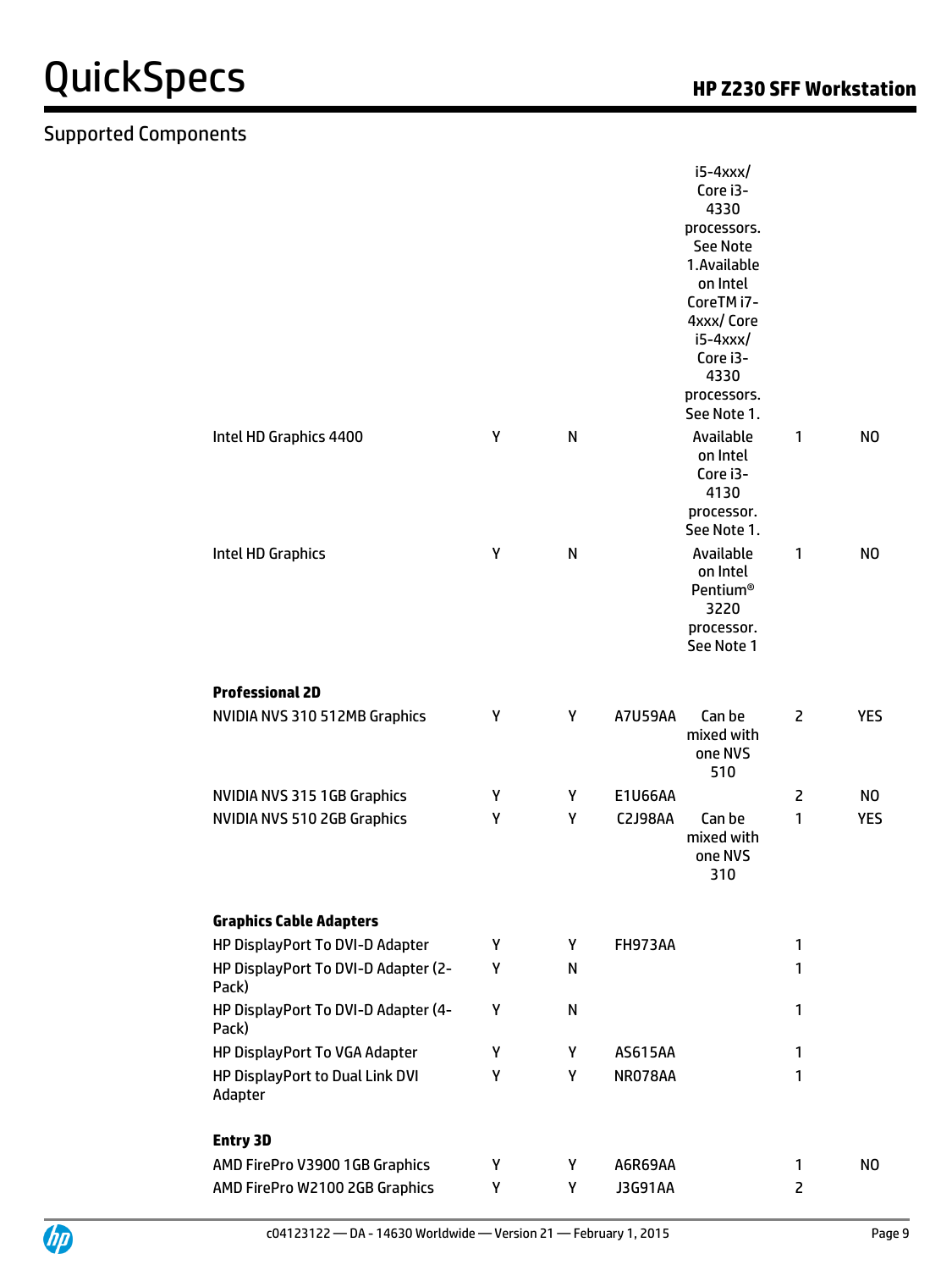### Supported Components

|                                               | NVIDIA Quadro K420 1GB Graphics                                                                                                                                                                                                                                                                                                                              | Y | Υ | <b>J3G86AA</b>                   |                      | 1                                | NO                             |
|-----------------------------------------------|--------------------------------------------------------------------------------------------------------------------------------------------------------------------------------------------------------------------------------------------------------------------------------------------------------------------------------------------------------------|---|---|----------------------------------|----------------------|----------------------------------|--------------------------------|
|                                               | NVIDIA Quadro K600 1GB Graphics                                                                                                                                                                                                                                                                                                                              | Y | Y | <b>C2J92AA</b>                   |                      | 1                                | N <sub>0</sub>                 |
|                                               | NVIDIA Quadro K620 2GB Graphics                                                                                                                                                                                                                                                                                                                              | Y | Y | <b>J3G87AA</b>                   |                      | 1                                |                                |
|                                               | Note 1: Intermixing integrated Intel HD graphics and discrete graphics cards in order to drive more than<br>three displays can be enabled using the Computer (F10) Setup Utility. However, HP recommends using<br>only discrete graphics cards when four or more displays are required to be supported.                                                      |   |   |                                  |                      |                                  |                                |
| <b>Memory</b>                                 | <b>Sub-Section Description/Notes</b>                                                                                                                                                                                                                                                                                                                         |   |   |                                  |                      |                                  |                                |
|                                               | Intel® Xeon E3, Intel Core i3 and Intel Pentium processors can support either ECC or non-ECC memory;<br>Intel <sup>®</sup> Core i5/i7 processors only support non-ECC memory.                                                                                                                                                                                |   |   |                                  |                      |                                  |                                |
|                                               | CT <sub>0</sub>                                                                                                                                                                                                                                                                                                                                              |   |   |                                  |                      |                                  | <b>Support Notes</b>           |
|                                               | DDR3-1600 nECC Unbuffered DIMMs CTO                                                                                                                                                                                                                                                                                                                          |   |   |                                  |                      |                                  |                                |
|                                               | HP 32GB (4x8GB) DDR3-1600 nECC RAM                                                                                                                                                                                                                                                                                                                           |   |   |                                  |                      |                                  |                                |
|                                               | HP 16GB (2x8GB) DDR3-1600 nECC RAM                                                                                                                                                                                                                                                                                                                           |   |   |                                  |                      |                                  |                                |
|                                               | HP 16GB (4x4GB) DDR3-1600 nECC RAM                                                                                                                                                                                                                                                                                                                           |   |   |                                  |                      |                                  |                                |
|                                               | HP 8GB (2x4GB) DDR3-1600 nECC RAM                                                                                                                                                                                                                                                                                                                            |   |   |                                  |                      |                                  |                                |
|                                               | HP 4GB (1x4GB) DDR3-1600 nECC RAM                                                                                                                                                                                                                                                                                                                            |   |   |                                  |                      |                                  |                                |
|                                               | <b>DDR3-1600 ECC Unbuffered DIMMs - CTO</b>                                                                                                                                                                                                                                                                                                                  |   |   |                                  |                      |                                  |                                |
|                                               | HP 32GB (4x8GB) DDR3-1600 ECC RAM                                                                                                                                                                                                                                                                                                                            |   |   |                                  |                      |                                  |                                |
|                                               | HP 16GB (2x8GB) DDR3-1600 ECC RAM                                                                                                                                                                                                                                                                                                                            |   |   |                                  |                      |                                  |                                |
|                                               | HP 16GB (4x4GB) DDR3-1600 ECC RAM                                                                                                                                                                                                                                                                                                                            |   |   |                                  |                      |                                  |                                |
|                                               | HP 8GB (2x4GB) DDR3-1600 ECC RAM                                                                                                                                                                                                                                                                                                                             |   |   |                                  |                      |                                  |                                |
|                                               | HP 8GB (1x8GB) DDR3-1600 ECC RAM                                                                                                                                                                                                                                                                                                                             |   |   |                                  |                      |                                  |                                |
|                                               | HP 4GB (2x2GB) DDR3-1600 ECC RAM                                                                                                                                                                                                                                                                                                                             |   |   |                                  |                      |                                  |                                |
|                                               | HP 4GB (1x4GB) DDR3-1600 ECC RAM                                                                                                                                                                                                                                                                                                                             |   |   |                                  |                      |                                  |                                |
|                                               | <b>Sub-Section Description/Notes</b>                                                                                                                                                                                                                                                                                                                         |   |   |                                  |                      |                                  |                                |
|                                               | Two channels of DDR3 memory are supported. To realize full performance at least one DIMM must be<br>inserted into each channel.<br>The CPUs determine the speed at which the memory is clocked. If a 1333 MHz capable CPU is used in<br>the system, the maximum speed the memory will run at is 1333 MHz regardless of the specified speed<br>of the memory. |   |   |                                  |                      |                                  |                                |
|                                               | <b>AMO</b>                                                                                                                                                                                                                                                                                                                                                   |   |   | <b>Option Kit Part</b><br>Number |                      |                                  | <b>Support Notes</b>           |
|                                               | <b>DDR3-1600 nECC Unbuffered DIMMs AMO</b>                                                                                                                                                                                                                                                                                                                   |   |   |                                  |                      |                                  |                                |
|                                               | HP 8GB (1x8GB) DDR3-1600 non-ECC RAM                                                                                                                                                                                                                                                                                                                         |   |   | <b>B1S54AA</b>                   |                      |                                  |                                |
|                                               | HP 4GB (1x4GB) DDR3-1600 nECC RAM                                                                                                                                                                                                                                                                                                                            |   |   | <b>B1S53AA</b>                   |                      |                                  |                                |
|                                               | DDR3-1600 ECC Unbuffered DIMMs - AMO                                                                                                                                                                                                                                                                                                                         |   |   |                                  |                      |                                  |                                |
|                                               | HP 8GB (1x8GB) DDR3-1600 ECC RAM                                                                                                                                                                                                                                                                                                                             |   |   | A2Z50AA                          |                      |                                  |                                |
|                                               | HP 4GB (1x4GB) DDR3-1600 ECC RAM                                                                                                                                                                                                                                                                                                                             |   |   | A2Z48AA                          |                      |                                  |                                |
|                                               | <b>NOTE:</b> Only unbuffered DDR3 DIMMs are supported.                                                                                                                                                                                                                                                                                                       |   |   |                                  |                      |                                  |                                |
| <b>Multimedia and Audio</b><br><b>Devices</b> |                                                                                                                                                                                                                                                                                                                                                              |   |   |                                  |                      | <b>Option</b><br><b>Kit Part</b> |                                |
|                                               |                                                                                                                                                                                                                                                                                                                                                              |   |   | <b>Factory</b><br>Configured     | <b>Option</b><br>Kit | <b>Number</b>                    | <b>Support</b><br><b>Notes</b> |
|                                               | HP Thin USB Powered Speakers, Low Halogen                                                                                                                                                                                                                                                                                                                    |   |   | Υ                                | Y                    | <b>KK912AA</b>                   |                                |



Integrated Realtek HD ALC221 Audio Y N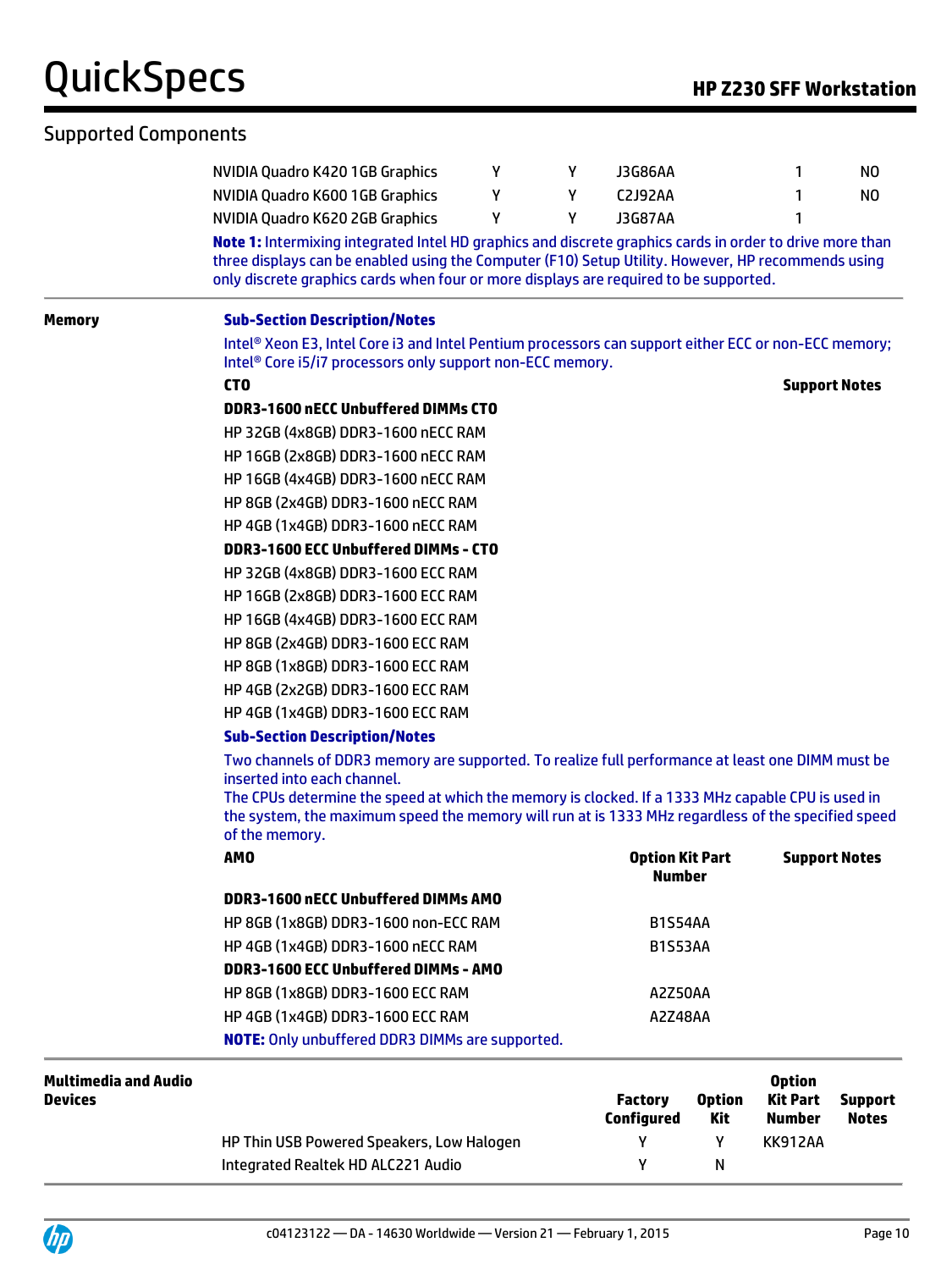#### Supported Components

| <b>Optical and Removable</b><br><b>Storage</b> |                                                                                                                                                                                                                                                                                                                                            | <b>Factory</b><br>Configured | <b>Option</b><br>Kit | <b>Option</b><br><b>Kit Part</b><br><b>Number</b> | <b>Support</b><br><b>Notes</b> |
|------------------------------------------------|--------------------------------------------------------------------------------------------------------------------------------------------------------------------------------------------------------------------------------------------------------------------------------------------------------------------------------------------|------------------------------|----------------------|---------------------------------------------------|--------------------------------|
|                                                | HP 16X DVD-ROM SATA Drive (non Lightscribe)                                                                                                                                                                                                                                                                                                | γ                            | Υ                    | <b>AR629AA</b>                                    |                                |
|                                                | HP 16X DVD+/-RW SuperMulti SATA Drive                                                                                                                                                                                                                                                                                                      | γ                            | Y                    | <b>QS208AA</b>                                    |                                |
|                                                | HP Blu-ray Writer                                                                                                                                                                                                                                                                                                                          | Υ                            | Υ                    | <b>AR482AA</b>                                    |                                |
|                                                | HP 15-in-1 Media Card Reader                                                                                                                                                                                                                                                                                                               | γ                            | Υ                    | F4N90AA                                           |                                |
|                                                | As Blu-ray is a new format containing new technologies, certain disc, digital connection, compatibility                                                                                                                                                                                                                                    |                              |                      |                                                   |                                |
|                                                | and/or performance issues may arise, and do not constitute defects in the product. Flawless playback<br>on all systems is not guaranteed. In order for some Blu-ray titles to play, they may require a DVI or<br>HDMI digital connection and your display may require HDCP support. HD-DVD movies cannot be played<br>on this workstation. |                              |                      |                                                   |                                |
| <b>Controller Cards</b>                        |                                                                                                                                                                                                                                                                                                                                            | <b>Factory</b>               | <b>Option</b><br>Kit | <b>Option</b><br><b>Kit Part</b><br><b>Number</b> | <b>Support</b><br><b>Notes</b> |
|                                                | HP IEEE 1394b FireWire PCIe Card                                                                                                                                                                                                                                                                                                           | <b>Configured</b><br>γ       | Υ                    | NK653AA                                           | <b>See Note</b>                |
|                                                | HP Thunderbolt-2 PCIe 1-port I/O Card                                                                                                                                                                                                                                                                                                      | Υ                            | Υ                    | <b>F3F43AA</b>                                    | <b>See Note</b><br>2           |

Thunderbolt cable and Thunderbolt device (sold separately) must be compatible with Windows. To determine whether your device is Thunderbolt Certified for Windows, see <https://thunderbolttechnology.net/products>

| Networking and<br>Communications |                                                                                                                                                                                                                                                                                                                                                                                                                                                                                                                                                                                         | <b>Factory</b><br>Configured | <b>Option</b><br>Kit | <b>Option</b><br><b>Kit Part</b><br><b>Number</b> | <b>Support</b><br><b>Notes</b> |
|----------------------------------|-----------------------------------------------------------------------------------------------------------------------------------------------------------------------------------------------------------------------------------------------------------------------------------------------------------------------------------------------------------------------------------------------------------------------------------------------------------------------------------------------------------------------------------------------------------------------------------------|------------------------------|----------------------|---------------------------------------------------|--------------------------------|
|                                  | Integrated Intel I217LM PCIe GbE Controller                                                                                                                                                                                                                                                                                                                                                                                                                                                                                                                                             | γ                            | N                    | N                                                 | See Notes<br>1, 2, 3           |
|                                  | Intel Ethernet I210-T1 PCIe NIC                                                                                                                                                                                                                                                                                                                                                                                                                                                                                                                                                         | Υ                            | Y                    |                                                   | E0X95AA See Notes<br>3, 4      |
|                                  | Intel 6205 802.11 a/b/g/n PCIe x1 WLAN Card                                                                                                                                                                                                                                                                                                                                                                                                                                                                                                                                             | N                            | Υ                    | E0X93AA                                           |                                |
|                                  | <b>NOTE 1:</b> The integrated network connection is required to support Intel vPro Technology.<br><b>NOTE 2:</b> If AMT is enabled network teaming with the integrated LAN port is not possible.<br>NOTE 3: "Gigabit" Ethernet indicates compliance with IEEE standard 802.3ab for Gigabit Ethernet, and<br>does not connote actual operating speed of 1 Gb/sec. For high speed transmission, connection to a<br>Gigabit Ethernet server and network infrastructure is required.<br><b>NOTE 4:</b> The Intel Ethernet I210-T1 PCIe NIC is supported on the following operating systems: |                              |                      |                                                   |                                |

- Microsoft Windows 7 and Windows 8 32-bit and 64-bit versions
- Red Hat Enterprise Linux (RHEL)

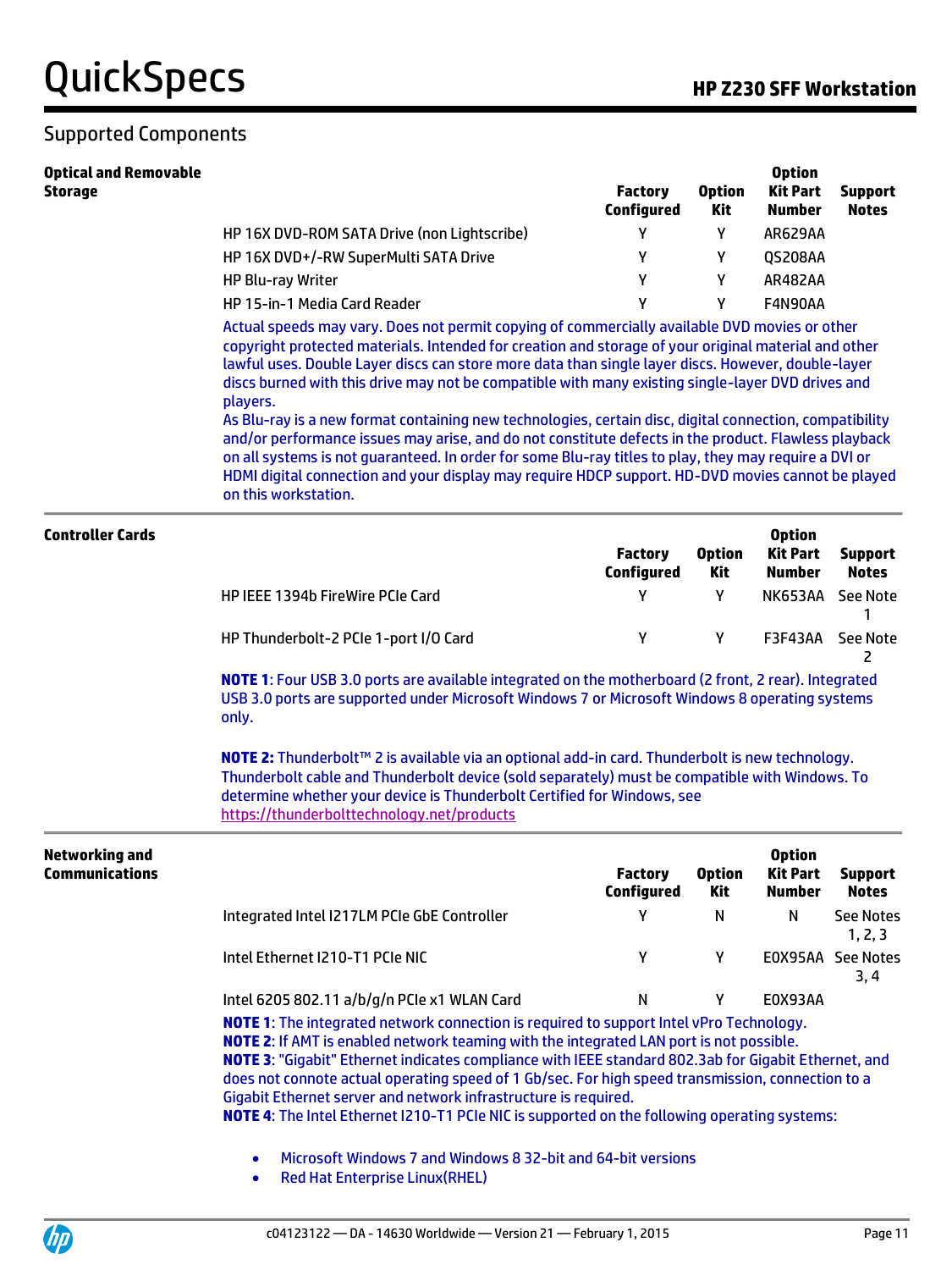#### Supported Components

SLED 11.

| <b>Racking and Physical</b><br><b>Security</b> |                                               | Factory<br><b>Configured</b> | <b>Option</b><br>Kit | <b>Option Kit</b><br>Part<br><b>Number</b> | <b>Support</b><br><b>Notes</b>                                                                                                                         |
|------------------------------------------------|-----------------------------------------------|------------------------------|----------------------|--------------------------------------------|--------------------------------------------------------------------------------------------------------------------------------------------------------|
|                                                | <b>HP Solenoid Lock and Hood (SFF) Sensor</b> | Y                            | Υ                    | E0X97AA                                    |                                                                                                                                                        |
|                                                | <b>HP Business PC Security Lock Kit</b>       | N                            | Υ                    | <b>PV606AA</b>                             | The HP<br><b>Business</b><br><b>PC</b><br><b>Security</b><br><b>Lock Kit</b><br>does not<br>work with<br>the<br>Integrated<br>Work<br>Center<br>stand. |
|                                                | <b>HP UltraSlim Cable Lock Kit</b>            | N                            | γ                    | <b>H4D73AA</b>                             |                                                                                                                                                        |

| <b>Input Devices</b> |                                                 | <b>Factory</b><br><b>Configured</b> | <b>Option</b><br>Kit | <b>Option Kit</b><br><b>Part</b><br>Number | <b>Support</b><br><b>Notes</b> |
|----------------------|-------------------------------------------------|-------------------------------------|----------------------|--------------------------------------------|--------------------------------|
|                      | HP SpacePilot Pro 3D USB Intelligent Controller | N                                   | γ                    | <b>WH343AA</b>                             |                                |
|                      | HP SpaceMouse Pro USB 3D Input Device           | N                                   | γ                    | B4A20AA                                    |                                |
|                      | HP USB 1000dpi Laser Mouse                      | Υ                                   | γ                    | QY778AA                                    |                                |
|                      | <b>HP USB Optical 3-Button Mouse</b>            | Υ                                   | γ                    | <b>DY651A</b>                              |                                |
|                      | <b>HP USB Optical Mouse</b>                     | γ                                   | γ                    | 0Y777AA                                    |                                |
|                      | HP PS/2 Mouse                                   | γ                                   | γ                    | 0Y775AA                                    |                                |
|                      | HP 2.4GHz Wireless Keyboard & Mouse             | Ν                                   | γ                    | <b>NB896AA</b>                             |                                |
|                      | <b>HP USB CCID SmartCard Keyboard</b>           | Υ                                   | γ                    | <b>BV813AA</b>                             |                                |
|                      | <b>HP USB Keyboard</b>                          | γ                                   | γ                    | 0Y776AA                                    |                                |
|                      | HP PS/2 Keyboard                                | γ                                   | γ                    | 0Y774AA                                    |                                |

| <b>Other Hardware</b> |                                        |                                     |                      | <b>Option Kit</b>     |                                |  |
|-----------------------|----------------------------------------|-------------------------------------|----------------------|-----------------------|--------------------------------|--|
|                       |                                        | <b>Factory</b><br><b>Configured</b> | <b>Option</b><br>Kit | <b>Part</b><br>Number | <b>Support</b><br><b>Notes</b> |  |
|                       | <b>HP Power Cord Kit</b>               | N                                   | γ                    | <b>DM293A</b>         |                                |  |
|                       | <b>HP Workstation Mouse Pad</b>        | Υ                                   | N                    |                       | Japan<br>only                  |  |
|                       | <b>HP Serial Port Adapter</b>          | Υ                                   | γ                    | <b>PA716A</b>         |                                |  |
|                       | HP ENERGY STAR Qualified Configuration | γ                                   | N                    |                       |                                |  |
|                       | <b>HP Parallel Port Adapter Kit</b>    | Ν                                   | γ                    | KD061AA               |                                |  |
|                       | <b>HP Internal USB Port Kit</b>        | Ν                                   | Υ                    | <b>EM165AA</b>        |                                |  |
|                       | <b>HP eSATA PCI Cable Kit</b>          | Υ                                   | γ                    | <b>FH966AA</b>        |                                |  |
|                       | HP (SFF) Tower Stand                   | γ                                   | γ                    | <b>VN569AA</b>        |                                |  |
| Software              |                                        | <b>Factory</b>                      | <b>Option</b>        |                       | <b>Support Notes</b>           |  |

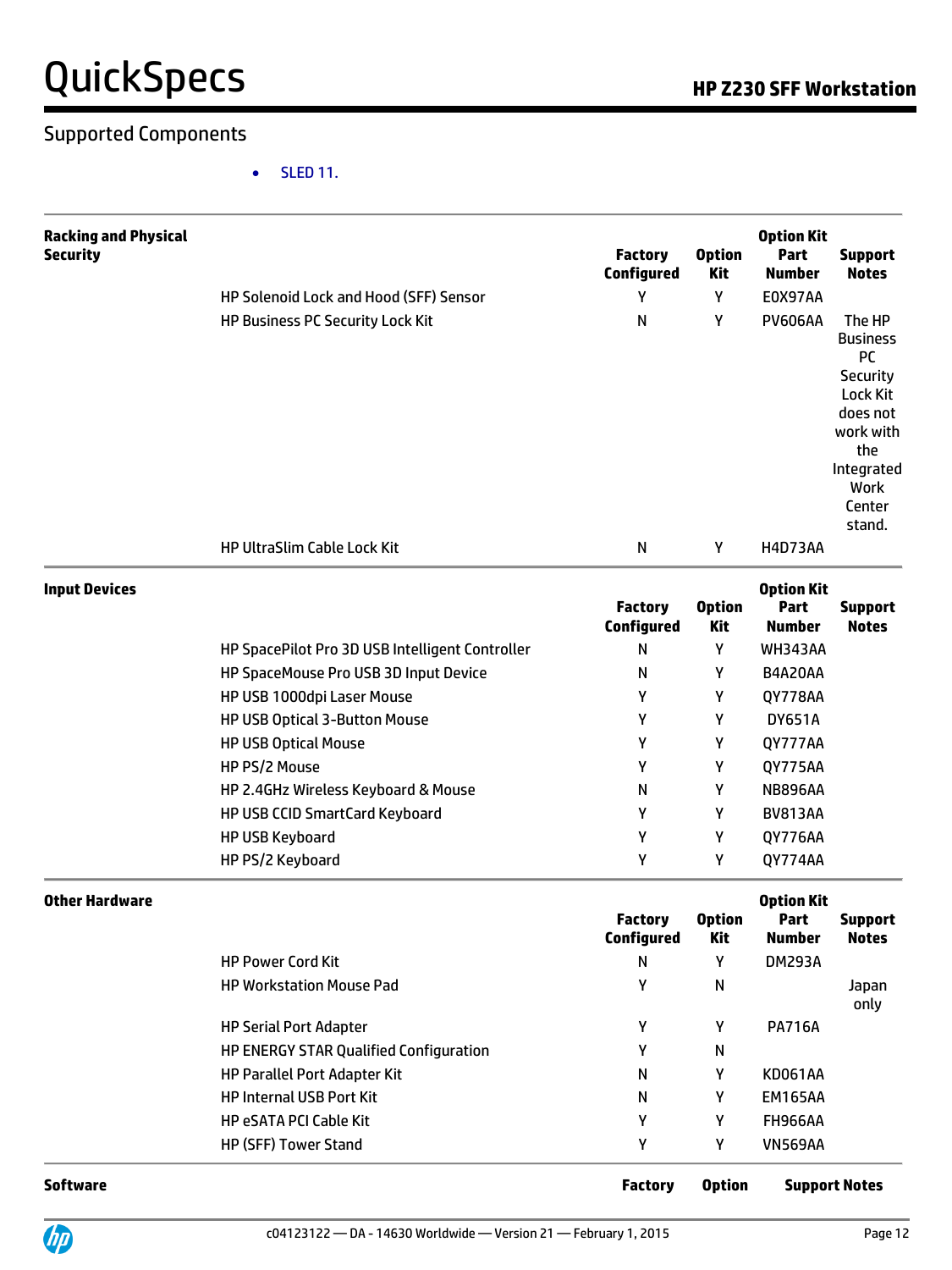# QuickSpecs and the control of the Control of the Case of the Control of the Case of the Control of the Control o

### Supported Components

|                                                                                                | Configured | Kit |                 |
|------------------------------------------------------------------------------------------------|------------|-----|-----------------|
| <b>HP Performance Advisor</b>                                                                  | γ          | N   | See Note 1      |
| HP Remote Graphics Software (RGS) 6.0                                                          | γ          | N   | See Note 2      |
| PDF Complete - Corporate Edition                                                               | γ          | N   |                 |
| MS Office Home & Business 2013                                                                 | γ          | N   |                 |
| Cyberlink PowerDVD and Power2Go                                                                | ٧          | N   |                 |
| <b>HP PC Hardware Diagnostics UEFI</b>                                                         | γ          | N   | Windows OS only |
| <b>HP Client Security Software</b>                                                             | v          | v   |                 |
| MOTE 1. Cupperts, and projectalled with Windows 7 and Windows 8 aply. Also available as a free |            |     |                 |

**NOTE 1**: Supports, and preinstalled with, Windows 7 and Windows 8 only. Also available as a free download from [www.hp.com/go/performanceadvisor](http://www.hp.com/go/performanceadvisor) **NOTE 2**: Supported Operating Systems:

- Windows 7 Professional
- Windows 8 Pro
- RHEL v5.2 v6.3
- SLED 11 SP2

Ubuntu Linux 14.04

#### **Operating Systems Support Notes** Genuine Windows® 7 Professional 32-bit Se[e http://www.microsoft.com/windows/windows-7/](http://www.microsoft.com/windows/windows-7/) for support details. Genuine Windows® 7 Professional 64-bit Se[e http://www.microsoft.com/windows/windows-7/](http://www.microsoft.com/windows/windows-7/) for support details. Windows 8.1 Pro 64-bit Windows 8.1 Simplified Chinese Edition 64 bit Windows 8.1 Pro Downgrade to Windows 7 Professional 32-bit Windows 8.1 Pro Downgrade to Windows 7 Professional 64-bit Windows 8.1 Pro Downgrade to Windows 7 Professional 32-bit (National Academic) Windows 8.1 Pro Downgrade to Windows 7 Professional 64-bit (National Academic) HP Linux Installer Kit Se[e http://h20331.www2.hp.com/hpsub/cache/537200-](http://h20331.www2.hp.com/hpsub/cache/537200-0-0-225-121.html) [0-0-225-121.html](http://h20331.www2.hp.com/hpsub/cache/537200-0-0-225-121.html) Red Hat Enterprise Linux (RHEL) Red Hat Enterprise Linux (RHEL)<br>Workstation - Paper License (1yr) See <u>http://www.redhat.com/rhel/desktop/</u> SUSE Linux Enterprise Desktop 11 Se[e http://www.suse.com/products/desktop/](http://www.suse.com/products/desktop/)

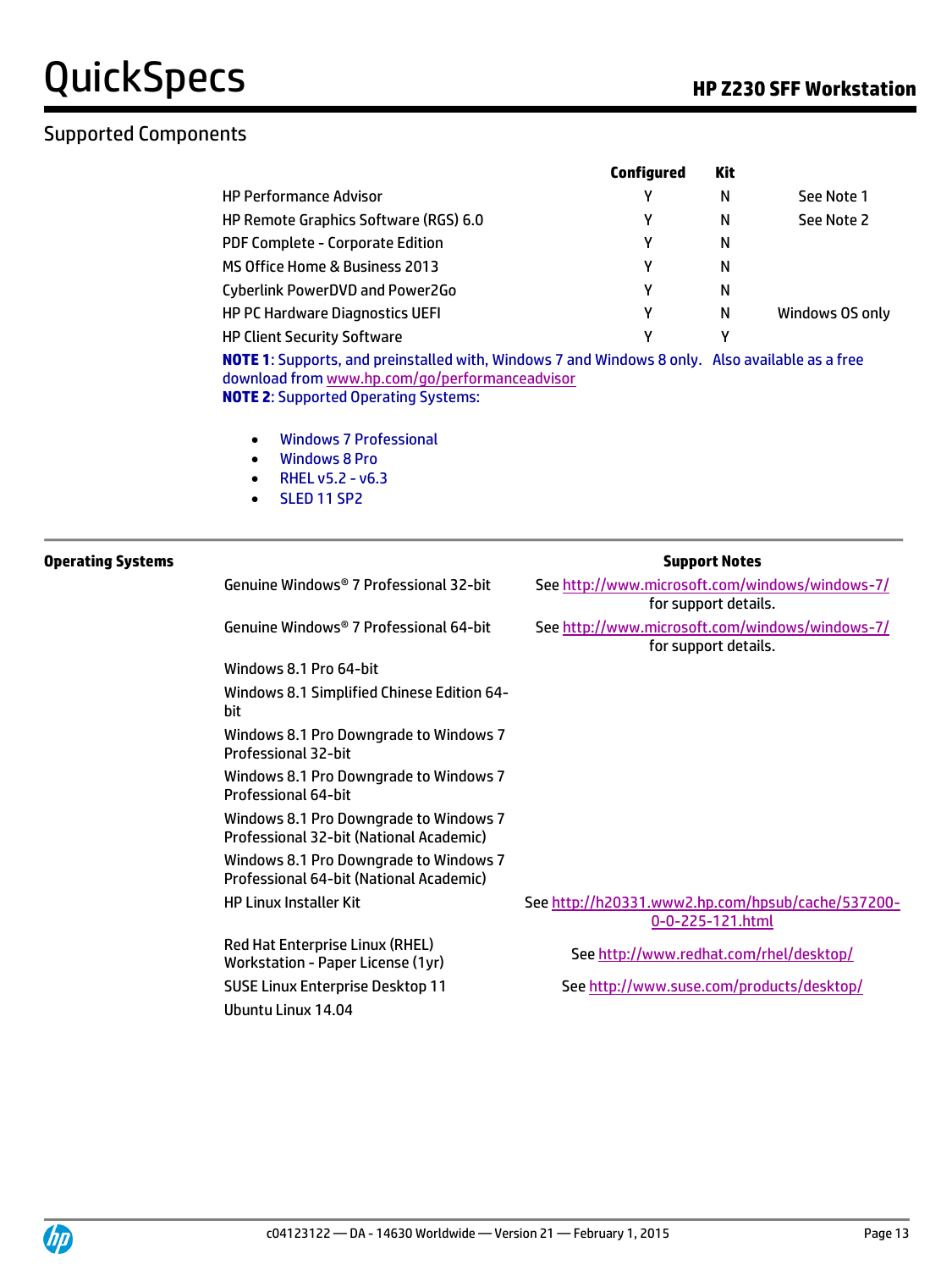| <b>System Board</b>                         |                                                                                                                                                                                                                                                                                                                                                                                                                                                                                                                                                        |                                                                                                                                                                                                                                                                                                                                                                                                   |  |  |
|---------------------------------------------|--------------------------------------------------------------------------------------------------------------------------------------------------------------------------------------------------------------------------------------------------------------------------------------------------------------------------------------------------------------------------------------------------------------------------------------------------------------------------------------------------------------------------------------------------------|---------------------------------------------------------------------------------------------------------------------------------------------------------------------------------------------------------------------------------------------------------------------------------------------------------------------------------------------------------------------------------------------------|--|--|
| <b>System Board Form</b><br><b>Factor</b>   | ATX 24.38 x 24.38 mm (9.6 x 9.6 inches)                                                                                                                                                                                                                                                                                                                                                                                                                                                                                                                |                                                                                                                                                                                                                                                                                                                                                                                                   |  |  |
| <b>Processor Socket</b>                     | Single LGA 1150                                                                                                                                                                                                                                                                                                                                                                                                                                                                                                                                        |                                                                                                                                                                                                                                                                                                                                                                                                   |  |  |
| <b>CPU Bus Speed</b>                        | <b>DMI</b>                                                                                                                                                                                                                                                                                                                                                                                                                                                                                                                                             |                                                                                                                                                                                                                                                                                                                                                                                                   |  |  |
| <b>Chipset</b>                              | Intel® PCH C226                                                                                                                                                                                                                                                                                                                                                                                                                                                                                                                                        |                                                                                                                                                                                                                                                                                                                                                                                                   |  |  |
| <b>Memory Expansion Slots</b>               | 4 DDR3 memory slots                                                                                                                                                                                                                                                                                                                                                                                                                                                                                                                                    |                                                                                                                                                                                                                                                                                                                                                                                                   |  |  |
| <b>Memory Type Supported</b>                | DDR3, UDIMM (Unbuffered), ECC& non-ECC                                                                                                                                                                                                                                                                                                                                                                                                                                                                                                                 |                                                                                                                                                                                                                                                                                                                                                                                                   |  |  |
| <b>Memory Modes</b>                         |                                                                                                                                                                                                                                                                                                                                                                                                                                                                                                                                                        | Non-Interleaved for single channel. Interleaved when both channels are populated.                                                                                                                                                                                                                                                                                                                 |  |  |
| <b>Memory Speed</b><br><b>Supported</b>     | 1600MHz DDR3                                                                                                                                                                                                                                                                                                                                                                                                                                                                                                                                           |                                                                                                                                                                                                                                                                                                                                                                                                   |  |  |
| <b>Memory Protection</b>                    | <b>ECC available on data</b>                                                                                                                                                                                                                                                                                                                                                                                                                                                                                                                           |                                                                                                                                                                                                                                                                                                                                                                                                   |  |  |
| <b>Maximum Memory</b>                       | 32GB                                                                                                                                                                                                                                                                                                                                                                                                                                                                                                                                                   |                                                                                                                                                                                                                                                                                                                                                                                                   |  |  |
| <b>Memory Configuration</b><br>(Supported)  | 4GB and 8GB non-ECC/2GB, 4GB and 8GB ECC unbuffered DIMMs are supported.<br>ECC and non-ECC memory DIMMs cannot be mixed on the same system.                                                                                                                                                                                                                                                                                                                                                                                                           |                                                                                                                                                                                                                                                                                                                                                                                                   |  |  |
|                                             | NOTE: * Maximum memory capacities assume 64-bit operating systems, such as Genuine Windows® 7<br>Professional 64-Bit or Red Hat Linux 64-bit. 32-bit Windows Operating Systems support up to 4 GB.                                                                                                                                                                                                                                                                                                                                                     |                                                                                                                                                                                                                                                                                                                                                                                                   |  |  |
| <b>PCI Express Connectors</b>               | 1 PCI Express Gen3 x16 LP slot (x16 electrical/x16 mechanical)<br>$\bullet$<br>1 PCI Express Gen2 x16 LP slot (x4 electrical/x16 mechanical)<br>$\bullet$<br>1 PCI Express Gen2 x1 LP slot (x1 electrical/x4 mechanical)<br>$\bullet$<br>1 PCI Express Gen2 x1 LP slots (x1 electrical/x1 mechanical)<br>$\bullet$<br><b>NOTE: LP = Low Profile</b><br>NOTE: In the PCIe Gen3 slot (x16 electrical/x16 mechanical) slot, if it is not being used for a graphics<br>card, only cards certified as After Market Options for this platform are supported. |                                                                                                                                                                                                                                                                                                                                                                                                   |  |  |
| <b>Supported Drive</b><br><b>Interfaces</b> | <b>SATA</b>                                                                                                                                                                                                                                                                                                                                                                                                                                                                                                                                            | Integrated (5) Serial ATA interfaces (6Gb/s SATA). One port<br>can optionally be used for eSATA.<br>RAID 0 and 1 supported. Factory integrated RAID is Microsoft<br>Windows only.                                                                                                                                                                                                                 |  |  |
|                                             | <b>Serial Attached SCSI</b>                                                                                                                                                                                                                                                                                                                                                                                                                                                                                                                            | None                                                                                                                                                                                                                                                                                                                                                                                              |  |  |
|                                             | <b>Integrated RAID</b>                                                                                                                                                                                                                                                                                                                                                                                                                                                                                                                                 | <b>NOTE:</b> Requires identical hard drives (speeds, capacity,<br>interface)                                                                                                                                                                                                                                                                                                                      |  |  |
|                                             | <b>Integrated Graphics</b>                                                                                                                                                                                                                                                                                                                                                                                                                                                                                                                             | Integrated Intel HD Graphics 4600 (on Core i5/i7-4xxx<br>processors); Integrated Intel HD Graphics P4600 (on Intel<br>Xeon E3-12x5v3 processors).                                                                                                                                                                                                                                                 |  |  |
|                                             |                                                                                                                                                                                                                                                                                                                                                                                                                                                                                                                                                        | Based on Unified Memory Architecture (UMA)- A region of<br>system memory is reserved and dedicated to the graphics<br>display.<br>Support for Microsoft DirectX 11, OpenGL 4.0 and OpenCL 1.2<br>on Intel HD Graphics P4600;<br>3 DP 1.2 graphics ports integrated in motherboard; Supports<br>up to three simultaneous displays across DP outputs. Max.<br>resolution supported: 3840x2160 @60Hz |  |  |
|                                             | <b>Network Controller</b>                                                                                                                                                                                                                                                                                                                                                                                                                                                                                                                              | Integrated Ethernet PHY Connection I217LM. Management<br>capabilities: WOL, PXE 2.1 and AMT 9.0                                                                                                                                                                                                                                                                                                   |  |  |
|                                             | <b>External SATA (eSATA)</b>                                                                                                                                                                                                                                                                                                                                                                                                                                                                                                                           | 1 port eSATA capable with optional eSATA After-Market                                                                                                                                                                                                                                                                                                                                             |  |  |

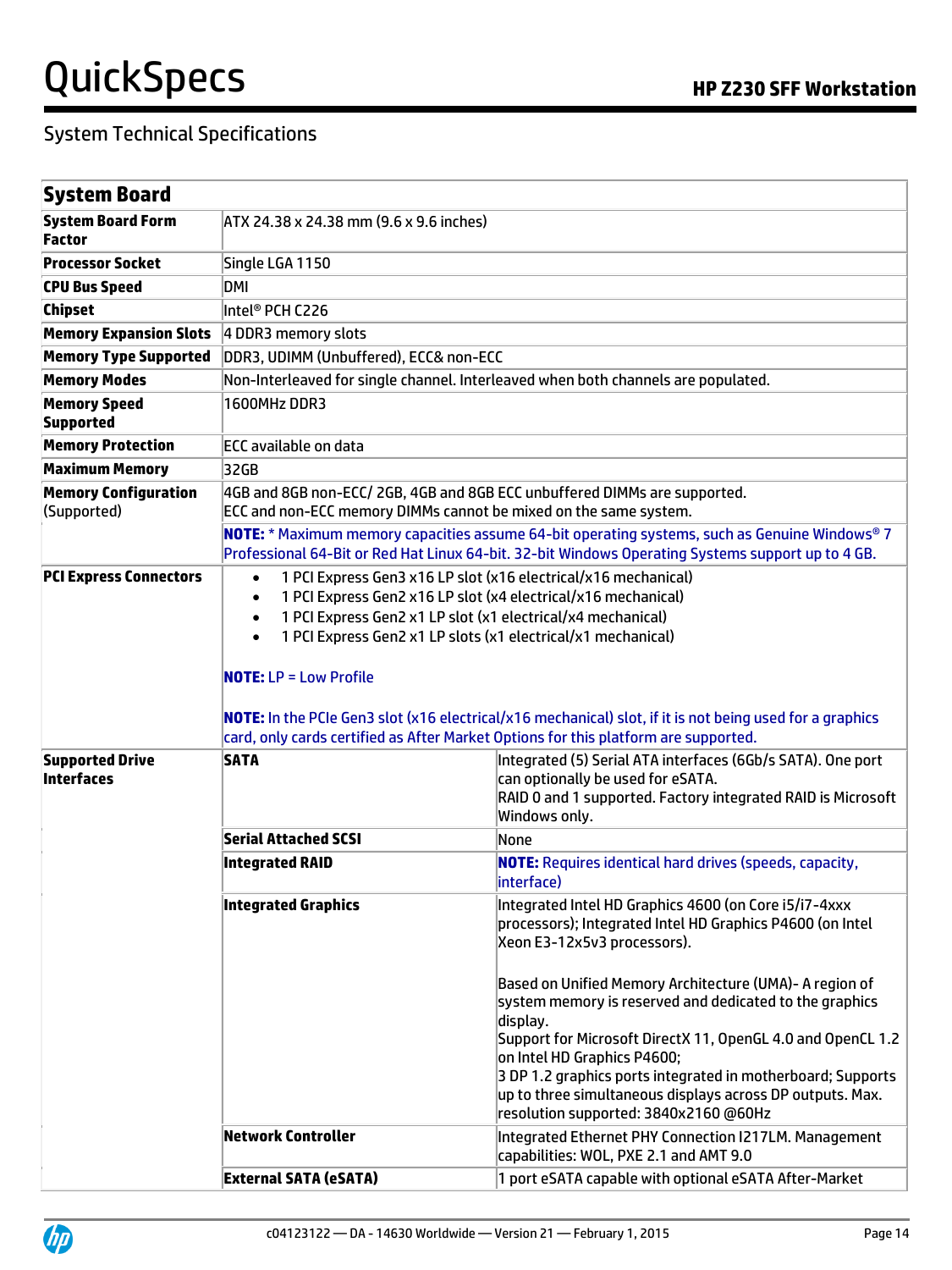|                                                           | Option cable kit.                                                                                                                                                                                                                                                                                                                                                                                                                                                                                                                                                                                                                                                                                 |                                                             |  |  |  |
|-----------------------------------------------------------|---------------------------------------------------------------------------------------------------------------------------------------------------------------------------------------------------------------------------------------------------------------------------------------------------------------------------------------------------------------------------------------------------------------------------------------------------------------------------------------------------------------------------------------------------------------------------------------------------------------------------------------------------------------------------------------------------|-------------------------------------------------------------|--|--|--|
|                                                           | <b>IDE</b> connector                                                                                                                                                                                                                                                                                                                                                                                                                                                                                                                                                                                                                                                                              | No                                                          |  |  |  |
|                                                           | <b>Floppy connector</b>                                                                                                                                                                                                                                                                                                                                                                                                                                                                                                                                                                                                                                                                           | No                                                          |  |  |  |
|                                                           | Serial                                                                                                                                                                                                                                                                                                                                                                                                                                                                                                                                                                                                                                                                                            | 1 rear port                                                 |  |  |  |
|                                                           | <b>2nd Serial</b>                                                                                                                                                                                                                                                                                                                                                                                                                                                                                                                                                                                                                                                                                 | Yes- requires optional Serial Port Adapter Kit              |  |  |  |
|                                                           | Parallel                                                                                                                                                                                                                                                                                                                                                                                                                                                                                                                                                                                                                                                                                          | 1 internal header (optional Parallel Port Adapter required) |  |  |  |
|                                                           | <b>CD-ROM input (Audio)</b>                                                                                                                                                                                                                                                                                                                                                                                                                                                                                                                                                                                                                                                                       | No                                                          |  |  |  |
|                                                           | <b>AUX input (Audio)</b>                                                                                                                                                                                                                                                                                                                                                                                                                                                                                                                                                                                                                                                                          | No                                                          |  |  |  |
| <b>IEEE 1394 Connector(s)</b>                             | Rear                                                                                                                                                                                                                                                                                                                                                                                                                                                                                                                                                                                                                                                                                              | 2 IEEE 1394b (requires optional PCIe 1394b card)            |  |  |  |
|                                                           | Internal                                                                                                                                                                                                                                                                                                                                                                                                                                                                                                                                                                                                                                                                                          | No                                                          |  |  |  |
| <b>USB Connector(s)</b>                                   | Front                                                                                                                                                                                                                                                                                                                                                                                                                                                                                                                                                                                                                                                                                             | 2 USB 3.0, 2 USB 2.0                                        |  |  |  |
|                                                           | Rear                                                                                                                                                                                                                                                                                                                                                                                                                                                                                                                                                                                                                                                                                              | 2 USB 3.0, 4 USB 2.0                                        |  |  |  |
|                                                           | Internal                                                                                                                                                                                                                                                                                                                                                                                                                                                                                                                                                                                                                                                                                          | 1 USB 3.0, 2 USB 2.0                                        |  |  |  |
| <b>HD Integrated Audio</b>                                | Yes                                                                                                                                                                                                                                                                                                                                                                                                                                                                                                                                                                                                                                                                                               |                                                             |  |  |  |
| <b>Flash ROM</b>                                          | Yes, 16MB                                                                                                                                                                                                                                                                                                                                                                                                                                                                                                                                                                                                                                                                                         |                                                             |  |  |  |
| <b>Chassis Fan Header</b>                                 | Not applicable                                                                                                                                                                                                                                                                                                                                                                                                                                                                                                                                                                                                                                                                                    |                                                             |  |  |  |
| <b>Front Control</b><br><b>Panel/Speaker Header</b>       | Yes                                                                                                                                                                                                                                                                                                                                                                                                                                                                                                                                                                                                                                                                                               |                                                             |  |  |  |
| <b>CMOS Battery Holder -</b><br><b>Lithium</b>            | Yes                                                                                                                                                                                                                                                                                                                                                                                                                                                                                                                                                                                                                                                                                               |                                                             |  |  |  |
| <b>Integrated Trusted</b><br><b>Platform Module</b>       | Integrated TPM 1.2.                                                                                                                                                                                                                                                                                                                                                                                                                                                                                                                                                                                                                                                                               |                                                             |  |  |  |
| <b>Power Supply Headers</b>                               | Yes                                                                                                                                                                                                                                                                                                                                                                                                                                                                                                                                                                                                                                                                                               |                                                             |  |  |  |
| <b>Power Switch, Power LED</b><br>& Hard Drive LED Header | Yes                                                                                                                                                                                                                                                                                                                                                                                                                                                                                                                                                                                                                                                                                               |                                                             |  |  |  |
| <b>Clear Password Jumper</b>                              | Yes                                                                                                                                                                                                                                                                                                                                                                                                                                                                                                                                                                                                                                                                                               |                                                             |  |  |  |
| <b>Keyboard/Mouse</b>                                     | USB or PS/2                                                                                                                                                                                                                                                                                                                                                                                                                                                                                                                                                                                                                                                                                       |                                                             |  |  |  |
|                                                           | 240W, 92% efficiency, wide-ranging, active PFC Power Supply;<br>(Note: 240W Standard Efficiency wide-ranging, active PFC Power Supply option available in some<br>countries).<br>The Z230 SFF 92% PSU Efficiency Report can be found at these links:<br>http://www.plugloadsolutions.com/psu_reports/HEWLETT-PACKARD%20COMPANY_PS-4241-<br>1HA_240W_ECOS%203449_Report.pdf<br>http://www.plugloadsolutions.com/psu_reports/HEWLETT-PACKARD_D12-<br>240P2A_240W_EC0S%203384_Report.pdf<br>http://www.plugloadsolutions.com/psu_reports/Hewlett-Packard%20Company_DPS-240AB-<br>3%20A_240W_ECOS%203416_Report.pdf<br>http://www.plugloadsolutions.com/psu_reports/HEWLETT-PACKARD%20COMPANY_PCC002- |                                                             |  |  |  |
| Operating Voltage Range 90-269 VAC                        | 020H2_240W_EC0S%203440_Report.pdf                                                                                                                                                                                                                                                                                                                                                                                                                                                                                                                                                                                                                                                                 |                                                             |  |  |  |
| <b>Rated Voltage Range</b>                                | 100-240 VAC                                                                                                                                                                                                                                                                                                                                                                                                                                                                                                                                                                                                                                                                                       |                                                             |  |  |  |
| <b>Rated Line Frequency</b>                               | 50-60 Hz                                                                                                                                                                                                                                                                                                                                                                                                                                                                                                                                                                                                                                                                                          |                                                             |  |  |  |
|                                                           |                                                                                                                                                                                                                                                                                                                                                                                                                                                                                                                                                                                                                                                                                                   |                                                             |  |  |  |

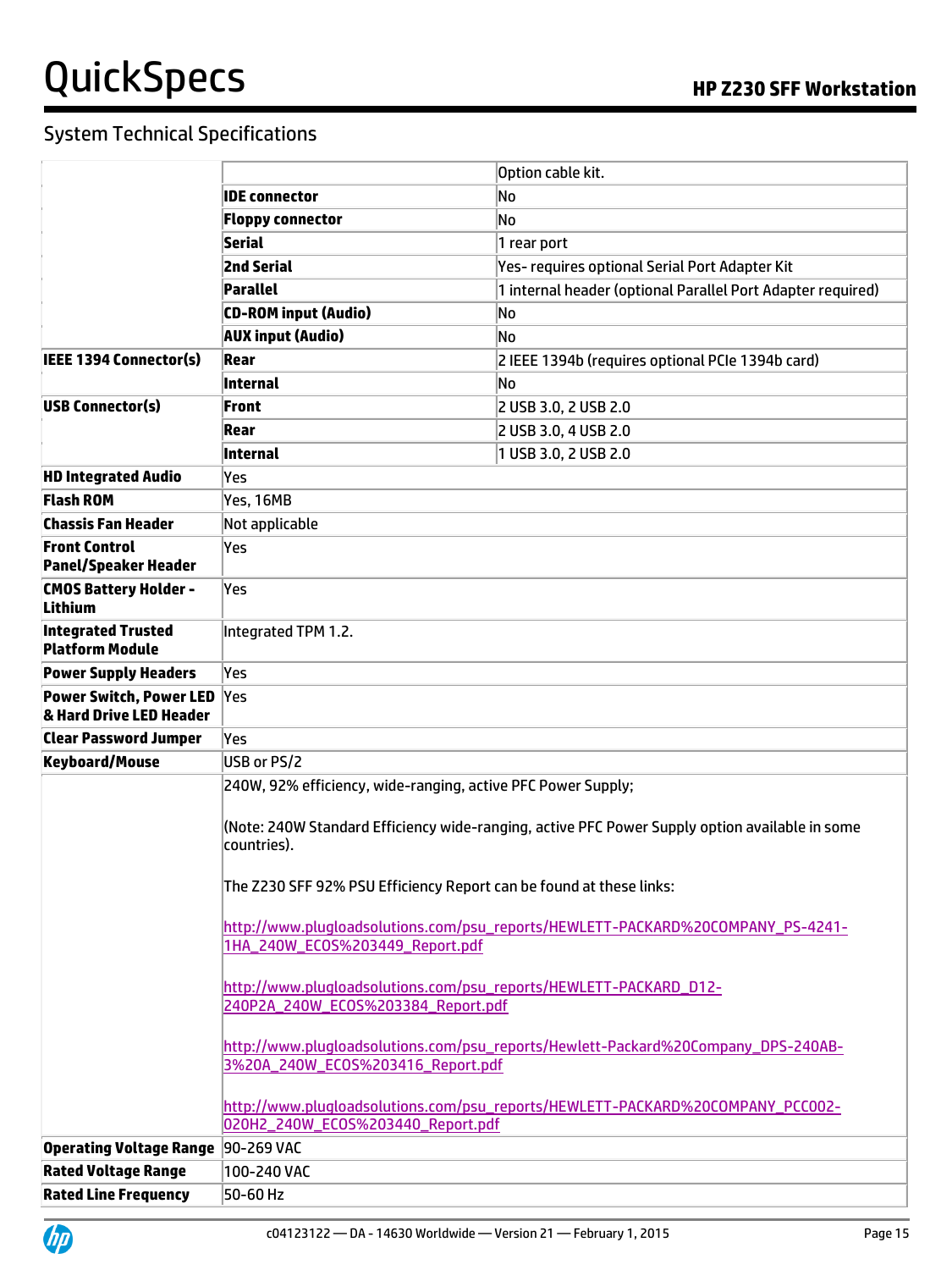### System Technical Specifications

| <b>Operating Line Frequency 47-63 Hz</b><br>Range                                                     |                                                                        |
|-------------------------------------------------------------------------------------------------------|------------------------------------------------------------------------|
| <b>Rated Input Current</b>                                                                            | 4A @ 100-240V                                                          |
| <b>Heat Dissipation</b>                                                                               | Typical: 444 btu/hr (112 kcal/hr)<br>Maximum: 890 btu/hr (224 kcal/hr) |
| <b>Power Supply Fan</b>                                                                               | 70x25 mm variable speed                                                |
| <b>ENERGY STAR<sup>®</sup> qualified</b><br>(Config Dependent)                                        | Yes                                                                    |
| <b>FEMP Standby Power</b><br><b>Compliant</b>                                                         | Yes, with Wake-on-LAN disabled: < 2W in S5- Power Off                  |
| <b>Built-in Self Test (BIST)</b><br><b>LED</b>                                                        | No.                                                                    |
| <b>Surge Tolerant Full</b><br><b>Ranging Power Supply</b><br>(withstands power surges<br>up to 2000V) | Yes                                                                    |
| <b>Hood Lock Header</b>                                                                               | Yes                                                                    |
| <b>ErP Lot 6- Tier 1</b><br>Compliance @ 230V (<1W<br>in S5- Power Off)                               | Yes                                                                    |
| <b>ErP Lot 6- Tier 2</b><br>Compliance @ 230V<br>(<0.5W in S5- Power Off)                             | Yes                                                                    |

#### **System Configurations**

| <b>Z230 SFF Configuration</b><br>#1 | <b>Processor Info</b> | 1x Intel Core i3-4xxx 3.x xMB 2C HT xxW GT1 CPU |
|-------------------------------------|-----------------------|-------------------------------------------------|
|                                     | Memory Info           | 4GB (1x 4GB) 1600 MHz DDR3 non-ECC              |
|                                     | <b>Graphics Info</b>  | Intel Integrated Graphics                       |
|                                     | Disks/Optical/Floppy  | 1x SATA 500 GB 7.2k rpm/ 1x DVD-RW              |
|                                     | <b>PSU</b>            | 240W 92%                                        |
|                                     | <b>OS /BIOS</b>       | --                                              |

| <b>Energy Consumption</b> |                       | <b>115 VAC</b>     |                     | <b>230 VAC</b>     |                     | <b>100 VAC</b>     |                     |
|---------------------------|-----------------------|--------------------|---------------------|--------------------|---------------------|--------------------|---------------------|
| (Watts)                   |                       | <b>LAN Enabled</b> | <b>LAN Disabled</b> | <b>LAN Enabled</b> | <b>LAN Disabled</b> | <b>LAN Enabled</b> | <b>LAN Disabled</b> |
|                           | Windows Idle (S0)     |                    |                     |                    |                     |                    |                     |
|                           | Windows Busy Typ (S0) |                    |                     |                    |                     |                    |                     |
|                           | Windows Busy Max (S0) |                    |                     |                    |                     |                    |                     |
|                           | Sleep (S3)            |                    |                     |                    |                     |                    |                     |
|                           | Off (S5)              |                    |                     |                    |                     |                    |                     |
|                           | Zero Power Mode (EuP) |                    |                     |                    |                     |                    |                     |
| <b>Heat Dissipation</b>   |                       | <b>115 VAC</b>     |                     | <b>230 VAC</b>     |                     | <b>100 VAC</b>     |                     |
| (Btu/hr)                  |                       | <b>LAN Enabled</b> | <b>LAN Disabled</b> | <b>LAN Enabled</b> | <b>LAN Disabled</b> | <b>LAN Enabled</b> | <b>LAN Disabled</b> |
|                           | Windows Idle (S0)     |                    |                     |                    |                     |                    |                     |
|                           | Windows Busy Typ (S0) |                    |                     |                    |                     |                    |                     |
|                           | Windows Busy Max (S0) |                    |                     |                    |                     |                    |                     |
|                           | Sleep (S3)            |                    |                     |                    |                     |                    |                     |

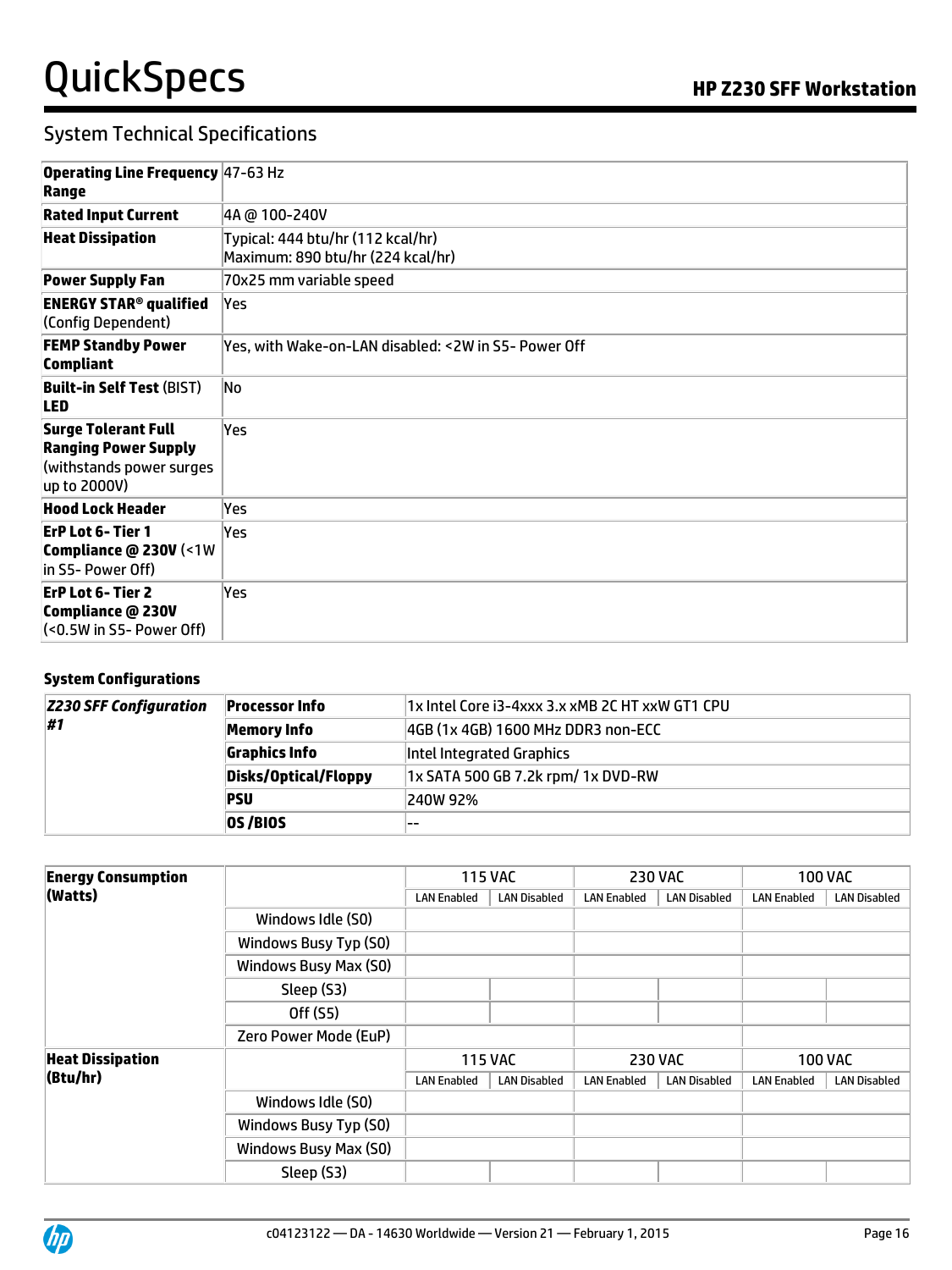|                               | Off (S5)              |                                                   |  |  |  |  |  |
|-------------------------------|-----------------------|---------------------------------------------------|--|--|--|--|--|
|                               | Zero Power Mode (EuP) |                                                   |  |  |  |  |  |
| <b>Z230 SFF Configuration</b> | <b>Processor Info</b> | 1x Intel Xeon E3-1280v3 3.6 8MB 4C HT 84W GT0 CPU |  |  |  |  |  |
| #2                            | Memory Info           | 8GB (2x 4GB) 1600 MHz DDR3 ECC                    |  |  |  |  |  |
|                               | <b>Graphics Info</b>  | 1x NVIDIA Quadro K600 1GB Graphics                |  |  |  |  |  |
|                               | Disks/Optical/Floppy  | 1x SATA 2 TB 7.2k rpm/ 1xDVD-RW                   |  |  |  |  |  |
|                               | PSU                   | 240W 92%                                          |  |  |  |  |  |
|                               | <b>OS/BIOS</b>        |                                                   |  |  |  |  |  |

| <b>Energy Consumption</b> |                       |                    | <b>115 VAC</b>      | <b>230 VAC</b>     |                     | <b>100 VAC</b>     |                     |
|---------------------------|-----------------------|--------------------|---------------------|--------------------|---------------------|--------------------|---------------------|
| (Watts)                   |                       | <b>LAN Enabled</b> | <b>LAN Disabled</b> | <b>LAN Enabled</b> | <b>LAN Disabled</b> | <b>LAN Enabled</b> | <b>LAN Disabled</b> |
|                           | Windows Idle (SO)     | 32.7 W             |                     | 32.7 W             |                     | 32.6 W             |                     |
|                           | Windows Busy Typ (S0) |                    | 131W                |                    | 130W                |                    | 130W                |
|                           | Windows Busy Max (S0) |                    | 154W                |                    | 151W                |                    | 155W                |
|                           | Sleep (S3)            | 2.05 W             | 1.95W               | 2.18 W             | 2.08W               | 2.03 W             | 1.93W               |
|                           | Off (S5)              | 0.83W              | 0.76W               | 0.95W              | 0.88W               | 0.82W              | 0.75 W              |
|                           | Zero Power Mode (EuP) | 0.23W              |                     | 0.34W              |                     |                    | 0.22W               |
| <b>Heat Dissipation</b>   |                       | 115 VAC            |                     | <b>230 VAC</b>     |                     | <b>100 VAC</b>     |                     |
| (Btu/hr)                  |                       | <b>LAN Enabled</b> | <b>LAN Disabled</b> | <b>LAN Enabled</b> | <b>LAN Disabled</b> | <b>LAN Enabled</b> | <b>LAN Disabled</b> |
|                           | Windows Idle (S0)     | 112 btu/hr         |                     | 112 btu/hr         |                     | 111 btu/hr         |                     |
|                           | Windows Busy Typ (S0) | 447 btu/hr         |                     | 444 btu/hr         |                     | 444 btu/hr         |                     |
|                           | Windows Busy Max (S0) |                    | 525 btu/hr          | 515 btu/hr         |                     | 529 btu/hr         |                     |
|                           | Sleep (S3)            | $6.99$ btu/hr      | 6.65 btu/hr         | 7.44 btu/hr        | 7.10 btu/hr         | 6.93 btu/hr        | 6.95 btu/hr         |
|                           | Off (S5)              | 2.83 btu/hr        | 2.59 btu/hr         | 3.24 btu/hr        | 3.00 btu/hr         | 2.80 btu/hr        | 2.56 btu/hr         |
|                           | Zero Power Mode (EuP) | $0.78$ btu/hr      |                     |                    | $1.16$ btu/hr       |                    | $0.75$ btu/hr       |

| <b>Z230 SFF Configuration</b><br>#3 | <b>Processor Info</b> | 1x Intel Xeon E3-1280v3 3.6 8MB 4C HT 84W GT0 CPU |
|-------------------------------------|-----------------------|---------------------------------------------------|
|                                     | Memory Info           | 32GB (4x 8GB) 1600 MHz DDR3 ECC                   |
|                                     | Graphics Info         | 1x NVIDIA Quadro K600 1GB Graphics                |
|                                     | Disks/Optical/Floppy  | 2x SATA 2 TB 7.2k rpm/ 1xDVD-RW                   |
|                                     | <b>PSU</b>            | 240W 92%                                          |
|                                     | <b>OS/BIOS</b>        | --                                                |

| <b>Energy Consumption</b> |                       |                    | <b>115 VAC</b>      | <b>230 VAC</b>     |                     | <b>100 VAC</b>     |                     |
|---------------------------|-----------------------|--------------------|---------------------|--------------------|---------------------|--------------------|---------------------|
| (Watts)                   |                       | <b>LAN Enabled</b> | <b>LAN Disabled</b> | <b>LAN Enabled</b> | <b>LAN Disabled</b> | <b>LAN Enabled</b> | <b>LAN Disabled</b> |
|                           | Windows Idle (S0)     |                    | 38.8 W              | 38.7 W             |                     | 38.9W              |                     |
|                           | Windows Busy Typ (S0) | 142 W              |                     | 140W               |                     | 141 W              |                     |
|                           | Windows Busy Max (S0) | 164W               |                     | 161W               |                     | 165W               |                     |
|                           | Sleep (S3)            | 2.87 W             | 2.75 W              | 3.01 W             | 2.90W               | 2.86 W             | 2.75 W              |
|                           | Off (S5)              | 0.83W              | 0.76W               | 0.95W              | 0.88W               | 0.82 W             | 0.75W               |
|                           | Zero Power Mode (EuP) | 0.23W              |                     | 0.34W              |                     | 0.22W              |                     |
| <b>Heat Dissipation</b>   |                       |                    | <b>115 VAC</b>      |                    | <b>230 VAC</b>      |                    | <b>100 VAC</b>      |
| (Btu/hr)                  |                       | <b>LAN Enabled</b> | <b>LAN Disabled</b> | <b>LAN Enabled</b> | <b>LAN Disabled</b> | <b>LAN Enabled</b> | <b>LAN Disabled</b> |
|                           | Windows Idle (S0)     |                    | 132 btu/hr          |                    | 132 btu/hr          |                    | 133 btu/hr          |

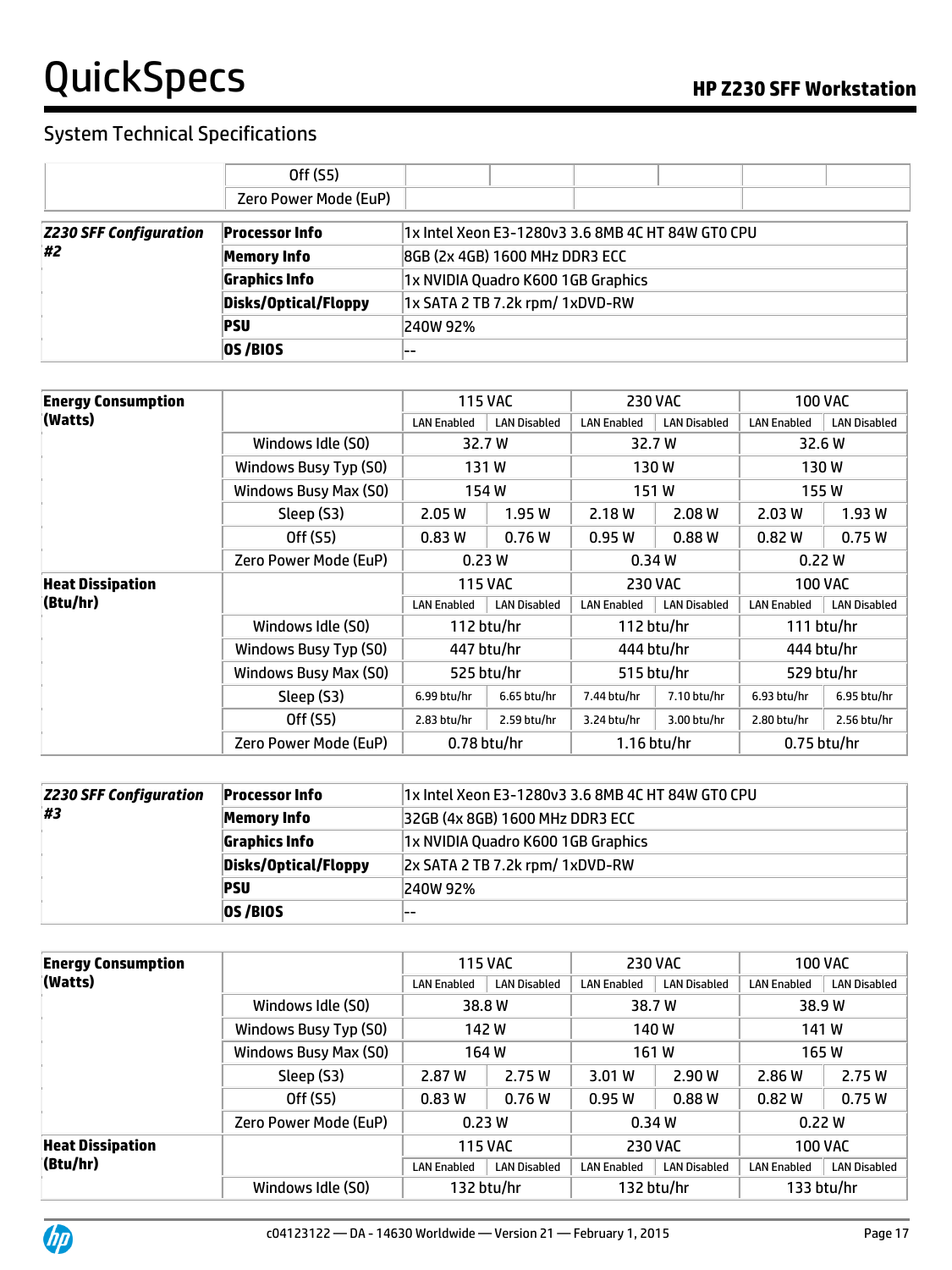# **QuickSpecs HP Z230 SFF Workstation**

### System Technical Specifications

| Windows Busy Typ (S0) | 485 btu/hr<br>560 btu/hr |             |               | 478 btu/hr  |               | 481 btu/hr    |
|-----------------------|--------------------------|-------------|---------------|-------------|---------------|---------------|
| Windows Busy Max (S0) |                          |             | 549 btu/hr    |             | 563 btu/hr    |               |
| Sleep (S3)            | 9.79 btu/hr              | 9.38 btu/hr | 10.3 btu/hr   | 9.90 btu/hr | 9.76 btu/hr   | 9.38 btu/hr   |
| Off (S5)              | 2.83 btu/hr              | 2.59 btu/hr | 3.24 btu/hr   | 3.00 btu/hr | 2.80 btu/hr   | $2.56$ btu/hr |
| Zero Power Mode (EuP) | $0.78$ btu/hr            |             | $1.16$ btu/hr |             | $0.75$ btu/hr |               |

**Declared Noise Emissions** (Entry-level and High-end configurations)

| <b>System Configuration</b><br>(Entry level) | <b>Processor Info</b> | lIntel Core i3-4130                                   |  |  |  |  |
|----------------------------------------------|-----------------------|-------------------------------------------------------|--|--|--|--|
|                                              | Memory Info           | 4GB (2x2GB) 1600 MHz                                  |  |  |  |  |
|                                              | <b>Graphics Info</b>  | Integrated Intel HD Graphics 4400                     |  |  |  |  |
|                                              | Disks/Optical         | 1x 500 GB 7200 RPM SATA HDD;<br>DVD-RW SuperMulti ODD |  |  |  |  |

| <b>Declared Noise Emissions</b><br>(in accordance with ISO |                                                | <b>Sound Power (LWAd, bels)</b> | <b>Deskside Sound Pressure</b><br>(LpAm, decibels) |
|------------------------------------------------------------|------------------------------------------------|---------------------------------|----------------------------------------------------|
| 7779 and ISO 9296)                                         | Idle                                           | 3.3                             |                                                    |
|                                                            | <b>Hard drive Operating</b><br>(random reads)  | 3.3                             |                                                    |
|                                                            | <b>DVD-ROM Operating</b><br>(sequential reads) |                                 |                                                    |

| <b>System Configuration</b><br>(High-end) | <b>Processor Info</b> | lintel Xeon E3-1280v3 3.6 GHz                   |
|-------------------------------------------|-----------------------|-------------------------------------------------|
|                                           | Memory Info           | 4 x 4GB DDR3 1600 MHz                           |
|                                           | <b>Graphics Info</b>  | NVIDIA Quadro K600 graphics                     |
|                                           | Disks/Optical         | 2x 500GB 10K rpm SATA HDDs;<br>SATA Blu-ray ODD |

| <b>Declared Noise Emissions</b><br>(in accordance with ISO |                                                | <b>Sound Power (LWAd, bels)</b> | <b>Deskside Sound Pressure</b><br>(LpAm, decibels) |
|------------------------------------------------------------|------------------------------------------------|---------------------------------|----------------------------------------------------|
| $ 7779$ and ISO 9296)                                      | Idle                                           | 3.4                             |                                                    |
|                                                            | <b>Hard drive Operating</b><br>(random reads)  | 3.5                             |                                                    |
|                                                            | <b>DVD-ROM Operating</b><br>(sequential reads) |                                 |                                                    |

| <b>Environmental</b><br><b>Requirements</b> | <b>Temperature</b>   | Operating: 40° to 95° F (5° to 35° C)<br>Non-operating: -40 $^{\circ}$ to 140 $^{\circ}$ F (-40 $^{\circ}$ to 60 $^{\circ}$ C) |
|---------------------------------------------|----------------------|--------------------------------------------------------------------------------------------------------------------------------|
|                                             | Humidity             | Operating: 8% to 85% RH, non-condensing<br>Non-operating: 8% to 90% RH, non-condensing                                         |
|                                             | Maximum Altitude     | Operating: 10,000 feet (3,000 m)<br>Non-operating: 30,000 feet (9,100 m)                                                       |
|                                             | <b>Dynamic</b> (new) | Shock <br>Operating: 1/2-sine: 40g, 2-3ms<br>Non-operating:<br>$1/2$ -sine: 160 cm/s, 2-3ms (~100q)                            |

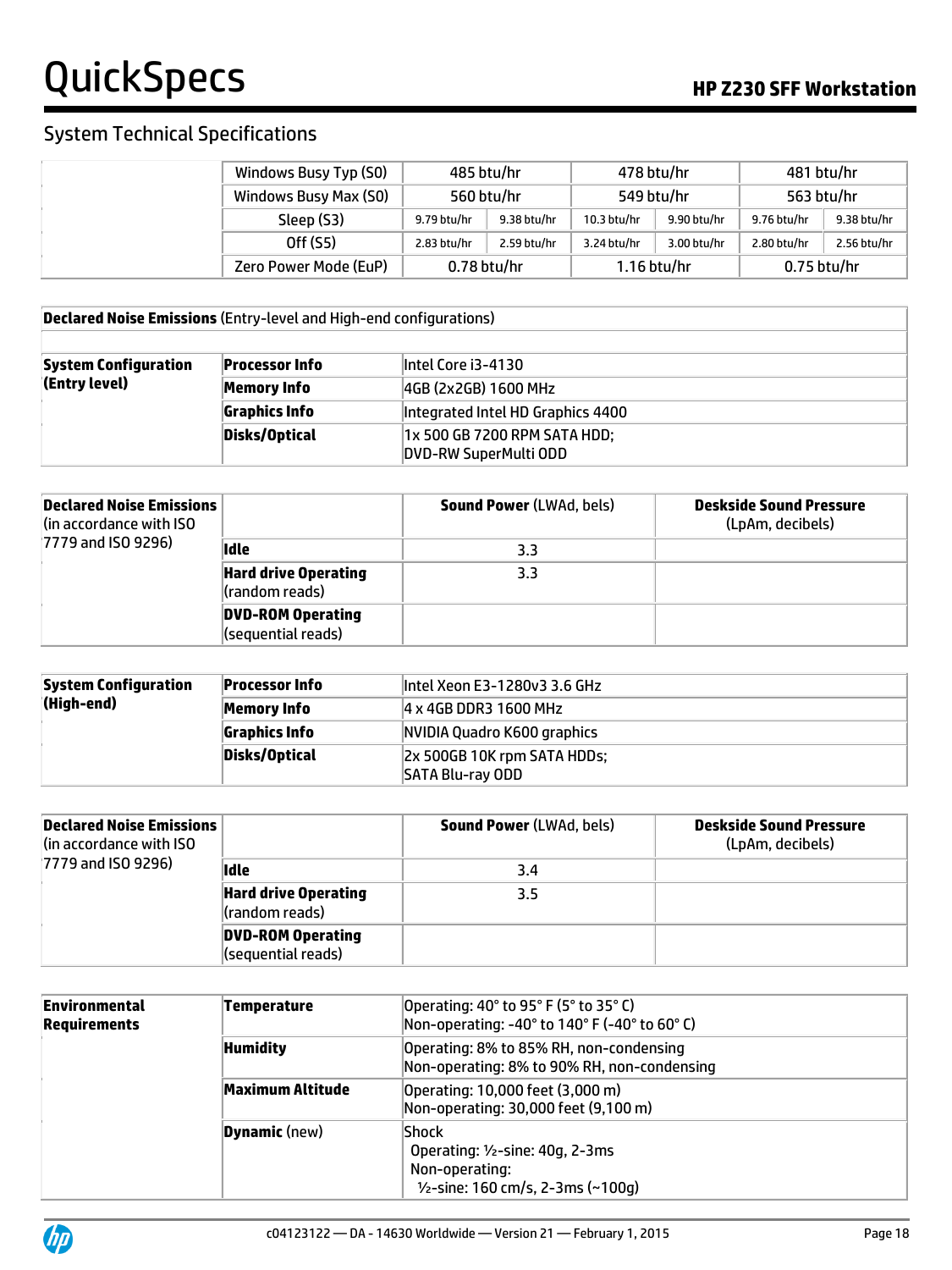|         | square: 422 cm/s, 20g                                                                                                                               |
|---------|-----------------------------------------------------------------------------------------------------------------------------------------------------|
|         | Vibration<br>Operating random: 0.5g (rms), 5-300 Hz<br>Non-operating random: 2.0g (rms), 10-500 Hz                                                  |
|         | <b>NOTES:</b> Values represent individual shock events and do not indicate<br>repetitive shock events. Values do not indicate continuous vibration. |
| Cooling | Above 5,000 ft (1524 m) altitude, maximum operating temperature is de-<br>rated by 1.8° F (1° C) per 1,000 ft (305 m) elevation increase            |

| <b>Physical Security and Serviceability</b>                             |                                                                                                                                                                                                                                                                                                                                                                                                                       |
|-------------------------------------------------------------------------|-----------------------------------------------------------------------------------------------------------------------------------------------------------------------------------------------------------------------------------------------------------------------------------------------------------------------------------------------------------------------------------------------------------------------|
| <b>Access Panel</b>                                                     | Tool-less<br>Includes system board and memory information                                                                                                                                                                                                                                                                                                                                                             |
| <b>Hard Drives</b>                                                      | Tool-less (Internal bays)                                                                                                                                                                                                                                                                                                                                                                                             |
| <b>Expansion Cards</b>                                                  | Tool-less                                                                                                                                                                                                                                                                                                                                                                                                             |
| <b>Processor Socket</b>                                                 | Tool-less, except for the processor heatsink.                                                                                                                                                                                                                                                                                                                                                                         |
| <b>Green User Touch Points</b>                                          | Yes, on tool-free internal chassis mechanisms                                                                                                                                                                                                                                                                                                                                                                         |
| <b>Color-coordinated Cables  Yes</b><br>and Connectors                  |                                                                                                                                                                                                                                                                                                                                                                                                                       |
| <b>Memory</b>                                                           | Tool-less                                                                                                                                                                                                                                                                                                                                                                                                             |
| <b>System Board</b>                                                     | Screw-In                                                                                                                                                                                                                                                                                                                                                                                                              |
| <b>Dual Color Power and HD</b><br><b>LED on Front of Computer</b>       | <b>Yes</b>                                                                                                                                                                                                                                                                                                                                                                                                            |
| <b>Configuration Record SW</b>                                          | lYes                                                                                                                                                                                                                                                                                                                                                                                                                  |
| <b>Over-Temp Warning on</b><br><b>Screen</b>                            | Yes                                                                                                                                                                                                                                                                                                                                                                                                                   |
| <b>Restore CD/DVD Set</b>                                               | Consists of an operating system DVD (OSDVD) and a driver DVD (DRDVD). OSDVD restores the original<br>operating system. DRDVD will provide all drivers for the system. The DRDVD may also contain<br>applications that originally shipped with the system for optional installation. Applications can also be<br>obtained from HP.com. OSDVD and DRDVD are orderable with the system and available from HP<br>Support. |
| <b>Dual Function Front</b><br><b>Power Switch</b>                       | Yes, causes a fail-safe power off when held for 4 seconds                                                                                                                                                                                                                                                                                                                                                             |
| <b>Padlock Support</b>                                                  | Yes (optional): Locks side cover and secures chassis from theft<br>0.22-in diameter padlock loop at rear of system                                                                                                                                                                                                                                                                                                    |
| <b>Cable Lock Support</b>                                               | Yes, Kensington Cable Lock (optional): Locks side cover and secures chassis from theft<br>3 mm x 7 mm slot at rear of system                                                                                                                                                                                                                                                                                          |
| <b>Universal Chassis Clamp</b><br><b>Lock Support</b>                   | Yes (optional): Locks side cover and locks cables to chassis. Secures chassis from theft and allows<br>multiple units to be chained together when used with optional cable<br>Threaded feature at rear of system                                                                                                                                                                                                      |
| <b>Solenoid Lock and Hood</b><br><b>Sensor</b>                          | Yes (optional)<br>The Solenoid Hood Lock eliminates the need for a physical key by making the chassis lockable through<br>software and a password. You can also lock and unlock the chassis remotely over the network. The<br>Sensor Kit detects when the access panel has been removed.                                                                                                                              |
| <b>Rear Port Control Cover</b>                                          | Yes, locks rear IO cables to prevent cable theft                                                                                                                                                                                                                                                                                                                                                                      |
| Serial, Parallel, USB,<br>Audio, Network,<br><b>Enable/Disable Port</b> | Yes, enables or disables serial, USB, audio, and network ports                                                                                                                                                                                                                                                                                                                                                        |

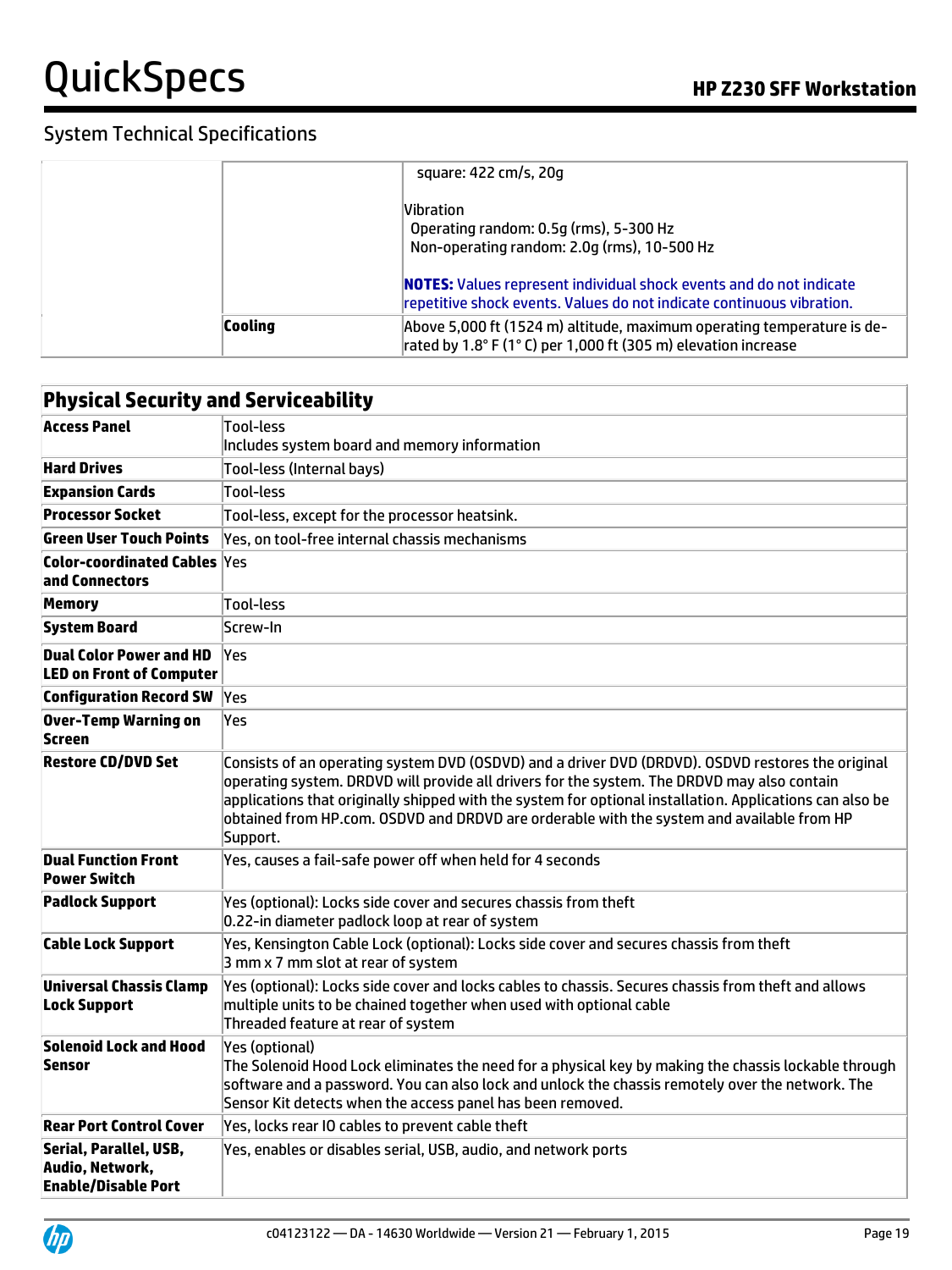| <b>Control</b>                                                                           |                                                                                                                                                                                                                                                                                                                                         |  |  |  |  |
|------------------------------------------------------------------------------------------|-----------------------------------------------------------------------------------------------------------------------------------------------------------------------------------------------------------------------------------------------------------------------------------------------------------------------------------------|--|--|--|--|
| <b>Removable Media</b><br><b>Write/Boot Control</b>                                      | Yes, prevents ability to boot from removable media on supported devices (and can disable writes to<br>media)                                                                                                                                                                                                                            |  |  |  |  |
| <b>Power-On Password</b>                                                                 | Yes, prevents an unauthorized person from booting up the workstation                                                                                                                                                                                                                                                                    |  |  |  |  |
| <b>Setup Password</b>                                                                    | Yes, prevents an unauthorized person from changing the workstation configuration                                                                                                                                                                                                                                                        |  |  |  |  |
| 3.3V Aux Power LED on                                                                    | Yes                                                                                                                                                                                                                                                                                                                                     |  |  |  |  |
| <b>System PCA</b>                                                                        |                                                                                                                                                                                                                                                                                                                                         |  |  |  |  |
| <b>NIC LEDs (integrated)</b><br>(Green & Amber)                                          | Yes                                                                                                                                                                                                                                                                                                                                     |  |  |  |  |
| <b>CPUs and Heatsinks</b>                                                                | A T-15 Torx or flat blade screwdriver is needed to remove the CPU heatsink before the CPU can be<br>removed. CPU removal is tool-less                                                                                                                                                                                                   |  |  |  |  |
| <b>Power Supply Diagnostic No</b><br><b>LED</b>                                          |                                                                                                                                                                                                                                                                                                                                         |  |  |  |  |
| <b>Front Power Button</b>                                                                | Yes, ACPI multi-function                                                                                                                                                                                                                                                                                                                |  |  |  |  |
| <b>Front Power LED</b>                                                                   | Yes, blue (normal), red (fault)                                                                                                                                                                                                                                                                                                         |  |  |  |  |
| <b>Front Hard Drive Activity</b><br><b>LED</b>                                           | Yes, green                                                                                                                                                                                                                                                                                                                              |  |  |  |  |
| <b>Front ODD Activity LED</b>                                                            | Yes                                                                                                                                                                                                                                                                                                                                     |  |  |  |  |
| <b>Internal Speaker</b>                                                                  | Yes                                                                                                                                                                                                                                                                                                                                     |  |  |  |  |
| <b>System/Emergency ROM</b><br><b>Flash Recovery</b>                                     | Recovers corrupted system BIOS.                                                                                                                                                                                                                                                                                                         |  |  |  |  |
| <b>Cooling Solutions</b>                                                                 | Air cooled forced convection                                                                                                                                                                                                                                                                                                            |  |  |  |  |
| <b>Power Supply Fans</b>                                                                 | 70mm x 70mm x 25mm 4-wire PWM (non-serviceable)                                                                                                                                                                                                                                                                                         |  |  |  |  |
| <b>CPU Heatsink Fan</b>                                                                  | Not applicable- CPU heatsink is passive.                                                                                                                                                                                                                                                                                                |  |  |  |  |
| <b>Chassis Fan</b>                                                                       | Not applicable. CPU heatsink fan also operates as the chassis fan.                                                                                                                                                                                                                                                                      |  |  |  |  |
| <b>Memory Heatsink Fan</b>                                                               | No                                                                                                                                                                                                                                                                                                                                      |  |  |  |  |
| <b>HP PC Hardware</b><br><b>Diagnostics UEFI</b>                                         | HP PC Hardware Diagnostics (UEFI) enables hardware level testing outside the operating system on<br>many components. The diagnostics can be invoked by pressing F2 at POST, and is available as a<br>download from HP Support.                                                                                                          |  |  |  |  |
| <b>Access Panel Key Lock</b>                                                             | No                                                                                                                                                                                                                                                                                                                                      |  |  |  |  |
| <b>ACPI-Ready Hardware</b>                                                               | Advanced Configuration and Power Management Interface (ACPI).<br>Allows the system to wake from a low power mode.<br>$\bullet$<br>Controls system power consumption, making it possible to place individual cards and<br>$\bullet$<br>peripherals in a low-power or powered-off state without affecting other elements of the<br>system |  |  |  |  |
| <b>Trusted Platform Module Yes</b><br>Chip with optional<br><b>ProtectTools Software</b> |                                                                                                                                                                                                                                                                                                                                         |  |  |  |  |
| <b>Integrated Chassis</b><br><b>Handles</b>                                              | No                                                                                                                                                                                                                                                                                                                                      |  |  |  |  |
| <b>Power Supply</b>                                                                      | Requires T15 Torx or flat blade screwdriver                                                                                                                                                                                                                                                                                             |  |  |  |  |
| <b>PCI Card Retention</b>                                                                | Yes, rear (all), middle (none), front (none)                                                                                                                                                                                                                                                                                            |  |  |  |  |
| <b>Flash ROM</b>                                                                         | Yes                                                                                                                                                                                                                                                                                                                                     |  |  |  |  |
| <b>Diagnostic Power Switch</b><br><b>LED on board</b>                                    | Yes                                                                                                                                                                                                                                                                                                                                     |  |  |  |  |
| <b>Clear Password Jumper</b>                                                             | Yes                                                                                                                                                                                                                                                                                                                                     |  |  |  |  |

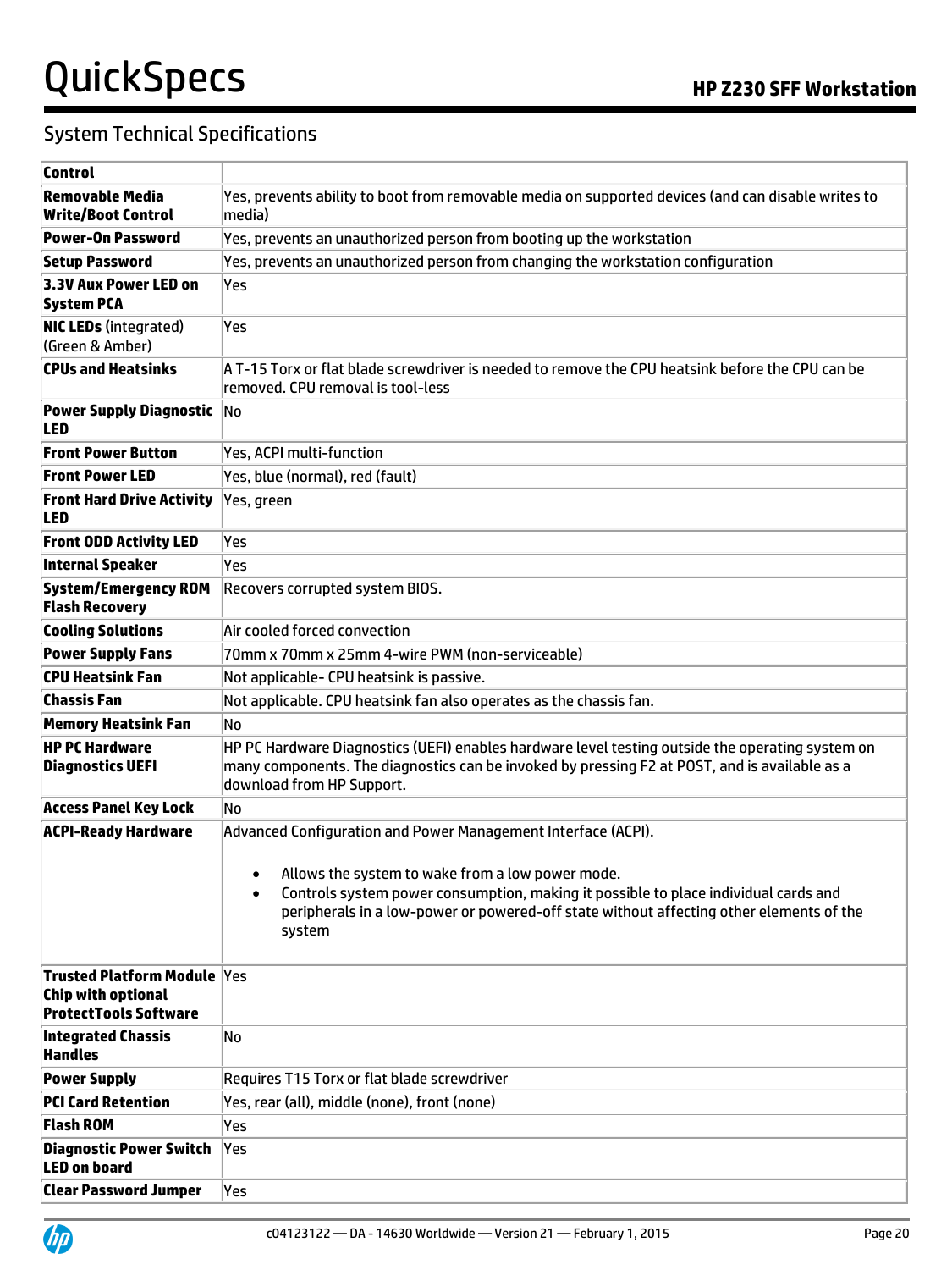| <b>Clear CMOS Button</b>   | Yes                                                                               |
|----------------------------|-----------------------------------------------------------------------------------|
| <b>CMOS Battery Holder</b> | Yes                                                                               |
| <b>DIMM Connectors</b>     | Yes                                                                               |
|                            | <b>HP ProtectTools Security</b>  Yes - Not supported on Microsoft XP x64 or Linux |
| Manager                    |                                                                                   |

| <b>BIOS</b>                                                               |                                                                                                                                                                                                                                                                                                                                                                                                                                                 |  |  |  |  |
|---------------------------------------------------------------------------|-------------------------------------------------------------------------------------------------------------------------------------------------------------------------------------------------------------------------------------------------------------------------------------------------------------------------------------------------------------------------------------------------------------------------------------------------|--|--|--|--|
| <b>BIOS 32-bit Services</b>                                               | Standard BIOS 32-bit Service Directory Proposal v0.4                                                                                                                                                                                                                                                                                                                                                                                            |  |  |  |  |
| PCI 3.0 Support                                                           | Full BIOS support for PCI Express through industry standard interfaces.                                                                                                                                                                                                                                                                                                                                                                         |  |  |  |  |
| <b>ATAPI</b>                                                              | ATAPI Removable Media Device BIOS Specification Version 1.0.                                                                                                                                                                                                                                                                                                                                                                                    |  |  |  |  |
| <b>BBS</b>                                                                | <b>BIOS Boot Specification v1.01.</b><br>Provides more control over how and from what devices the workstation will boot.                                                                                                                                                                                                                                                                                                                        |  |  |  |  |
| <b>WMI Support</b>                                                        | WMI is Microsoft's implementation of Web-Based Enterprise Management (WBEM) for Windows. WMI is<br>fully compliant with the Distributed Management Task Force (DMTF) Common Information Model (CIM)<br>and WBEM specifications.                                                                                                                                                                                                                 |  |  |  |  |
| <b>BIOS Power On</b>                                                      | Users can define a specific day-of-week and time for the system to power on.                                                                                                                                                                                                                                                                                                                                                                    |  |  |  |  |
| <b>ROM Based Computer</b><br><b>Setup Utility (F10)</b>                   | Review and customize system configuration settings controlled by the BIOS.                                                                                                                                                                                                                                                                                                                                                                      |  |  |  |  |
| <b>System/Emergency ROM</b><br><b>Flash Recovery with</b><br>Video        | Recovers system BIOS in corrupted Flash ROM.                                                                                                                                                                                                                                                                                                                                                                                                    |  |  |  |  |
| <b>Replicated Setup</b>                                                   | Saves BIOS settings to USB flash device in human readable file. Repset.exe utility can then replicate<br>these settings on machines being deployed without entering Computer Configuration Utility (F10<br>Setup).                                                                                                                                                                                                                              |  |  |  |  |
| <b>SMBIOS</b>                                                             | System Management BIOS 2.7.1, for system management information.                                                                                                                                                                                                                                                                                                                                                                                |  |  |  |  |
| <b>Boot Control</b>                                                       | Disables the ability to boot from removable media on supported devices.                                                                                                                                                                                                                                                                                                                                                                         |  |  |  |  |
| <b>Memory Change Alert</b>                                                | Alerts management console if memory is removed or changed.                                                                                                                                                                                                                                                                                                                                                                                      |  |  |  |  |
| <b>Thermal Alert</b>                                                      | Monitors the temperature state within the chassis. Three modes:<br>NORMAL - normal temperature ranges.<br>$\bullet$<br>ALERTED - excessive temperatures are detected. Raises a flag so action can be taken to avoid<br>shutdown or provide for a smoother system shutdown.<br>SHUTDOWN - excessive temperatures are encountered. Automatically shuts down the<br>$\bullet$<br>computer without warning before hardware component damage occurs. |  |  |  |  |
| <b>Remote ROM Flash</b>                                                   | Provides secure, fail-safe ROM image management from a central network console.<br>Updates can be performed before starting the OS.<br>Updates can be periodically scheduled.                                                                                                                                                                                                                                                                   |  |  |  |  |
| <b>ACPI</b> (Advanced<br>Configuration and Power<br>Management Interface) | Allows the system to enter and resume from low power modes (sleep states).<br>Enables an operating system to control system power consumption based on the dynamic workload.<br>Makes it possible to place individual cards and peripherals in a low-power or powered-off state without<br>affecting other elements of the system.<br>Supports ACPI 4.0 for full compatibility with 64-bit operating systems.                                   |  |  |  |  |
| <b>Ownership Tag</b>                                                      | A user-defined string stored in non-volatile memory that is displayed in the BIOS splash screen.                                                                                                                                                                                                                                                                                                                                                |  |  |  |  |
| <b>Remote Wakeup/Remote</b><br>Shutdown                                   | System administrators can power on, restart, and power off a client computer from a remote location.                                                                                                                                                                                                                                                                                                                                            |  |  |  |  |
| <b>ASF 2.0 Compliant</b>                                                  | No.                                                                                                                                                                                                                                                                                                                                                                                                                                             |  |  |  |  |
| <b>Instantly Available PC</b>                                             | Allows for very low power consumption with quick resume time.                                                                                                                                                                                                                                                                                                                                                                                   |  |  |  |  |

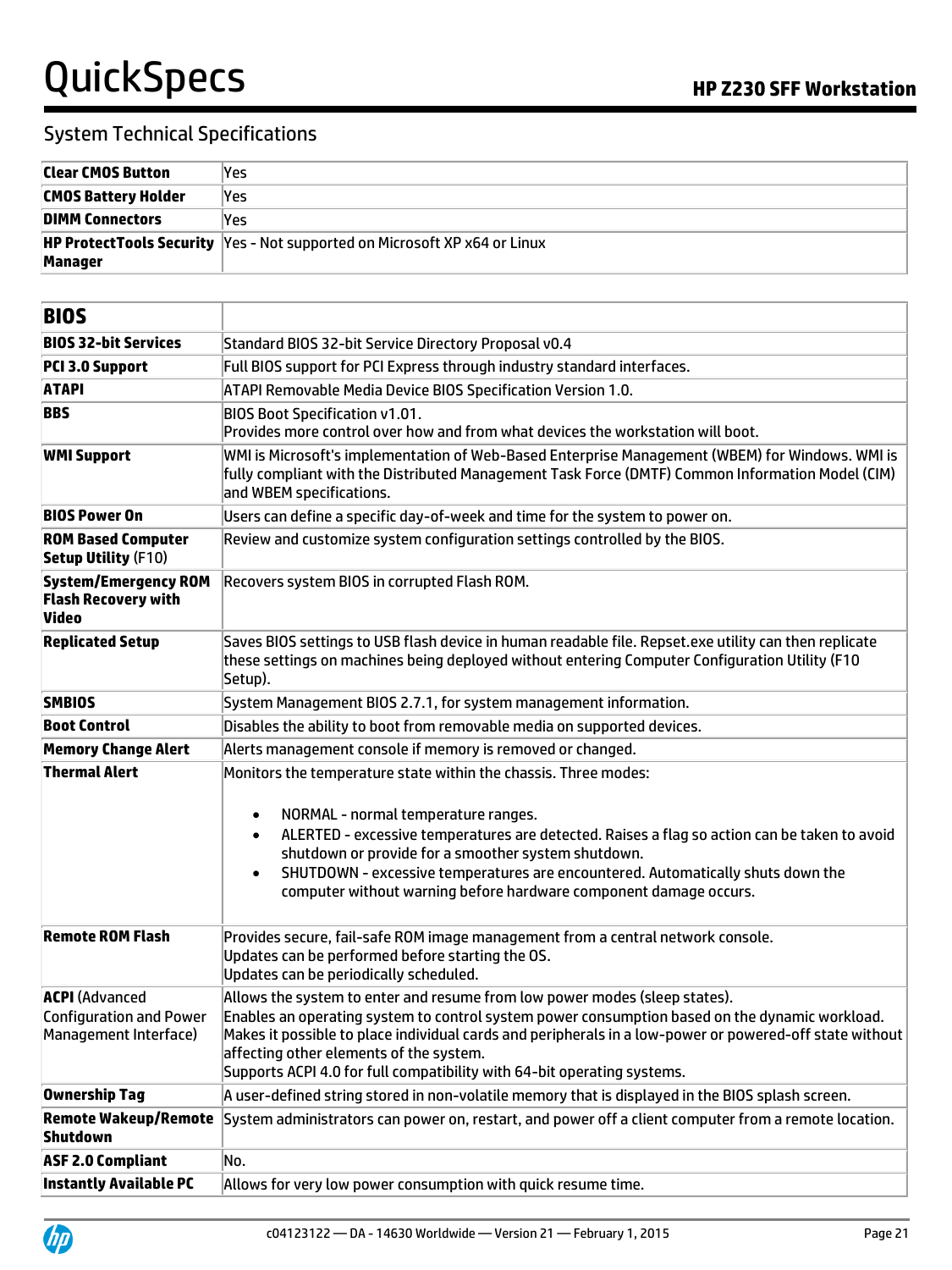| (Suspend to RAM - ACPI<br>sleep state S3)                                                     |                                                                                                                                                                                                                                                                          |  |  |  |
|-----------------------------------------------------------------------------------------------|--------------------------------------------------------------------------------------------------------------------------------------------------------------------------------------------------------------------------------------------------------------------------|--|--|--|
| <b>Remote System</b><br><b>Installation via F12 (PXE</b><br>2.1) (Remote Boot from<br>Server) | Allows a new or existing system to boot over the network and download software, including the<br>operating system.                                                                                                                                                       |  |  |  |
| <b>ROM revision levels</b>                                                                    | Reports the system BIOS revision level in Computer Configuration Utility (F10 Setup). Version is<br>available through an industry standard interface (SMBIOS) so that management SW applications can<br>use and report this information.                                 |  |  |  |
| <b>System board revision</b><br>level                                                         | Allows management SW to read revision level of the system board.<br>Revision level is digitally encoded into the HW and cannot be modified.                                                                                                                              |  |  |  |
| <b>Start-up Diagnostics</b><br>(Power-on Self-Test)                                           | Assesses system health at boot time with selectable levels of testing.                                                                                                                                                                                                   |  |  |  |
| <b>Auto Setup when new</b><br>hardware installed                                              | System automatically detects addition of new hardware.                                                                                                                                                                                                                   |  |  |  |
| <b>Keyboard-less Operation</b>                                                                | The system can be booted without a keyboard.                                                                                                                                                                                                                             |  |  |  |
| <b>Localized ROM Setup</b>                                                                    | Common BIOS image supports System Configuration Utility (F10 Setup) menus in 12 languages with<br>local keyboard mappings.                                                                                                                                               |  |  |  |
| <b>Asset Tag</b>                                                                              | The user or IT administrator to set a unique tag string in non-volatile memory.                                                                                                                                                                                          |  |  |  |
| <b>Per-slot Control</b>                                                                       | Allows I/O slot parameters (option ROM enable/disable) to be configured individually.                                                                                                                                                                                    |  |  |  |
| <b>Adaptive Cooling</b>                                                                       | Control parameters are set according to detected hardware configuration for optimal acoustics.                                                                                                                                                                           |  |  |  |
| <b>Pre-boot Diagnostics</b>                                                                   | (Pre-video) critical errors are reported via beeps and blinks on the power LED.                                                                                                                                                                                          |  |  |  |
| Intel <sup>®</sup> Active<br><b>Management Technology</b><br>(AMT)                            | AMT 9.0; Allows workstation status to be monitored on a remote console                                                                                                                                                                                                   |  |  |  |
| <b>Digitally and</b><br><b>BIOS</b>                                                           | Helps to prevent the installation of unauthorized versions of a BIOS (a rogue BIOS) from a virus,<br>Cryptographically Signed malware, or other code that could lead to compromised system security, data access, physical service,<br>or even system board replacement. |  |  |  |
| <b>Master Boot Record</b><br><b>Protection</b>                                                | A feature in the HP BIOS that prevents changes and/or infections to the Master Boot Record. Useful in<br>protecting from viruses.                                                                                                                                        |  |  |  |
| <b>Boot Block Emergency</b><br><b>Recovery Mode (BIOS</b><br>Recovery)                        | The HP BIOS offers a write-protected boot block ROM that provides recovery from a failed flashing of<br>the computer BIOS. This special recovery mode prevents the system from becoming unusable or<br>"bricked" when a BIOS update is interrupted.                      |  |  |  |
| <b>Industry Standard</b><br><b>Specification Support</b>                                      |                                                                                                                                                                                                                                                                          |  |  |  |
| <b>Industry Standard</b>                                                                      | <b>Revision Supported by the BIOS</b>                                                                                                                                                                                                                                    |  |  |  |
| <b>UEFI Specification</b><br><b>Revision</b>                                                  | <b>UEFI 2.3.1</b>                                                                                                                                                                                                                                                        |  |  |  |
| <b>ACPI</b>                                                                                   | Advanced Configuration and Power Management Interface, Version 4.0                                                                                                                                                                                                       |  |  |  |
| <b>ASF</b>                                                                                    | Alert Standard Format Specification, Version 2.0                                                                                                                                                                                                                         |  |  |  |
| <b>ATA (IDE)</b>                                                                              | AT Attachment 6 with Packet Interface (ATA/ATAPI-6), Revision 3b                                                                                                                                                                                                         |  |  |  |
| <b>CD Boot</b>                                                                                | "El Torito" Bootable CD-ROM Format Specification Version 1.0                                                                                                                                                                                                             |  |  |  |
| <b>EDD</b>                                                                                    | - Enhanced Disk Drive Specification Version 1.1<br>- BIOS Enhanced Disk Drive Specification Version 3.0                                                                                                                                                                  |  |  |  |
| <b>EHCI</b>                                                                                   | Enhanced Host Controller Interface for Universal Serial Bus, Revision 1.0                                                                                                                                                                                                |  |  |  |
| PCI                                                                                           | PCI Local Bus Specification, Revision 2.3<br>PCI Power Management Specification, Revision 1.1<br>PCI Firmware Specification, Revision 3.0                                                                                                                                |  |  |  |
| <b>PCI Express</b>                                                                            | PCI Express Base Specification, Revision 2.0;                                                                                                                                                                                                                            |  |  |  |

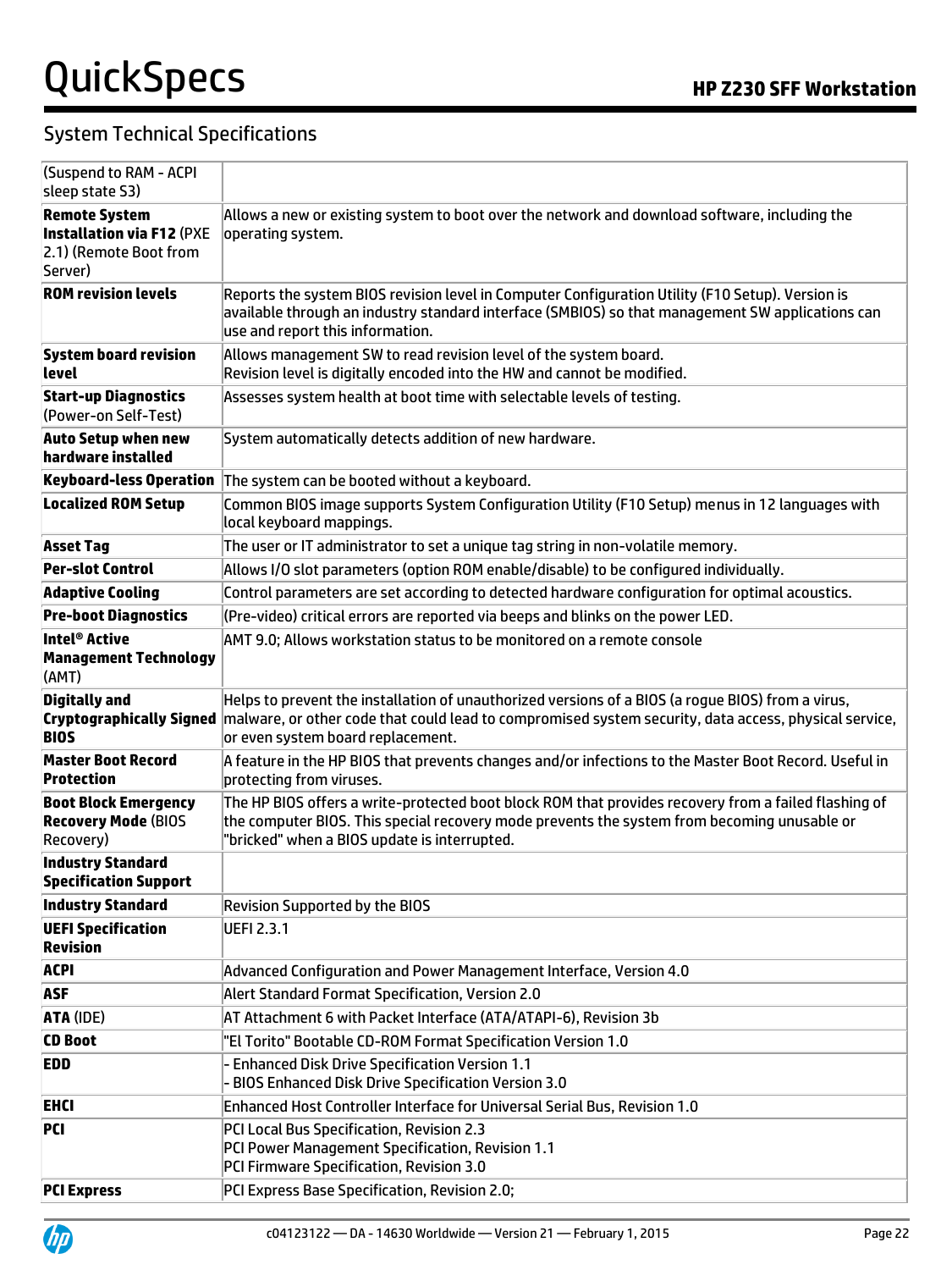### System Technical Specifications

|             | PCI Express Base Specification, Revision 3.0.                                                                                                                                                               |
|-------------|-------------------------------------------------------------------------------------------------------------------------------------------------------------------------------------------------------------|
| <b>PMM</b>  | POST Memory Manager Specification, Version 1.01                                                                                                                                                             |
| <b>SATA</b> | - Serial ATA Specification, Revision 1.0a<br>- Serial ATAII: Extensions to Serial ATA 1.0, Revision 1.0a<br>- Serial ATAII Cables and Connectors Volume 2 Gold<br>- SATA-IO SATA Revision 3.0 Specification |
| <b>SPD</b>  | PC SDRAM Serial Presence Detect (SPD) Specification, Revision 1.2B                                                                                                                                          |
| <b>TPM</b>  | <b>Trusted Computing Group TPM Specification Version 1.2</b>                                                                                                                                                |
| <b>USB</b>  | Universal Serial Bus Revision 1.1 Specification<br>Universal Serial Bus Revision 2.0 Specification<br>Universal Serial Bus Revision 3.0 Specification                                                       |

# **Social and Environmental Responsibility**

| <b>Eco-Label Certifications</b><br>& Declarations | This product has received or is in the process of being certified to the following approvals and may be<br>labeled with one or more of these marks:                                                                                                                                                                                                                                                                                                                                                                               |  |  |  |  |  |
|---------------------------------------------------|-----------------------------------------------------------------------------------------------------------------------------------------------------------------------------------------------------------------------------------------------------------------------------------------------------------------------------------------------------------------------------------------------------------------------------------------------------------------------------------------------------------------------------------|--|--|--|--|--|
|                                                   | ENERGY STAR® (energy-saving features available on selected configurations -Windows only)<br>$\bullet$<br>US Federal Energy Management Program (FEMP)<br>$\bullet$<br><b>China Energy Conservation Program (CECP)</b><br>$\bullet$<br><b>IT ECO declaration</b><br>$\bullet$                                                                                                                                                                                                                                                       |  |  |  |  |  |
| <b>Batteries</b>                                  | The battery in this product complies with EU Directive 2006/66/EC<br>Battery size: CR2032 (coin cell)<br><b>Battery type: Lithium Metal</b>                                                                                                                                                                                                                                                                                                                                                                                       |  |  |  |  |  |
|                                                   | The battery in this product does not contain:                                                                                                                                                                                                                                                                                                                                                                                                                                                                                     |  |  |  |  |  |
|                                                   | Mercury greater than 5ppm by weight<br>$\bullet$<br>Cadmium greater than 10ppm by weight<br>$\bullet$                                                                                                                                                                                                                                                                                                                                                                                                                             |  |  |  |  |  |
|                                                   | Lead greater than 40ppm by weight<br>$\bullet$                                                                                                                                                                                                                                                                                                                                                                                                                                                                                    |  |  |  |  |  |
|                                                   | Restricted Material Usage This product meets the material restrictions specified in HP's General Specification for the<br>Environment. http://www.hp.com/hpinfo/globalcitizenship/environment/pdf/gse.pdf<br>Hewlett-Packard is committed to compliance with all applicable environmental laws and regulations,<br>including the European Union Restriction of Hazardous Substances (RoHS) Directive. HP's goal is to<br>exceed compliance obligations by meeting the requirements of the RoHS Directive on a worldwide<br>basis. |  |  |  |  |  |
| <b>Low Halogen Statement</b>                      | This product is low halogen except for power cords, cables and peripherals, as well as the following<br>customer-configurable internal components: Creative Recon3D PCIe Audio Card is not Low Halogen.<br>Service parts obtained after purchase may not be Low Halogen.                                                                                                                                                                                                                                                          |  |  |  |  |  |
| and Recycling                                     | End-of-Life Management Hewlett-Packard offers end-of-life HP product return and recycling programs in many geographic<br>areas. To recycle your product, please go to: http://www.hp.com/recycle or contact your nearest HP<br>sales office. Products returned to HP will be recycled, recovered or disposed of in a responsible manner.<br>This product is greater than 90% recyclable by weight when properly disposed of at end of life.                                                                                       |  |  |  |  |  |
| <b>Hewlett-Packard</b><br><b>Information</b>      | For more information about HP's commitment to the environment:<br><b>Corporate Environmental Global Citizenship Report http://www.hp.com/hpinfo/globalcitizenship/gcreport/index.html</b>                                                                                                                                                                                                                                                                                                                                         |  |  |  |  |  |
|                                                   | Eco-label certifications<br>http://www.hp.com/hpinfo/qlobalcitizenship/environment/productdesign/ecolabels.html                                                                                                                                                                                                                                                                                                                                                                                                                   |  |  |  |  |  |
|                                                   | ISO 14001 certificates:                                                                                                                                                                                                                                                                                                                                                                                                                                                                                                           |  |  |  |  |  |

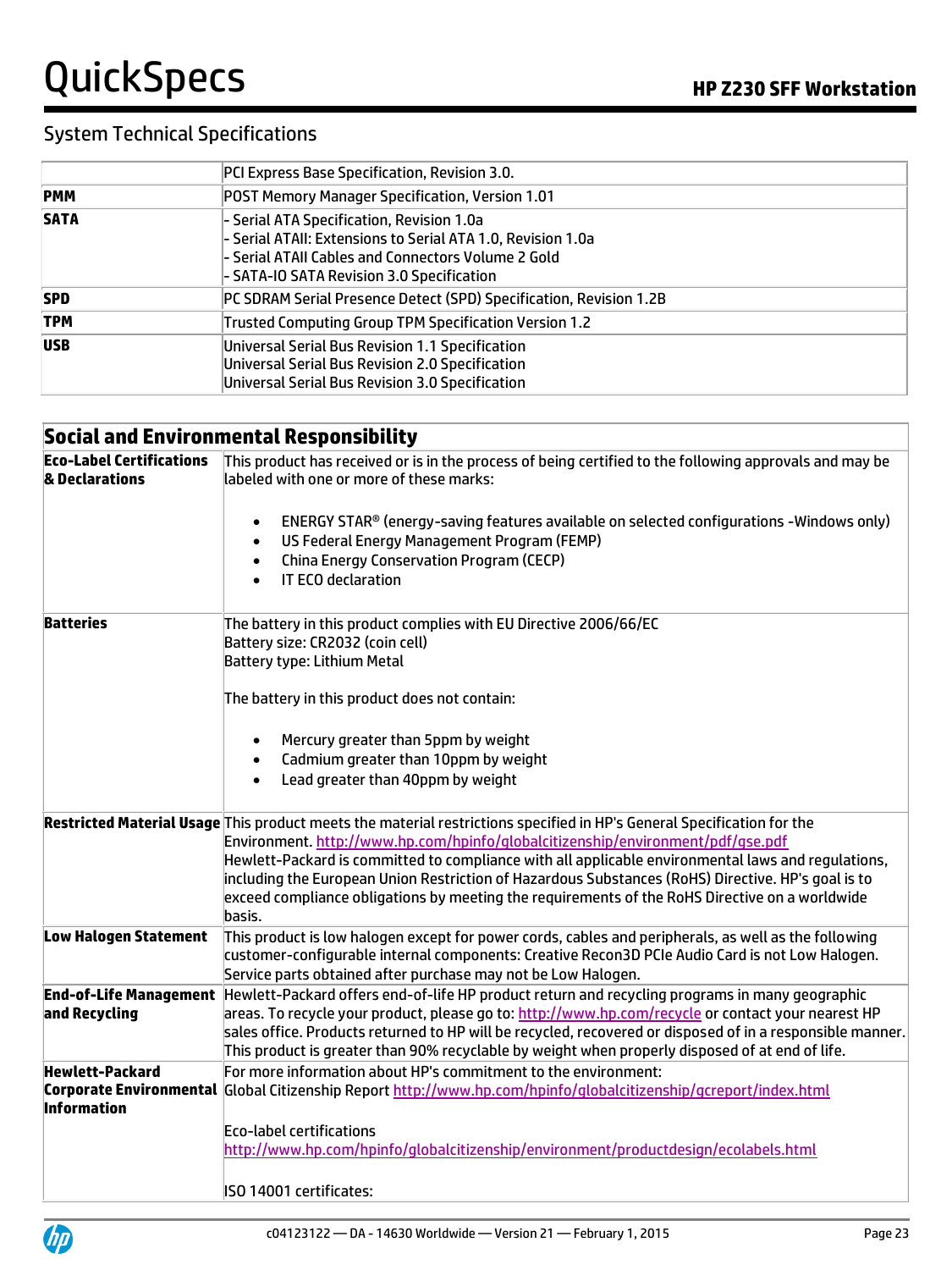### System Technical Specifications

|                               | http://www.hp.com/hpinfo/qlobalcitizenship/environment/operations/envmanagement.html                                                                                                                                                                                                                                                                                                                                                                                                                                                                                                                                                                                                                                                                                                                                                                                                                                                                  |
|-------------------------------|-------------------------------------------------------------------------------------------------------------------------------------------------------------------------------------------------------------------------------------------------------------------------------------------------------------------------------------------------------------------------------------------------------------------------------------------------------------------------------------------------------------------------------------------------------------------------------------------------------------------------------------------------------------------------------------------------------------------------------------------------------------------------------------------------------------------------------------------------------------------------------------------------------------------------------------------------------|
| <b>Additional Information</b> | This HP product is designed to comply with the Waste Electrical and Electronic Equipment<br>$\bullet$<br>(WEEE) Directive - 2002/96/EC.<br>Plastic parts weighing over 25 grams used in the product are marked per ISO 11469 and<br>$\bullet$<br>IS01043.<br>This product is >90% recycle-able when properly disposed of at end of life<br>$\bullet$<br>EPEAT Gold registered in the U.S. EPEAT registration varies by country. See www.epeat.net for<br>$\bullet$<br>registration status by country.                                                                                                                                                                                                                                                                                                                                                                                                                                                 |
| <b>Packaging</b>              | HP Workstation product packaging meets the HP General Specification for the Environment at<br>http://www.hp.com/hpinfo/globalcitizenship/society/gen_specifications.html<br>Does not contain restricted substances listed in HP Standard 011-1 General Specification for<br>the Environment<br>Does not contain ozone-depleting substances (ODS)<br>Does not contain heavy metals (lead, mercury, cadmium or hexavalent chromium) in excess of<br>$\bullet$<br>100 ppm sum total for all heavy metals listed<br>Maximizes the use of post-consumer recycled content materials in packaging materials<br>$\bullet$<br>All packaging material is recyclable<br>$\bullet$<br>All packaging material is designed for ease of disassembly<br>$\bullet$<br>Reduced size and weight of packages to improve transportation fuel efficiency<br>Plastic packaging materials are marked according to ISO 11469 and DIN 6120 standards<br>$\bullet$<br>formatting |
| <b>Packaging Materials</b>    |                                                                                                                                                                                                                                                                                                                                                                                                                                                                                                                                                                                                                                                                                                                                                                                                                                                                                                                                                       |
| <b>Internal</b>               | Cushions made from fabricated recycled expanded-polyethylene (EPE) or recycled expanded-<br>polypropylene (EPP). May also be made from recycled molded paper-pulp (MPP).                                                                                                                                                                                                                                                                                                                                                                                                                                                                                                                                                                                                                                                                                                                                                                              |
| <b>External</b>               | Carton made from corrugated fiberboard with at least 25% recycled content.                                                                                                                                                                                                                                                                                                                                                                                                                                                                                                                                                                                                                                                                                                                                                                                                                                                                            |

# **Manageability**

| <b>Technology (AMT)</b> | Intel Active Management An advanced set of remote management features and functionality which provides network<br>administrators the latest and most effective tools to remotely discover, heal, and protect networked<br>client systems regardless of the system's health or power state. AMT 8.0 includes the following<br>advanced management functions:                                                                                                                                                                                                                                                                                                                                                                                                                                                  |
|-------------------------|--------------------------------------------------------------------------------------------------------------------------------------------------------------------------------------------------------------------------------------------------------------------------------------------------------------------------------------------------------------------------------------------------------------------------------------------------------------------------------------------------------------------------------------------------------------------------------------------------------------------------------------------------------------------------------------------------------------------------------------------------------------------------------------------------------------|
|                         | Power Management (on, off, reset)<br>$\bullet$<br>Hardware Inventory (includes BIOS and firmware revisions<br>$\bullet$<br>Hardware Alerting<br>$\bullet$<br><b>Agent Presence</b><br>$\bullet$<br><b>System Defense Filters</b><br>$\bullet$<br>SOL/IDER<br>$\bullet$<br>Cisco NAC/SDN Support<br>$\bullet$<br>ME Wake-on-LAN<br>$\bullet$<br>DASH 1.1 compliance<br>$\bullet$<br><b>IPv6 Support</b><br>$\bullet$<br>Fast Call for Help - a client inside or outside the firewall may initiate a call for help via BIOS<br>$\bullet$<br>screen, periodic connections, or alert triggered connection<br>Remote Scheduled Maintenance - pre-schedule when the PC connects to the IT or service<br>$\bullet$<br>provider console for maintenance. Remote PCs can get required patches, be inventoried, etc by |
|                         | connecting to their IT console or Service Provider when it's convenient<br>Remote Alerts - automatically alert IT or service provider if issues arise<br>$\bullet$<br>Access Monitor - Provides oversight into Intel® AMT actions to support security requirements                                                                                                                                                                                                                                                                                                                                                                                                                                                                                                                                           |

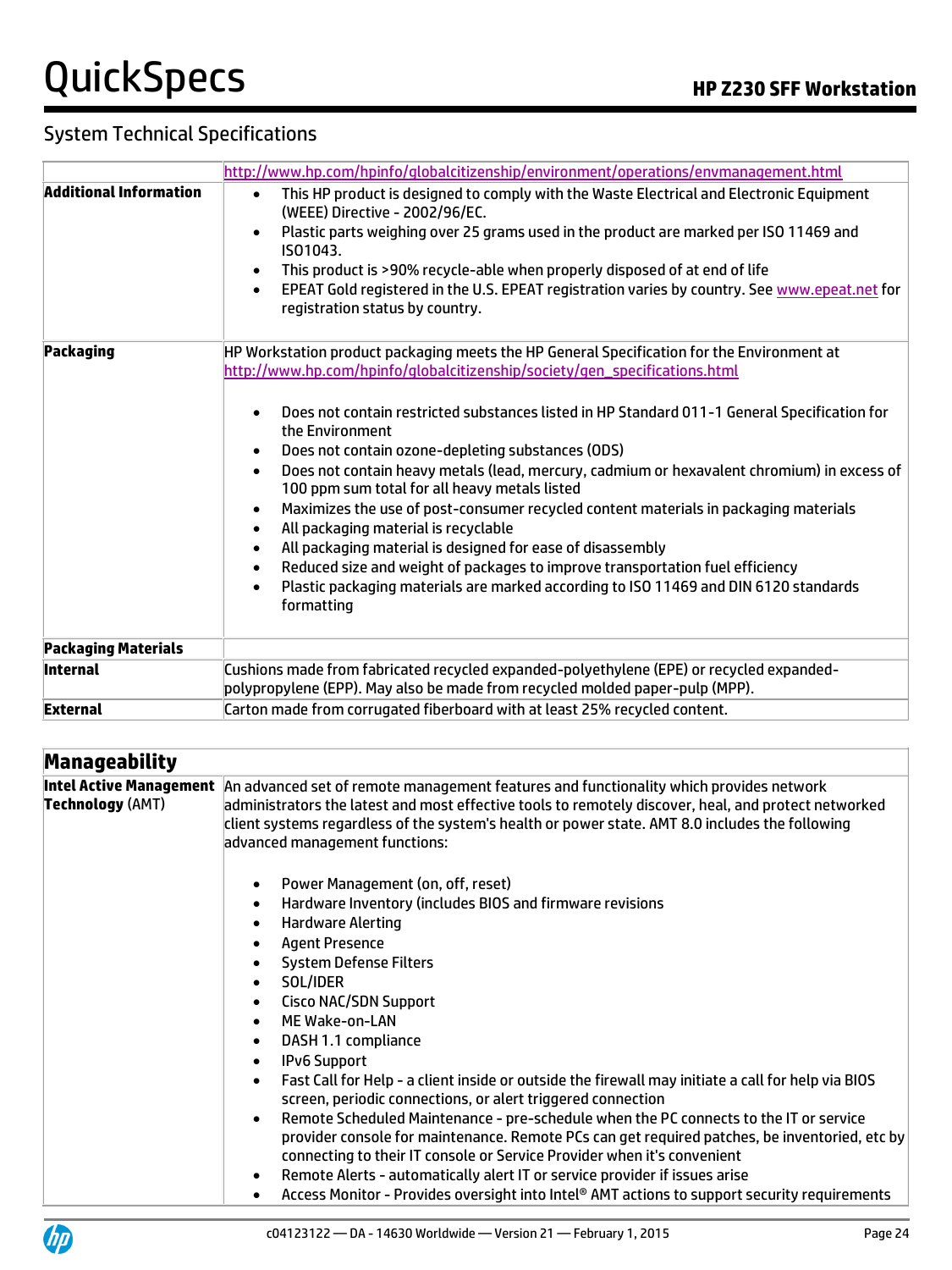|                                                          | <b>PC Alarm Clock</b><br>٠<br>Microsoft NAP Support<br>$\bullet$<br>Host Base set-up and configuration<br>$\bullet$<br>Management Engine (ME) firmware roll back<br>$\bullet$<br>Wireless AMT functionality on Desktop (WoDT)<br>$\bullet$<br><b>Enhanced KVM resolution</b><br>$\bullet$                                                                                                                                                                                       |  |  |  |  |
|----------------------------------------------------------|---------------------------------------------------------------------------------------------------------------------------------------------------------------------------------------------------------------------------------------------------------------------------------------------------------------------------------------------------------------------------------------------------------------------------------------------------------------------------------|--|--|--|--|
| Intel® vPro™ Technology                                  | The HP Z230 workstations support Intel vPro technology when purchased with a vPro technology<br>capable CPU: Intel® Xeon® processor E3-1200v2 family or 3rd Generation Intel Core i5/i7 processors<br>with Intel VT and Intel TXT technology                                                                                                                                                                                                                                    |  |  |  |  |
| <b>Remote Manageability</b><br><b>Software Solutions</b> | Visit: http://www.hp.com/go/easydeploy                                                                                                                                                                                                                                                                                                                                                                                                                                          |  |  |  |  |
| <b>System Software</b><br>Manager                        | Visit: http://www.hp.com/go/ssm                                                                                                                                                                                                                                                                                                                                                                                                                                                 |  |  |  |  |
| <b>Service, Support, and</b><br>Warranty                 | Program to proactively communicate Product Change Notifications (PCNs) and Customer<br>$\bullet$<br>Advisories by email to customers, based on a user-defined profile.<br>PCNs provide advance notification of hardware and software changes to be implemented in<br>$\bullet$<br>the factory providing time to plan for transition.<br>Customer Advisories provide concise, effective problem resolution, greatly reducing the need<br>$\bullet$<br>to call technical support. |  |  |  |  |

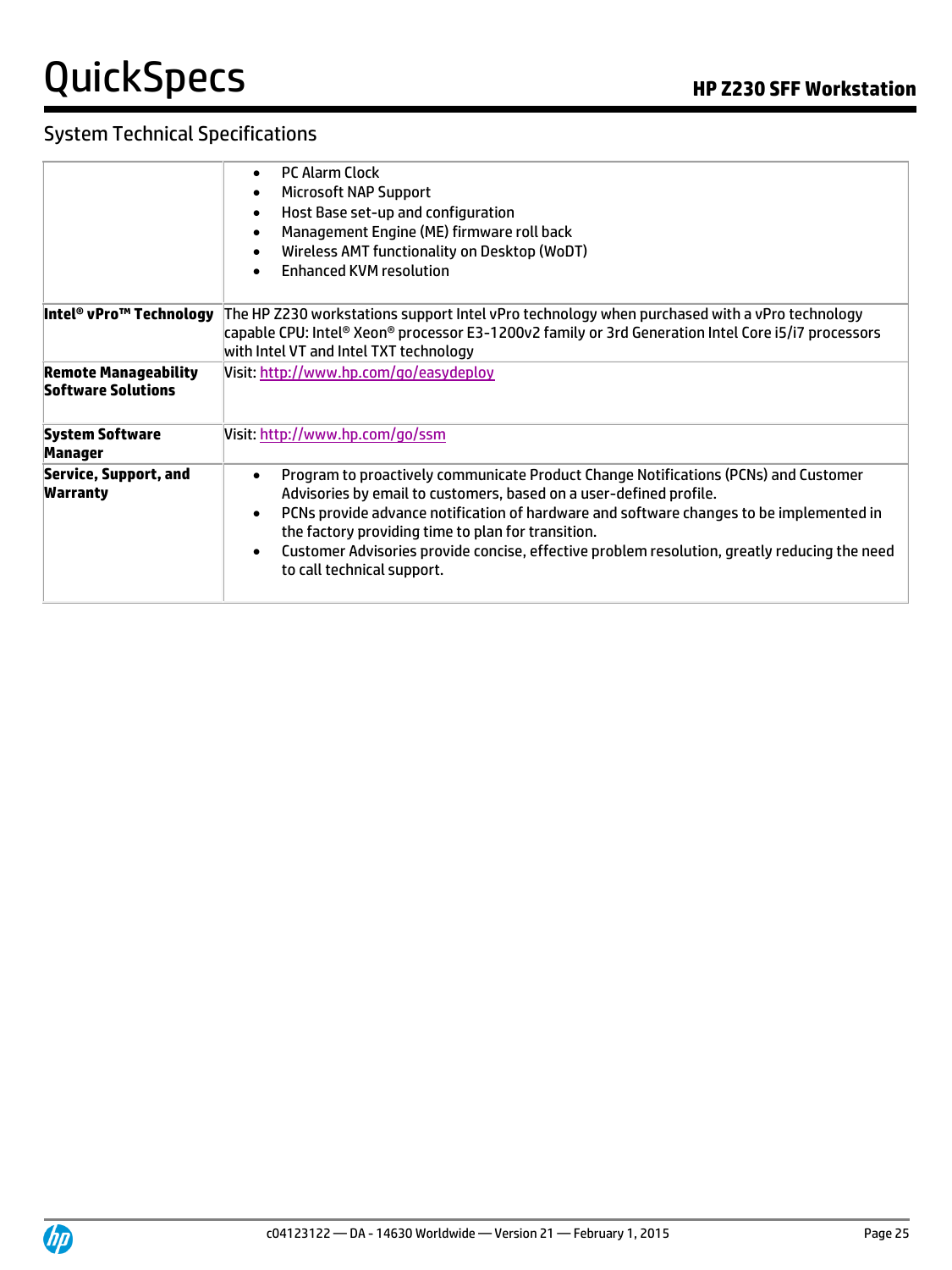### Technical Specifications - Processors

Intel® Xeon® processor E3-1281v3, Quad-Core, 8 MB cache, 3.7 GHz, up to 4.1 GHz with Intel Turbo Boost Technology Intel® Xeon® processor E3-1280v3, Quad-Core, 8 MB cache, 3.6 GHz, up to 4.0 GHz with Intel Turbo Boost Technology Intel® Xeon® processor E3-1271v3, Quad-Core, 8 MB cache, 3.6 GHz, up to 4.0GHz with Intel Turbo Boost Technology Intel® Xeon® processor E3-1270v3, Quad-Core, 8 MB cache, 3.5 GHz, up to 3.9 GHz with Intel Turbo Boost Technology Intel® Xeon® processor E3-1246v3, Quad-Core, 8 MB cache, 3.5 GHz, up to 3.9 GHz with Intel Turbo Boost Technology Intel® Xeon® processor E3-1245v3, Quad-Core, 8 MB cache, 3.4 GHz, up to 3.8 GHz with Intel Turbo Boost Technology Intel® Xeon® processor E3-1241v3, Quad-Core, 8 MB cache, 3.5 GHz, up to 3.9 GHz with Intel Turbo Boost Technology Intel® Xeon® processor E3-1240v3, Quad-Core, 8 MB cache, 3.4 GHz, up to 3.8 GHz with Intel Turbo Boost Technology Intel® Xeon® processor E3-1231v3, Quad-Core, 8 MB cache, 3.4 GHz, up to 3.8 GHz with Intel Turbo Boost Technology Intel® Xeon® processor E3-1230v3, Quad-Core, 8 MB cache, 3.3 GHz, up to 3.7 GHz with Intel Turbo Boost Technology Intel® Xeon® processor E3-1226v3, Quad-Core, 8 MB cache, 3.3 GHz, up to 3.7 GHz with Intel Turbo Boost Technology Intel® Xeon® processor E3-1225v3, Quad-Core, 8 MB cache, 3.2 GHz, up to 3.6 GHz with Intel Turbo Boost Technology

Intel® Core™ i7-4790 processor, Quad-Core, 8 MB cache, 3.6 GHz, up to 4.0 GHz with Intel Turbo Boost Technology Intel® Core™ i7-4771 processor, Quad-Core, 8 MB cache, 3.5 GHz, up to 3.9 GHz with Intel Turbo Boost Technology Intel® Core™ i7-4770 processor, Quad-Core, 8 MB cache, 3.4 GHz, up to 3.9 GHz with Intel Turbo Boost Technology Intel® Core™ i5-4690 processor, Quad-Core, 6 MB cache, 3.5 GHz, up to 3.9 GHz with Intel Turbo Boost Technology Intel® Core™ i5-4670 processor, Quad-Core, 6 MB cache, 3.4 GHz, up to 3.8 GHz with Intel Turbo Boost Technology Intel® Core™ i5-4590 processor, Quad-Core, 6 MB cache, 3.3 GHz, up to 3.7 GHz with Intel Turbo Boost Technology Intel® Core™ i5-4570 processor, Quad-Core, 6 MB cache, 3.2 GHz, up to 3.6 GHz with Intel Turbo Boost Technology Intel® Core™ i3-4350 processor, Dual-Core, 4 MB cache, 3.6 GHz Intel® Core™ i3-4330 processor, Dual-Core, 4 MB cache, 3.5 GHz Intel® Core™ i3-4160 processor, Dual-Core, 3 MB cache, 3.6 GHz Intel® Core™ i3-4150 processor, Dual-Core, 4 MB cache, 3.5 GHz Intel® Core™ i3-4130 processor, Dual-Core, 4 MB cache, 3.4 GHz

Intel® Pentium® G3240 processor, Dual-Core, 3 MB cache, 3.1 GHz Intel® Pentium® G3220 processor, Dual-Core, 3 MB cache, 3.0 GHz

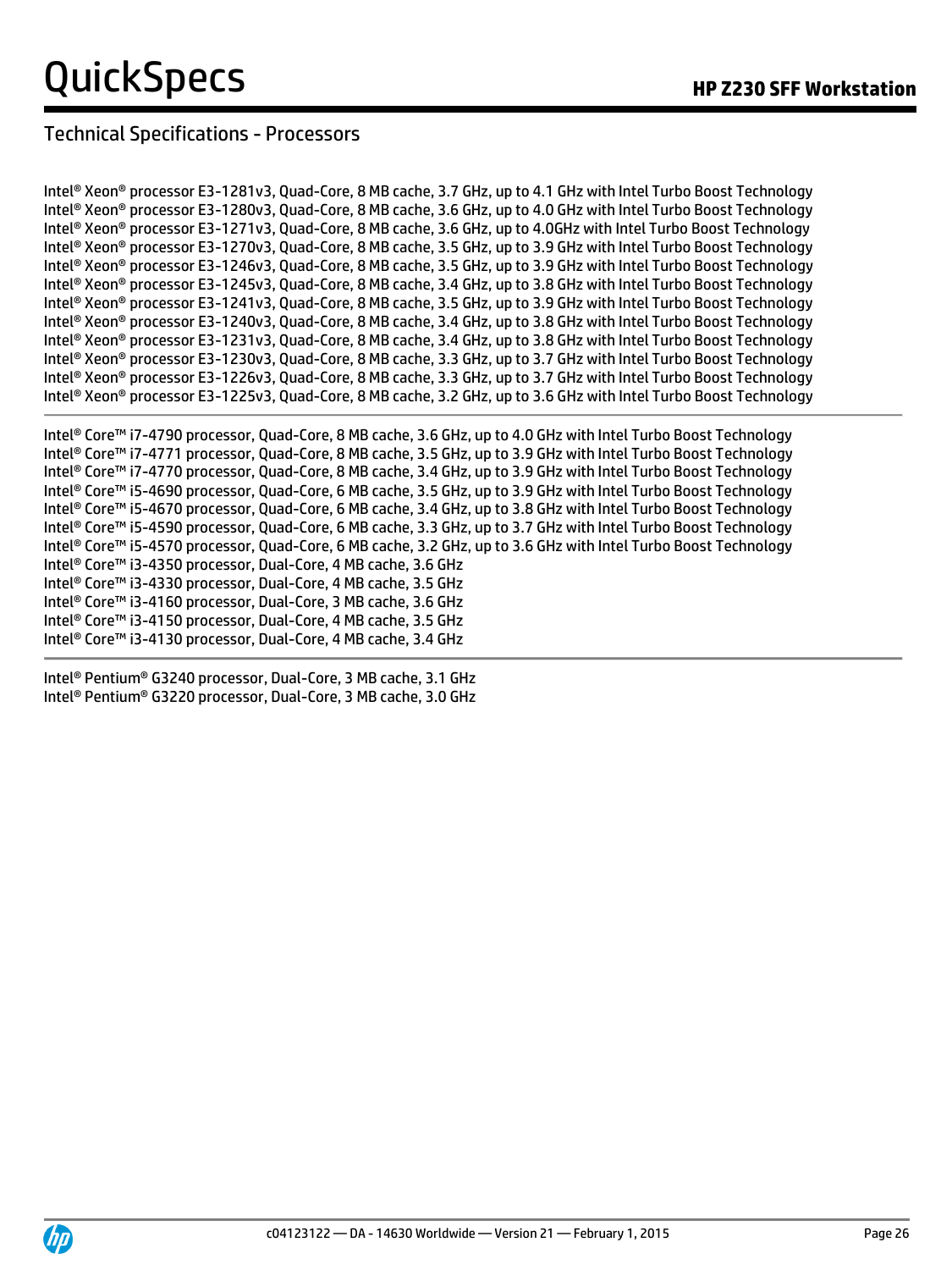### Technical Specifications - Hard Drives

| SATA Hard Drives for HP 500GB SATA 7200 rpm<br>Workstations | 6Gb/s 3.5" HDD      | <b>Capacity</b>                                      | 500GB                                |                          |
|-------------------------------------------------------------|---------------------|------------------------------------------------------|--------------------------------------|--------------------------|
|                                                             |                     | <b>Height</b>                                        | 1 in; 2.54 cm                        |                          |
|                                                             |                     | Width                                                | <b>Media Diameter</b>                | 3.5 in; 8.9 cm           |
|                                                             |                     |                                                      | <b>Physical Size</b>                 | 4 in; 10.17 cm           |
|                                                             |                     | <b>Interface</b>                                     | Serial ATA (6.0Gb/s), NCQ enabled    |                          |
|                                                             |                     | <b>Synchronous Transfer</b><br><b>Rate</b> (Maximum) | Up to 600MB/s                        |                          |
|                                                             |                     | <b>Buffer</b>                                        | <b>16MB</b>                          |                          |
|                                                             |                     | <b>Seek Time</b> (typical reads,                     | <b>Single Track</b>                  | 2 <sub>ms</sub>          |
|                                                             |                     | includes controller<br>overhead, including           | <b>Average</b><br><b>Full Stroke</b> | $11 \text{ ms}$<br>21 ms |
|                                                             |                     | settling)                                            |                                      |                          |
|                                                             |                     | <b>Rotational Speed</b>                              | 7,200 rpm                            |                          |
|                                                             |                     | <b>Logical Blocks</b>                                | 976,773,168                          |                          |
|                                                             |                     | <b>Operating Temperature</b>                         | 41° to 131° F (5° to 55° C)          |                          |
|                                                             | 1TB SATA 7200 rpm   | Capacity                                             | 1 Terabyte (1000 GB)                 |                          |
|                                                             | 6Gb/s 3.5" HDD      | <b>Height</b>                                        | 1 in; 2.54 cm                        |                          |
|                                                             |                     | <b>Width</b>                                         | <b>Media Diameter</b>                | 3.5 in; 8.9 cm           |
|                                                             |                     |                                                      | <b>Physical Size</b>                 | 4 in: 10.17 cm           |
|                                                             |                     | <b>Interface</b>                                     | Serial ATA (6.0Gb/s), NCQ enabled    |                          |
|                                                             |                     | <b>Synchronous Transfer</b><br><b>Rate (Maximum)</b> | Up to 600 MB/s                       |                          |
|                                                             |                     | <b>Buffer</b>                                        | 32MB                                 |                          |
|                                                             |                     | <b>Seek Time</b> (typical reads,                     | <b>Single Track</b>                  | 2 <sub>ms</sub>          |
|                                                             |                     | includes controller<br>overhead, including           | <b>Average</b>                       | 11 <sub>ms</sub>         |
|                                                             |                     | settling)                                            | <b>Full Stroke</b>                   | 21 ms                    |
|                                                             |                     | <b>Rotational Speed</b>                              | 7,200 rpm                            |                          |
|                                                             |                     | <b>Logical Blocks</b>                                | 1,953,525,168                        |                          |
|                                                             |                     | <b>Operating Temperature</b>                         | 41° to 131° F (5° to 55° C)          |                          |
|                                                             | 2.0TB SATA 7200 rpm | Capacity                                             | 2TB                                  |                          |
|                                                             | 6Gb/s 3.5" HDD      | <b>Height</b>                                        | 1 in; 2.54 cm                        |                          |
|                                                             |                     | <b>Width</b>                                         | <b>Media Diameter</b>                | 3.5 in; 8.9 cm           |
|                                                             |                     |                                                      | <b>Physical Size</b>                 | 4 in; 10.17 cm           |
|                                                             |                     | <b>Interface</b>                                     | Serial ATA (6.0 Gb/s), NCQ Enabled   |                          |
|                                                             |                     | <b>Synchronous Transfer</b><br><b>Rate (Maximum)</b> | Up to 600MB/s                        |                          |
|                                                             |                     | <b>Buffer</b>                                        | 64MB                                 |                          |
|                                                             |                     | <b>Seek Time</b> (typical reads,                     | <b>Single Track</b>                  | 1.0 <sub>ms</sub>        |
|                                                             |                     | includes controller                                  | <b>Average</b>                       | 11 <sub>ms</sub>         |
|                                                             |                     | overhead, including<br>settling)                     | <b>Full Stroke</b>                   | 18 <sub>ms</sub>         |
|                                                             |                     | <b>Rotational Speed</b>                              | 7,200 rpm                            |                          |
|                                                             |                     | <b>Logical Blocks</b>                                | 3,907,029,168                        |                          |
|                                                             |                     | <b>Operating Temperature</b>                         | 41° to 131° F (5° to 55° C)          |                          |

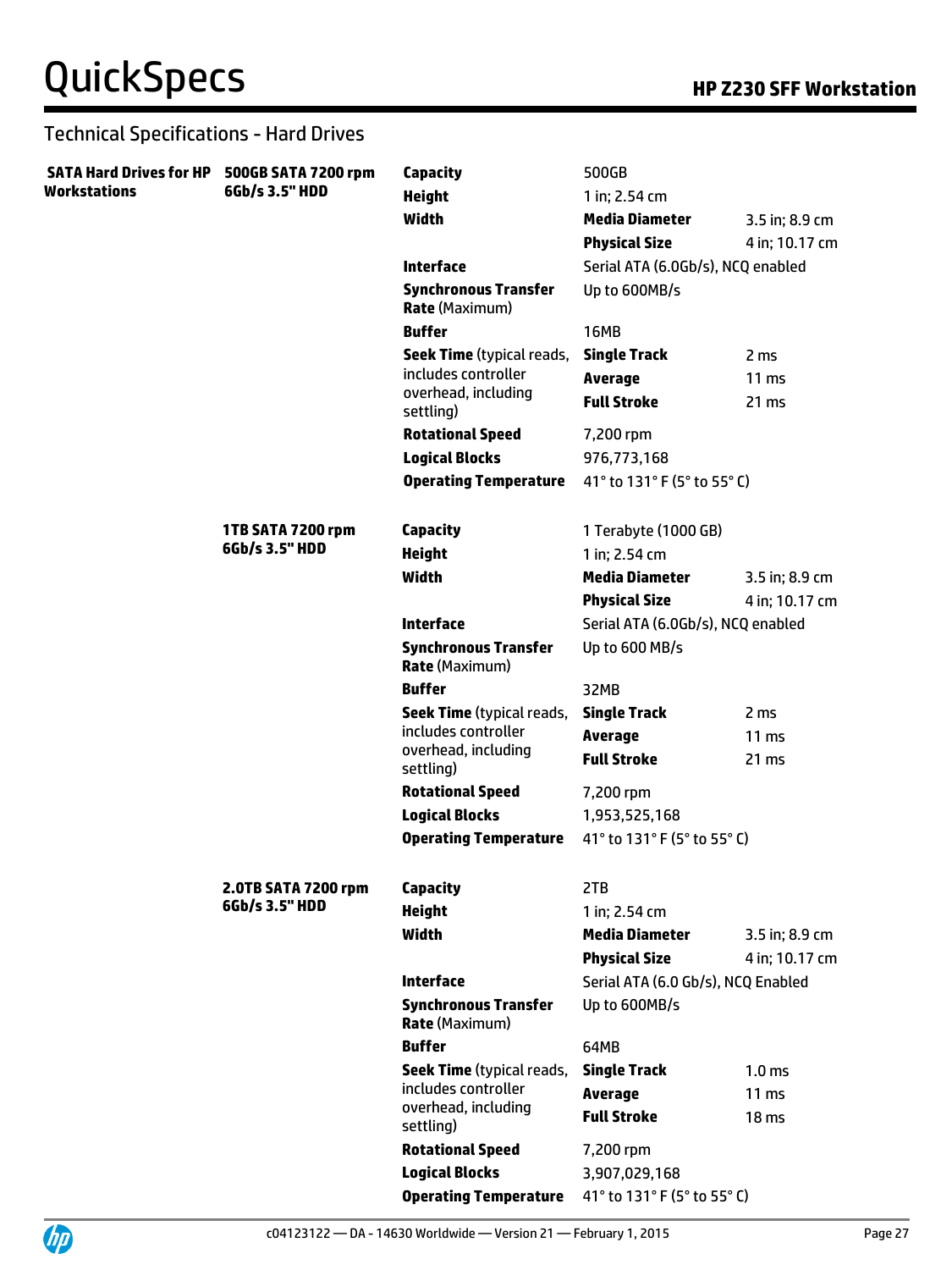### Technical Specifications - Hard Drives

|                              | 3.0TB SATA 7200 rpm<br>6Gb/s 3.5" HDD    | <b>Capacity</b>                                      | 3.0TB                              |                   |
|------------------------------|------------------------------------------|------------------------------------------------------|------------------------------------|-------------------|
|                              |                                          | <b>Height</b>                                        | 1 in; 2.54 cm                      |                   |
|                              |                                          | <b>Width</b>                                         | <b>Media Diameter</b>              | 3.5 in; 8.9 cm    |
|                              |                                          |                                                      | <b>Physical Size</b>               | 4.0 in; 10.17 cm  |
|                              |                                          | <b>Interface</b>                                     | Serial ATA (6.0Gb/s), NCQ enabled  |                   |
|                              |                                          | <b>Synchronous Transfer</b><br><b>Rate (Maximum)</b> | Up to 6.0 Gb/s                     |                   |
|                              |                                          | <b>Buffer</b>                                        | 64MB                               |                   |
|                              |                                          | <b>Seek Time</b> (typical reads,                     | <b>Single Track</b>                | 0.6 <sub>ms</sub> |
|                              |                                          | includes controller                                  | <b>Average</b>                     | 11 ms             |
|                              |                                          | overhead, including<br>settling)                     | <b>Full Stroke</b>                 | Not specified     |
|                              |                                          | <b>Rotational Speed</b>                              | 7200 rpm                           |                   |
|                              |                                          | <b>Operating Temperature</b>                         | 41° to 140° F (5° to 60° C)        |                   |
|                              |                                          |                                                      |                                    |                   |
| <b>HP Solid State Drives</b> | HP 128GB SATA 6Gb/s                      | <b>Capacity</b>                                      | 128GB                              |                   |
| (SSDs) for Workstations      | <b>SSD</b>                               | <b>Height</b>                                        | 0.28 in; 0.7 cm                    |                   |
|                              |                                          | <b>Width</b>                                         | <b>Physical Size</b>               | 2.5 in; 6.36 cm   |
|                              |                                          | <b>Interface</b>                                     | SATA 6Gb/s                         |                   |
|                              |                                          | <b>Synchronous Transfer</b><br><b>Rate (Maximum)</b> | Up to 500MB/s (Sequential Read)    |                   |
|                              |                                          | <b>Operating Temperature</b>                         | 32° to 158° F (0° to 70° C)        |                   |
|                              | <b>HP 256GB SATA 6Gb/s</b><br><b>SSD</b> | <b>Capacity</b>                                      | 256GB                              |                   |
|                              |                                          | <b>Height</b>                                        | 0.28 in; 0.7 cm                    |                   |
|                              |                                          | <b>Interface</b>                                     | SATA 6Gb/s                         |                   |
|                              |                                          | <b>Synchronous Transfer</b><br><b>Rate (Maximum)</b> | Up to 500MB/s (Sequential Read)    |                   |
|                              |                                          | <b>Operating Temperature</b>                         | 32° to 158° F (0° to 70° C)        |                   |
|                              |                                          |                                                      |                                    |                   |
|                              | HP 512GB SATA 6Gb/s<br><b>SSD</b>        | <b>Capacity</b>                                      | 512GB                              |                   |
|                              |                                          | <b>Height</b><br>Width                               | 0.28 in; 0.7 cm                    |                   |
|                              |                                          | <b>Interface</b>                                     | <b>Physical Size</b><br>6Gb/s SATA | 2.5 in; 6.36 cm   |
|                              |                                          | <b>Synchronous Transfer</b>                          |                                    |                   |
|                              |                                          | <b>Rate (Maximum)</b>                                | Up to 500MB/s (Sequential Read)    |                   |
|                              |                                          | <b>Operating Temperature</b>                         | 32° to 158° F (0° to 70° C)        |                   |
|                              | <b>HP 1TB SATA 6Gb/s SSD</b>             | <b>Capacity</b>                                      | 1TB                                |                   |
|                              |                                          | <b>Height</b>                                        | 0.28 in; 0.7 cm                    |                   |
|                              |                                          | <b>Width</b>                                         | <b>Physical Size</b>               | 2.5 in; 6.36 cm   |
|                              |                                          | <b>Interface</b>                                     | 6Gb/s SATA                         |                   |
|                              |                                          | <b>Synchronous Transfer</b><br><b>Rate (Maximum)</b> | Up to 500MB/s (Sequential Read)    |                   |
|                              |                                          | <b>Operating Temperature</b>                         | 32° to 158° F (0° to 70° C)        |                   |
|                              |                                          |                                                      |                                    |                   |



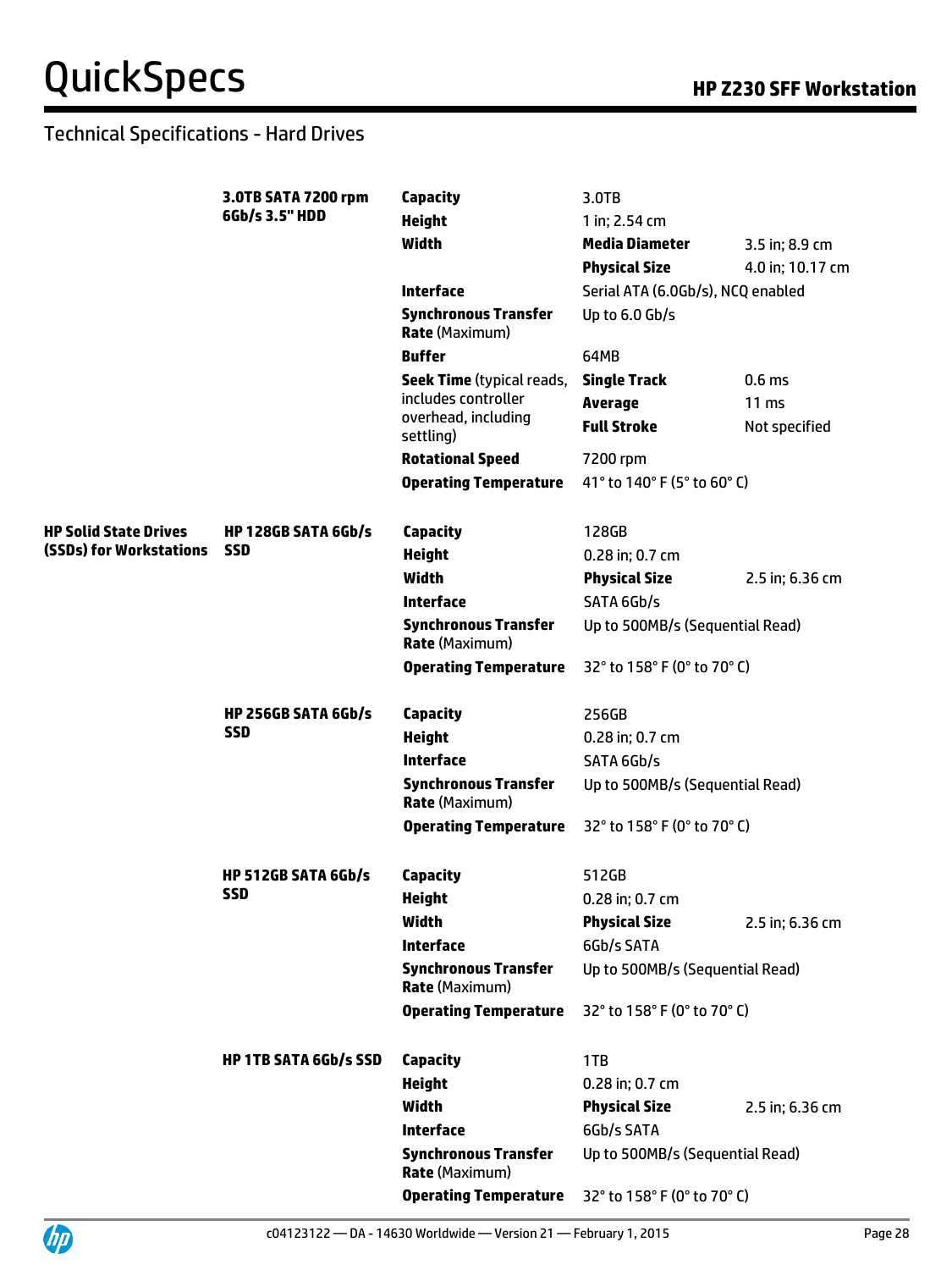#### Technical Specifications - Hard Drives

|                         | HP 256GB SATA 6Gb/s           | <b>Capacity</b>                                      | 256GB                                     |                 |
|-------------------------|-------------------------------|------------------------------------------------------|-------------------------------------------|-----------------|
|                         | <b>SED SSD</b>                | <b>Height</b>                                        | 0.28 in; 0.7 cm                           |                 |
|                         |                               | <b>Width</b>                                         | <b>Physical Size</b>                      | 2.5 in; 6.36 cm |
|                         |                               | <b>Interface</b>                                     | 6Gb/s SATA                                |                 |
|                         |                               | <b>Synchronous Transfer</b><br><b>Rate (Maximum)</b> | Up to 550MB/s (Sequential Read)           |                 |
|                         |                               | <b>Operating Temperature</b>                         | 32° to 158° F (0° to 70° C)               |                 |
|                         | <b>Intel Pro 1500 180GB</b>   | <b>Capacity</b>                                      | 180GB                                     |                 |
|                         | <b>SATA SSD</b>               | <b>Width</b>                                         | <b>Physical Size</b>                      | 2.5 in; 6.36 cm |
|                         |                               | <b>Interface</b>                                     | 6Gb/s SATA                                |                 |
|                         |                               | <b>Synchronous Transfer</b><br><b>Rate (Maximum)</b> | 600 Mb/s                                  |                 |
|                         | <b>Samsung Enterprise</b>     | <b>Capacity</b>                                      | 240GB                                     |                 |
|                         | <b>240GB SATA SSD</b>         | Width                                                | <b>Physical Size</b>                      | 2.5 in; 6.36 cm |
|                         |                               | <b>Interface</b>                                     | SATA 6Gb/s                                |                 |
|                         |                               | <b>Synchronous Transfer</b><br><b>Rate (Maximum)</b> | Up to 600MB/s                             |                 |
|                         | <b>Samsung Enterprise</b>     | <b>Capacity</b>                                      | 480GB                                     |                 |
|                         | <b>480GB SATA SSD</b>         | <b>Width</b>                                         | <b>Physical Size</b>                      | 2.5 in; 6.36 cm |
|                         |                               | Interface                                            | SATA 6Gb/s                                |                 |
|                         |                               | <b>Synchronous Transfer</b><br><b>Rate (Maximum)</b> | Up to 600MB/s                             |                 |
| <b>PCIe SSDs for HP</b> | <b>HP Z Turbo Drive 256GB</b> | <b>Capacity</b>                                      | 256GB                                     |                 |
| Workstations            | <b>SSD</b>                    | <b>Interface</b>                                     | PCI Express 2.0 x4 electrical x4 physical |                 |
|                         |                               | <b>Operating Temperature</b>                         | 32° to 158° F (0° to 70° C)               |                 |
|                         | <b>HP Z Turbo Drive 512GB</b> | <b>Capacity</b>                                      | 512GB                                     |                 |
|                         | <b>SSD</b>                    | <b>Interface</b>                                     | PCI Express 2.0 x4 electrical x4 physical |                 |
|                         |                               | <b>Operating Temperature</b>                         | 32° to 158° F (0° to 70° C)               |                 |

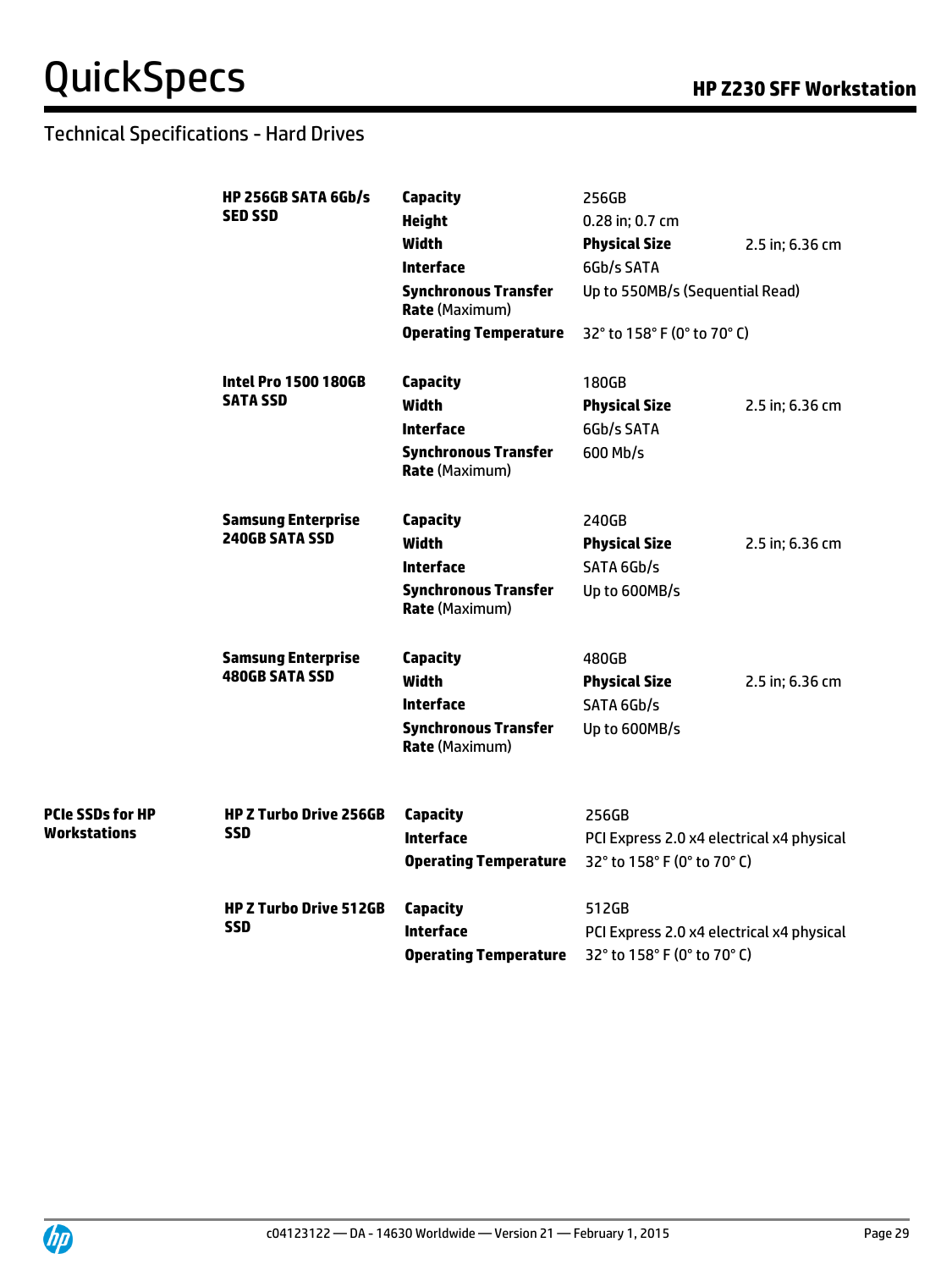| NVIDIA NVS 310 512MB<br>Graphics | <b>Form Factor</b>            | Low Profile:<br>2.713 inches in height × 6.150 inches in length                                                                                                                                                                                                                                                                                                    |  |  |
|----------------------------------|-------------------------------|--------------------------------------------------------------------------------------------------------------------------------------------------------------------------------------------------------------------------------------------------------------------------------------------------------------------------------------------------------------------|--|--|
|                                  | <b>Graphics Controller</b>    | <b>NVIDIA NVS 310</b>                                                                                                                                                                                                                                                                                                                                              |  |  |
|                                  | <b>Bus Type</b>               | PCI Express x16, 2.0 compliant                                                                                                                                                                                                                                                                                                                                     |  |  |
|                                  | <b>Memory</b>                 | Size: 512MB DDR3<br>Clock: 875Mhz<br>Memory Bandwidth: 14GB/s                                                                                                                                                                                                                                                                                                      |  |  |
|                                  | <b>Connectors</b>             | 2 x DisplayPort 1.2                                                                                                                                                                                                                                                                                                                                                |  |  |
|                                  | <b>Maximum Resolution</b>     | Up to 2560 x 1600 (digital display) per display.                                                                                                                                                                                                                                                                                                                   |  |  |
|                                  | <b>Image Quality Features</b> | See Display Output section.                                                                                                                                                                                                                                                                                                                                        |  |  |
|                                  |                               | The following video formats are supported:                                                                                                                                                                                                                                                                                                                         |  |  |
|                                  |                               | MPEG2<br>$\bullet$<br>MPEG4 Part 2 Advanced Simple Profile<br>$\bullet$<br>H.264 SVC codec support<br>$\bullet$<br>Support for 3D Blu Ray<br>$\bullet$<br>VC <sub>1</sub><br>$\bullet$<br>DivX version 3.11 and later<br>$\bullet$<br><b>MVC</b><br>$\bullet$                                                                                                      |  |  |
|                                  |                               | A full range of video resolutions are supported including 1080p, 1080i,<br>720p, 480p and 480i. The NVS 310 GPU provides hardware acceleration for<br>the computationally intensive parts of video processing, as well as provides<br>improved video playback speeds via faster decode and transcode.                                                              |  |  |
|                                  | <b>Display Output</b>         | Up to 2 displays in the following configurations:                                                                                                                                                                                                                                                                                                                  |  |  |
|                                  |                               | DisplayPort output:                                                                                                                                                                                                                                                                                                                                                |  |  |
|                                  |                               | Drives two DisplayPort enabled digital display at resolutions up to<br>$\bullet$<br>2560 × 1600 at 60 Hz with reduced blanking, when connected<br>natively using the 2 DisplayPort connectors on the NVS 310<br>graphics card<br>Supports 2 monitors up to resolution of 1920 × 1200 at 60 Hz with<br>reduced blanking using DisplayPort 1.2 multi stream topology |  |  |
|                                  |                               | technology.                                                                                                                                                                                                                                                                                                                                                        |  |  |
|                                  |                               | DVI-D output:                                                                                                                                                                                                                                                                                                                                                      |  |  |
|                                  |                               | Drives two digital display at resolutions up to 1920 x 1200 at 60<br>Hz with reduced blanking using DisplayPort to DVI-D single-link<br>cable adaptors<br>Drives two digital display at resolutions up to 2560 x 1600 at 60 Hz<br>$\bullet$<br>with reduced blanking using DisplayPort to DVI-D dual-link cable<br>adaptors                                        |  |  |
|                                  |                               | <b>HDMI</b> output:                                                                                                                                                                                                                                                                                                                                                |  |  |
|                                  |                               | NVS 310 is capable of driving two high definition (HD) panels up to<br>resolutions of 1920 × 1080P at 60 Hz using DisplayPort to HDMI                                                                                                                                                                                                                              |  |  |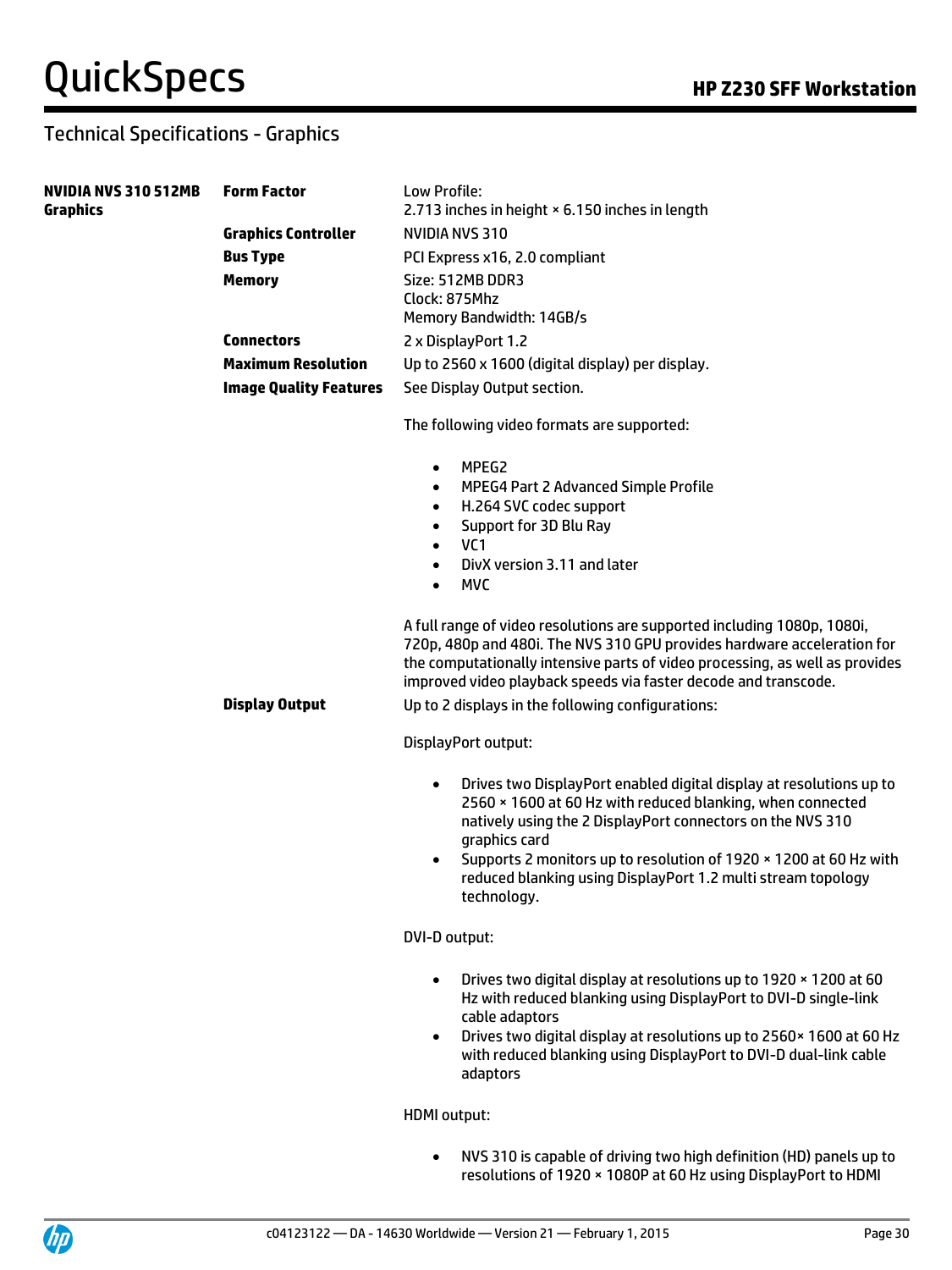|                           |                                                                                                              | cable adaptors                                                                                                                                                                                                                                |
|---------------------------|--------------------------------------------------------------------------------------------------------------|-----------------------------------------------------------------------------------------------------------------------------------------------------------------------------------------------------------------------------------------------|
|                           |                                                                                                              | VGA display output:                                                                                                                                                                                                                           |
|                           |                                                                                                              | Drives two analog display at resolutions up to 1920 x 1200 at 60<br>$\bullet$<br>Hz using DisplayPort to VGA cable adaptors                                                                                                                   |
|                           | <b>Shading Architecture</b><br><b>Supported Graphics APIs</b><br><b>Available Graphics</b><br><b>Drivers</b> | Shader Model 5.0<br>DX11, OpenGL 4.1<br>Genuine Windows 7 Professional (64-bit and 32-bit)<br>Microsoft Windows XP Professional (64-bit and 32-bit)<br>Red Hat Enterprise Linux(RHEL)<br>SUSE Linux Enterprise Desktop 11 (64-bit and 32-bit) |
|                           |                                                                                                              | HP qualified drivers may be preloaded or the latest HP qualified drivers are<br>available from the HP support Web site:<br>http://welcome.hp.com/country/us/en/support.html                                                                   |
|                           | <b>Power Consumption</b><br>Note                                                                             | SUSE Linux Enterprise drivers may also be obtained from:<br>ftp://download.nvidia.com/novell or http://www.nvidia.com<br>19.5 Watts<br>The thermal solution used on this card is an active fan heatsink.                                      |
| <b>NVIDIA NVS 315 1GB</b> | <b>Form Factor</b>                                                                                           | Low Profile:                                                                                                                                                                                                                                  |
| <b>Graphics (for HP</b>   |                                                                                                              | 2.713 inches in height × 5.7 inches in length                                                                                                                                                                                                 |
| <b>Workstations</b> )     | <b>Graphics Controller</b>                                                                                   | NVIDIA NVS 315 (using GF119-825 GPU)<br>Number of Cores: 48 CUDA cores<br>Max. Power: 19.3W<br><b>Cooling Solution: Active fan heatsink</b>                                                                                                   |
|                           | <b>Bus Type</b>                                                                                              | PCI Express x16, 2.0 compliant                                                                                                                                                                                                                |
|                           | <b>Memory</b>                                                                                                | Size: 1GB DDR3<br>Clock: 875Mhz<br>Memory Bandwidth: 14GB/s                                                                                                                                                                                   |
|                           | <b>Connectors</b>                                                                                            | DMS-59 output                                                                                                                                                                                                                                 |
|                           | <b>Maximum Resolution</b>                                                                                    | Cables included:<br>- For CTO: DMS-59 to DVI cable<br>- For AMO: DMS-59 to DVI cable and DMS-59 to VGA cable<br>Maximum number of displays supported: 2                                                                                       |
|                           |                                                                                                              | <b>Maximum Resolution Support:</b>                                                                                                                                                                                                            |
|                           |                                                                                                              | - DMS-59 to VGA: 2048 x 1536 @ 85Hz<br>- DMS-59 to DVI: 1980 x 1200 @ 60Hz<br>- DMS-59 to DP: 2560 x 1600 @ 60Hz                                                                                                                              |
|                           | <b>Image Quality Features</b>                                                                                | See Display Output section.                                                                                                                                                                                                                   |
|                           |                                                                                                              | The following video formats are supported:                                                                                                                                                                                                    |
|                           |                                                                                                              | - MPEG2                                                                                                                                                                                                                                       |

- MPEG4 Part 2 Advanced Simple Profile

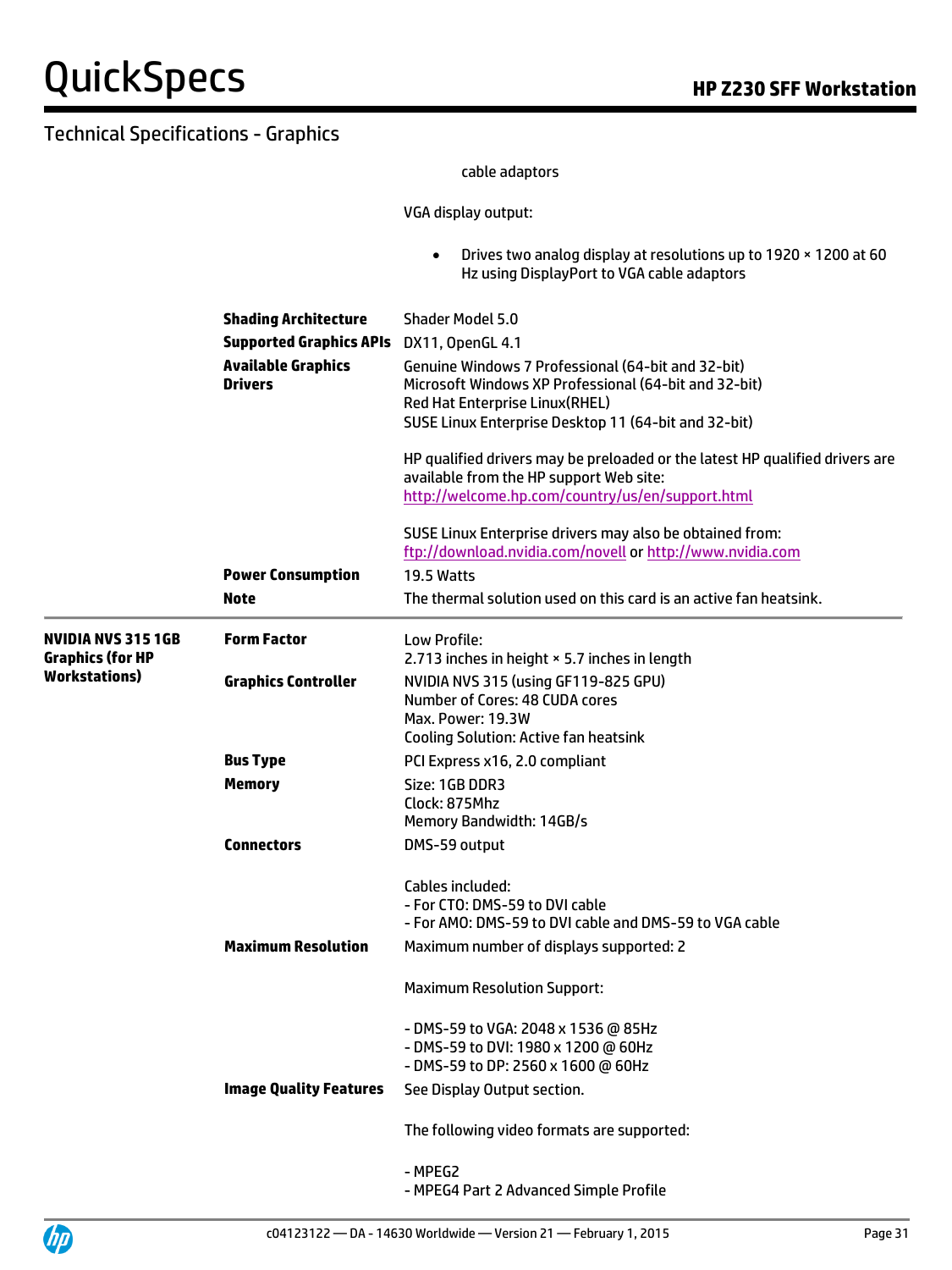| <b>Notes</b>                                | ftp://download.nvidia.com/novell or http://www.nvidia.com<br>The thermal solution used on this card is an active fan heatsink.                                                                                                                                                                                                                             |  |
|---------------------------------------------|------------------------------------------------------------------------------------------------------------------------------------------------------------------------------------------------------------------------------------------------------------------------------------------------------------------------------------------------------------|--|
|                                             | SUSE Linux Enterprise drivers may also be obtained from:                                                                                                                                                                                                                                                                                                   |  |
|                                             | http://welcome.hp.com/country/us/en/support.html                                                                                                                                                                                                                                                                                                           |  |
|                                             | HP qualified drivers may be preloaded or the latest HP qualified drivers are<br>available from the HP support Web site:                                                                                                                                                                                                                                    |  |
|                                             | SUSE Linux Enterprise Desktop 11 (64-bit and 32-bit)                                                                                                                                                                                                                                                                                                       |  |
|                                             | Microsoft Windows XP Professional (64-bit and 32-bit)<br>Red Hat Enterprise Linux(RHEL)                                                                                                                                                                                                                                                                    |  |
| <b>Available Graphics</b><br><b>Drivers</b> | <b>Microsoft Windows 8</b><br>Microsoft Windows 7 Professional (64-bit and 32-bit)                                                                                                                                                                                                                                                                         |  |
| <b>Supported Graphics APIs</b>              | DX11, OpenGL 4.3                                                                                                                                                                                                                                                                                                                                           |  |
| <b>Shading Architecture</b>                 | Shader Model 5.0                                                                                                                                                                                                                                                                                                                                           |  |
|                                             | Drives two analog display at resolutions up to 2048 x 1536 at 85<br>$\bullet$<br>Hz using DMS-59 to VGA cable adaptor.                                                                                                                                                                                                                                     |  |
|                                             | VGA display output:                                                                                                                                                                                                                                                                                                                                        |  |
|                                             | Drives two digital display at resolutions up to 1920 x 1200 at 60<br>$\bullet$<br>Hz with reduced blanking using DMS-59 to DVI-D single-link cable<br>adaptor                                                                                                                                                                                              |  |
|                                             | DVI-D output:                                                                                                                                                                                                                                                                                                                                              |  |
|                                             | Drives two DisplayPort enabled digital displays at resolutions up<br>$\bullet$<br>to 2560 × 1600 at 60 Hz with reduced blanking, when connected<br>via the DMS-59 to DP adapter.                                                                                                                                                                           |  |
|                                             | DisplayPort output:                                                                                                                                                                                                                                                                                                                                        |  |
| <b>Display Output</b>                       | A full range of video resolutions are supported including 1080p, 1080i,<br>720p, 480p and 480i. The NVS 315 GPU provides hardware acceleration for<br>the computationally intensive parts of video processing, as well as<br>provides improved video playback speeds via faster decode and transcode.<br>Up to 2 displays in the following configurations: |  |
|                                             | $-VC1$<br>- DivX version 3.11 or later                                                                                                                                                                                                                                                                                                                     |  |
|                                             | - H.264 SVC codec support<br>- Support for 3D Blu Ray                                                                                                                                                                                                                                                                                                      |  |

**NVIDIA NVS 510 2GB Graphics**

**Form Factor** Low Profile, 2.713 inches × 6.3 inches, single slot **Graphics Controller** NVS 510 GPU

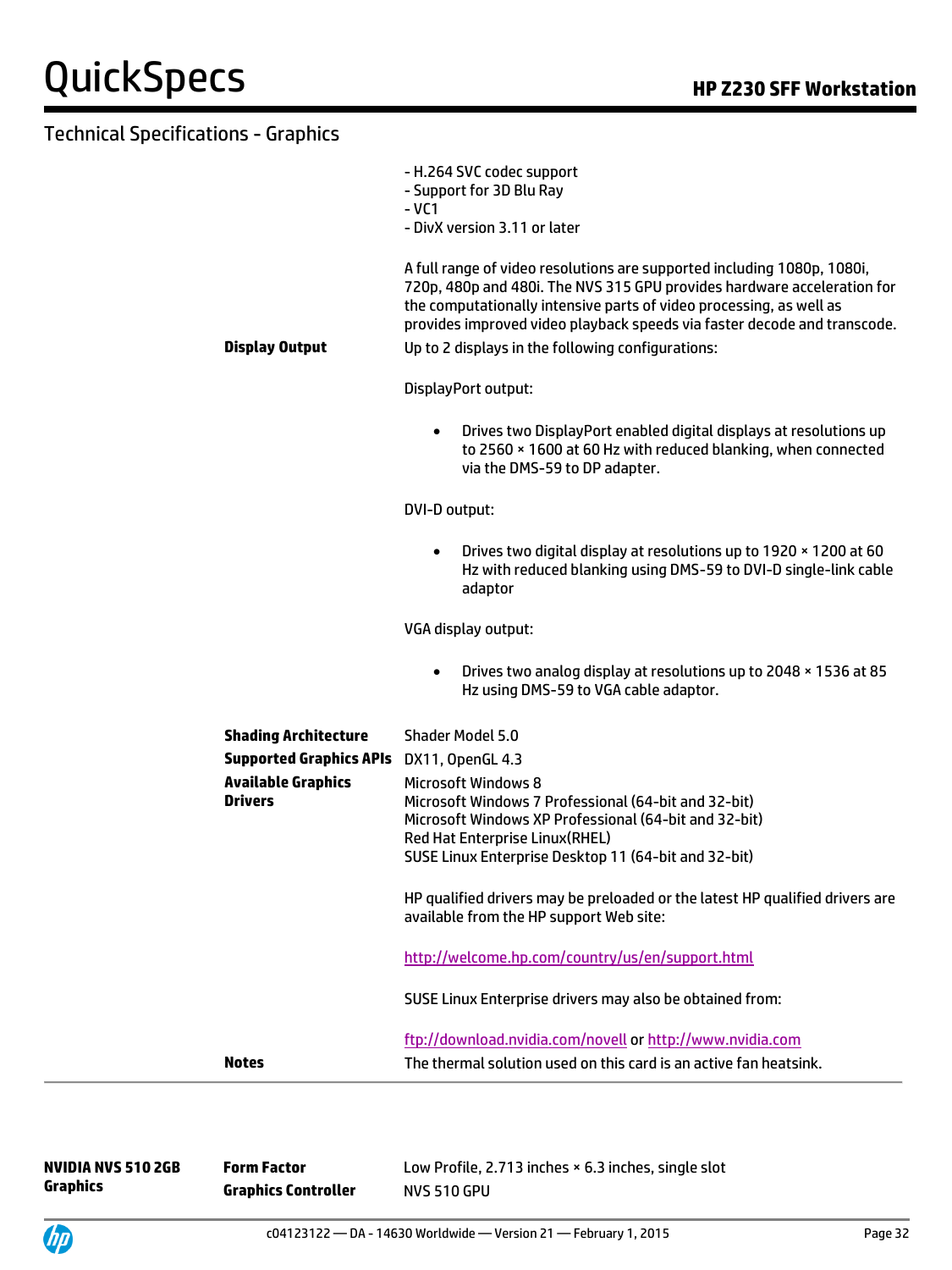|                                             | Core Clock: 797 Mhz<br>Memory Clock: 891 Mhz<br><b>CUDA Cores: 192</b>                                                                                                                                                                                                                                                                                                                                                                                                                                                                          |
|---------------------------------------------|-------------------------------------------------------------------------------------------------------------------------------------------------------------------------------------------------------------------------------------------------------------------------------------------------------------------------------------------------------------------------------------------------------------------------------------------------------------------------------------------------------------------------------------------------|
| <b>Bus Type</b>                             | PCI Express x16, Generation 2.0                                                                                                                                                                                                                                                                                                                                                                                                                                                                                                                 |
| <b>Memory</b>                               | 2GB DDR3                                                                                                                                                                                                                                                                                                                                                                                                                                                                                                                                        |
| <b>Connectors</b>                           | Four mini-DisplayPort.<br>Four mini-DisplayPort to DisplayPort adapters included.<br>(DisplayPort to DVI-D, DisplayPort to VGA, DisplayPort to HDMI, and<br>DisplayPort to Dual-Link DVI adapters available as separate accessories)                                                                                                                                                                                                                                                                                                            |
| <b>Maximum Resolution</b>                   | Mini-DisplayPort connectors support ultra-high-resolution panels (up to<br>3840 x 2160 @ 60Hz)                                                                                                                                                                                                                                                                                                                                                                                                                                                  |
|                                             | <b>NOTE:</b> This card supports up to four displays. For Windows XP, only 2 active<br>displays are supported.                                                                                                                                                                                                                                                                                                                                                                                                                                   |
| <b>Image Quality Features</b>               | 10-bit internal display processing, including hardware support for 10-bit<br>scan-out                                                                                                                                                                                                                                                                                                                                                                                                                                                           |
| <b>Display Output</b>                       | DisplayPort with Multi-Stream Technology (MST) and High Bit Rate 2<br>(HBR2) support.                                                                                                                                                                                                                                                                                                                                                                                                                                                           |
|                                             | <b>Digital Display Support</b>                                                                                                                                                                                                                                                                                                                                                                                                                                                                                                                  |
|                                             | 1. DisplayPort Output<br>- Drives four DisplayPort enabled digital display at resolutions up to 3840 x<br>2160 at 60 Hz with reduced blanking, when connected natively using the 4<br>DisplayPort connectors on the NVS 510 graphics card.<br>- DisplayPort Multi-Stream Topology (MST) Technology: Supports various<br>combinations of display resolutions and number of displays when using<br>DisplayPort multi stream topology technology - up to a maximum of 4<br>monitors at a resolution of 1920 × 1200 at 60 Hz with reduced blanking. |
|                                             | 2. DVI-D Output<br>- Drives four digital displays at resolutions up to 1920 x 1200 at 60 Hz with<br>reduced blanking using DisplayPort to DVI-D single-link cable adaptors.<br>- Drives four digital displays at resolutions up to 2560 × 1600 at 60 Hz with<br>reduced blanking using DisplayPort to DVI-D dual-link cable adaptors.                                                                                                                                                                                                           |
|                                             | 3. HDMI Output<br>- The NVS 510 graphics board is capable of driving four high definition (HD)<br>panels up to resolutions of 1920 × 1080P at 60 Hz using DisplayPort to<br>HDMI cable adaptors.                                                                                                                                                                                                                                                                                                                                                |
|                                             | <b>Analog Display Support</b>                                                                                                                                                                                                                                                                                                                                                                                                                                                                                                                   |
|                                             | 1. VGA display output<br>- Drives four analog displays at resolutions up to 1920 x 1200 at 60 Hz<br>using DisplayPort to VGA cable adaptors.                                                                                                                                                                                                                                                                                                                                                                                                    |
| <b>Supported Graphics APIs</b>              | Full Microsoft DirectX 11, Shader Model 5.0 support<br>Full OpenGL 4.3 support                                                                                                                                                                                                                                                                                                                                                                                                                                                                  |
| <b>Available Graphics</b><br><b>Drivers</b> | Genuine Windows 7 Professional (64-bit and 32-bit)<br>Microsoft Windows XP Professional (64-bit and 32-bit)<br>Red Hat Enterprise Linux(RHEL) 6 Desktop/Workstation<br>SUSE Linux Enterprise Desktop 11 (64-bit and 32-bit)                                                                                                                                                                                                                                                                                                                     |

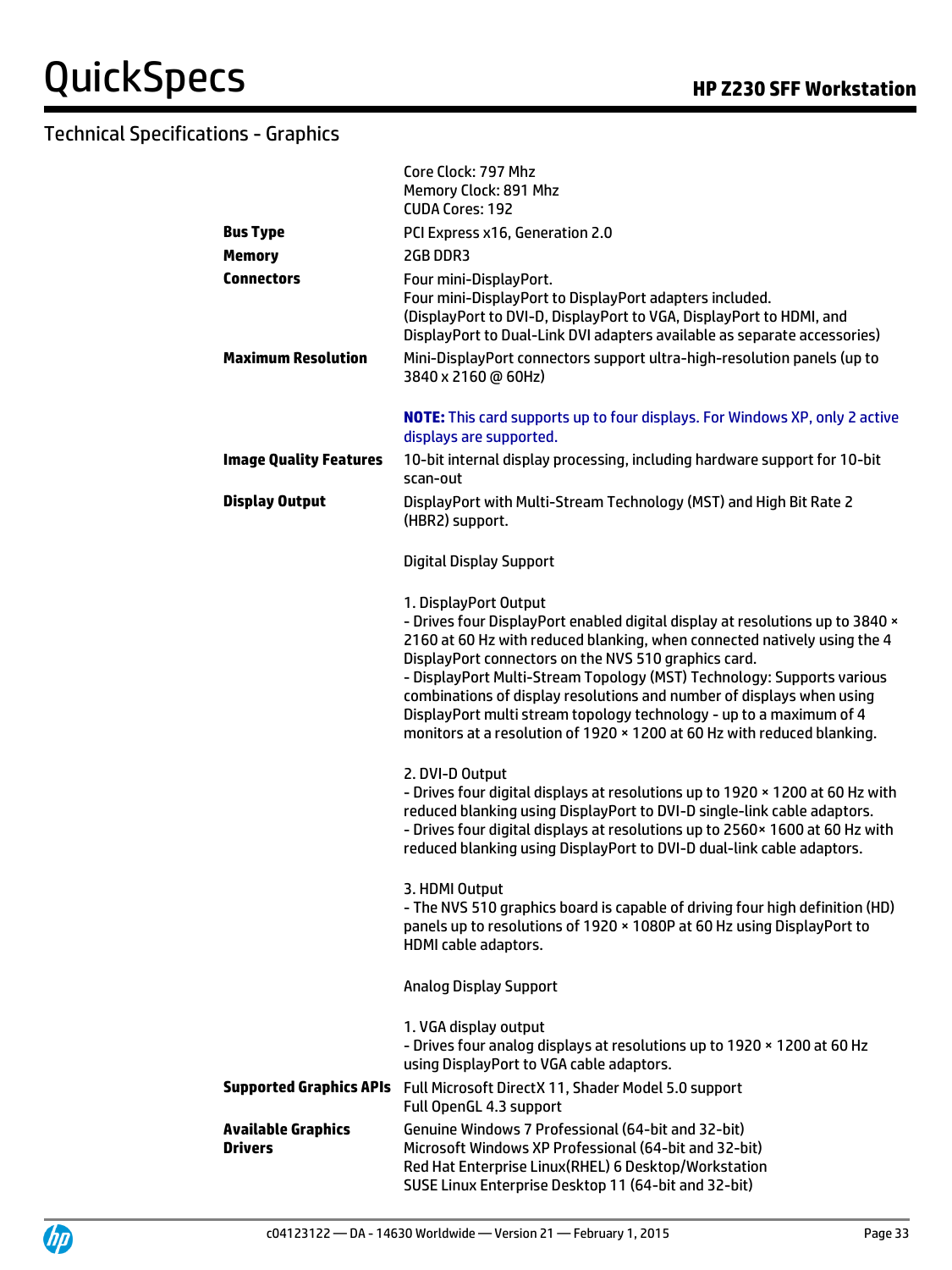|                                                   |                                             | HP qualified drivers may be preloaded or available from the HP support<br>Web site:<br>http://welcome.hp.com/country/us/en/support.html                                                                                                                                                                                                                                                                                                                                                                                                                                                                           |  |  |
|---------------------------------------------------|---------------------------------------------|-------------------------------------------------------------------------------------------------------------------------------------------------------------------------------------------------------------------------------------------------------------------------------------------------------------------------------------------------------------------------------------------------------------------------------------------------------------------------------------------------------------------------------------------------------------------------------------------------------------------|--|--|
|                                                   | <b>Power Consumption</b>                    | 33.4 Watts                                                                                                                                                                                                                                                                                                                                                                                                                                                                                                                                                                                                        |  |  |
|                                                   | <b>Note</b>                                 | Heatsink cooler design is active.                                                                                                                                                                                                                                                                                                                                                                                                                                                                                                                                                                                 |  |  |
| <b>Graphics Cable Adapters</b>                    | <b>Notes</b>                                | Graphics Cable Adapter option choice is available starting Feb 1 2013 for<br>the following graphics cards:<br>NVS 310, Quadro 410, Quadro K5000, FirePro V3900, FirePro W7000                                                                                                                                                                                                                                                                                                                                                                                                                                     |  |  |
|                                                   |                                             | New Graphics Cards introduced after Feb 1 2013 will be eligible for<br>choosing Graphics Cable Adapters, unless otherwise specified.                                                                                                                                                                                                                                                                                                                                                                                                                                                                              |  |  |
|                                                   |                                             | No cable choice for NVS 300, NVS 510.                                                                                                                                                                                                                                                                                                                                                                                                                                                                                                                                                                             |  |  |
|                                                   |                                             | Maximum number of cables allowed is 8.                                                                                                                                                                                                                                                                                                                                                                                                                                                                                                                                                                            |  |  |
| AMD FirePro V3900 1GB                             | <b>Form Factor</b>                          | Full height, half length (full-height bracket included)                                                                                                                                                                                                                                                                                                                                                                                                                                                                                                                                                           |  |  |
| <b>Graphics</b>                                   | <b>Graphics Controller</b>                  | AMD FirePro <sup>™</sup> V3900 professional graphics                                                                                                                                                                                                                                                                                                                                                                                                                                                                                                                                                              |  |  |
|                                                   | <b>Bus Type</b>                             | PCI Express <sup>®</sup> x16, Generation 2.1                                                                                                                                                                                                                                                                                                                                                                                                                                                                                                                                                                      |  |  |
|                                                   | <b>Memory</b>                               | 1GB DDR3 memory                                                                                                                                                                                                                                                                                                                                                                                                                                                                                                                                                                                                   |  |  |
|                                                   | <b>Maximum Resolution</b>                   | 2560x1600 per display (5120x1600 max. horizontal resolution)                                                                                                                                                                                                                                                                                                                                                                                                                                                                                                                                                      |  |  |
|                                                   | <b>Display Output</b>                       | 1 DisplayPort <sup>®</sup> 1.2<br>1 Dual-link DVI                                                                                                                                                                                                                                                                                                                                                                                                                                                                                                                                                                 |  |  |
|                                                   | <b>Shading Architecture</b>                 | Shader Model 5.0                                                                                                                                                                                                                                                                                                                                                                                                                                                                                                                                                                                                  |  |  |
|                                                   | <b>Supported Graphics APIs</b>              | OpenCL™ 1.1, DirectX® 11 and OpenGL 4.2                                                                                                                                                                                                                                                                                                                                                                                                                                                                                                                                                                           |  |  |
|                                                   | <b>Available Graphics</b><br><b>Drivers</b> | Genuine Windows <sup>®</sup> 7 Professional (64-bit and 32-bit)<br>Genuine Windows Vista® Business (64-bit and 32-bit)<br>Microsoft <sup>®</sup> Windows XP® Professional (64-bit and 32-bit)<br>Red Hat Enterprise Linux(RHEL)<br>SUSE Linux Enterprise Desktop 11 (64-bit and 32-bit)                                                                                                                                                                                                                                                                                                                           |  |  |
|                                                   |                                             | HP qualified drivers may be preloaded or available from the HP support<br>Web site: http://welcome.hp.com/country/us/en/support.html                                                                                                                                                                                                                                                                                                                                                                                                                                                                              |  |  |
|                                                   | <b>Power Consumption</b>                    | <50W                                                                                                                                                                                                                                                                                                                                                                                                                                                                                                                                                                                                              |  |  |
|                                                   | <b>Note</b>                                 | AMD Eyefinity technology can support multiple displays using a single<br>enabled AMD FirePro <sup>™</sup> professional graphics card; the number of<br>supported displays varies by card model. Microsoft <sup>®</sup> Windows® 7, Windows<br>Vista®, or Linux® is required in order to support more than 2 displays.<br>Depending on the card model, native DisplayPort™ connectors and/or<br>certified DisplayPort™ active or passive adapters to convert your monitor's<br>native input to your card's DisplayPort™ or Mini-DisplayPort™ connector(s)<br>may be required. See www.amd.com/firepro for details. |  |  |
| <b>NVIDIA Quadro 410</b><br><b>512MB Graphics</b> | <b>Form Factor</b>                          | Low Profile:<br>2.713 inches × 5.7 inches, single slot                                                                                                                                                                                                                                                                                                                                                                                                                                                                                                                                                            |  |  |
|                                                   | <b>Graphics Controller</b>                  | NVIDIA Quadro 410                                                                                                                                                                                                                                                                                                                                                                                                                                                                                                                                                                                                 |  |  |

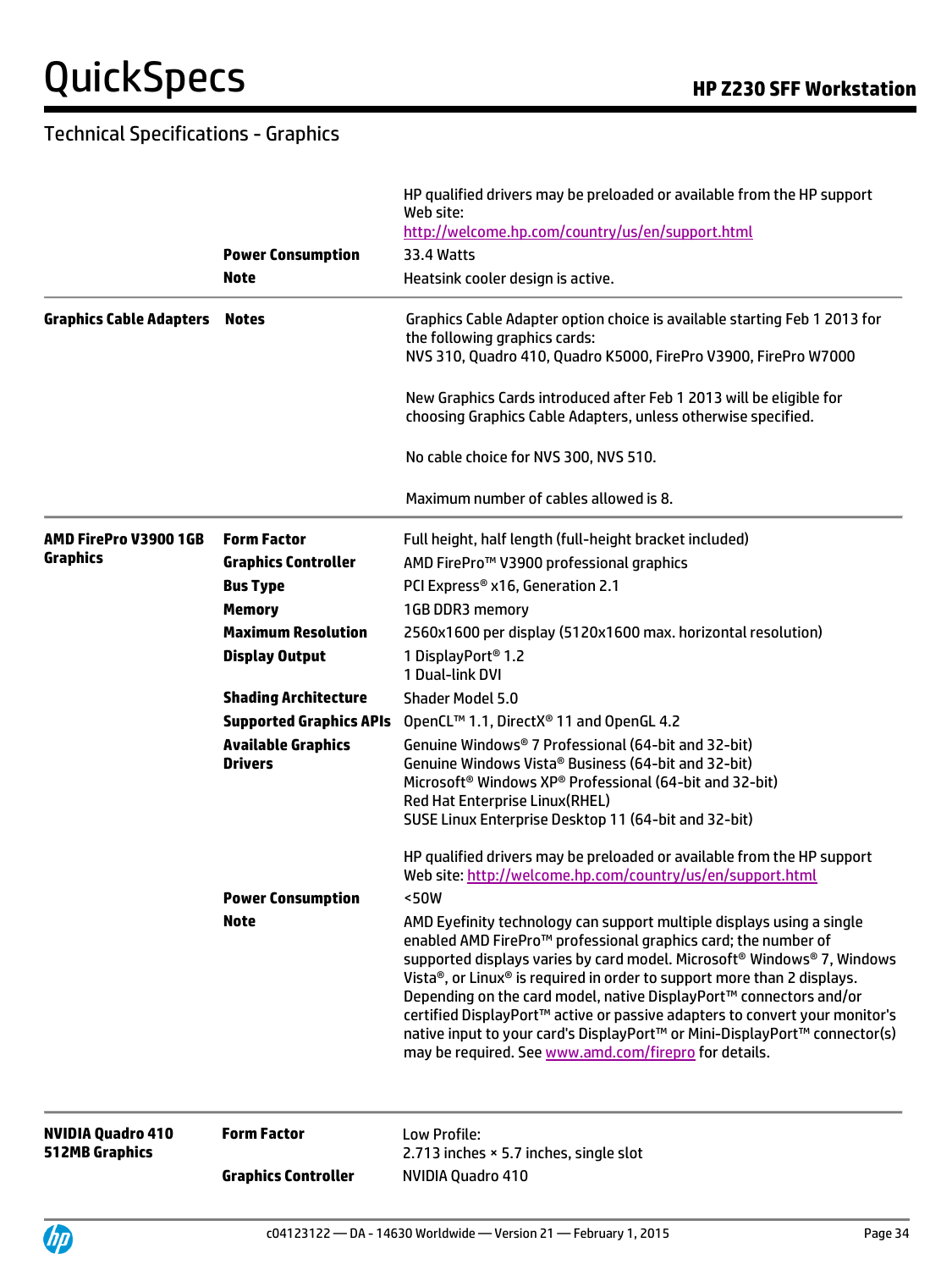|                                                              | <b>Bus Type</b>                             | PCI Express x16, 3.0 compliant                                                                                                                                                                                                          |
|--------------------------------------------------------------|---------------------------------------------|-----------------------------------------------------------------------------------------------------------------------------------------------------------------------------------------------------------------------------------------|
|                                                              | <b>Memory</b>                               | Size: 512MB DDR3<br>Clock: 900MHz<br>Memory Bandwidth: 14GB/s                                                                                                                                                                           |
|                                                              | <b>Connectors</b>                           | One dual-link DVI-I connector<br>One DisplayPort connector                                                                                                                                                                              |
|                                                              | <b>Maximum Resolution</b>                   | Up to 2560 x 1600 (digital display) per display.                                                                                                                                                                                        |
|                                                              | <b>RAMDAC</b>                               | 400 MHz integrated RAMDAC                                                                                                                                                                                                               |
|                                                              | <b>Display Output</b>                       | Maximum resolution over DisplayPort: 2560 × 1600 × 32 bpp at 60 Hz<br>(reduced blanking)                                                                                                                                                |
|                                                              |                                             | Maximum resolution over DVI port: 2560 × 1600 × 32 bpp at 60 Hz (reduced<br>blanking)                                                                                                                                                   |
|                                                              |                                             | Maximum resolution over VGA (through DVI to VGA cable): 2048 x 1536 x<br>32 bpp at 85 Hz                                                                                                                                                |
|                                                              | <b>Shading Architecture</b>                 | <b>Shader Model 5.0</b>                                                                                                                                                                                                                 |
|                                                              | <b>Supported Graphics APIs</b>              | DX11, OpenGL 4.2                                                                                                                                                                                                                        |
|                                                              | <b>Available Graphics</b><br><b>Drivers</b> | Genuine Windows 7 Professional (64-bit and 32-bit)<br>Microsoft Windows XP Professional (64-bit and 32-bit)<br>Red Hat Enterprise Linux(RHEL)<br>SUSE Linux Enterprise Desktop 11 (64-bit and 32-bit)                                   |
|                                                              |                                             | HP qualified drivers may be preloaded or the latest HP qualified drivers are<br>available from the HP support Web site:<br>http://welcome.hp.com/country/us/en/support.html<br>SUSE Linux Enterprise drivers may also be obtained from: |
|                                                              |                                             | ftp://download.nvidia.com/novell or http://www.nvidia.com                                                                                                                                                                               |
| <b>NVIDIA Quadro K600 1GB Form Factor</b><br><b>Graphics</b> |                                             | 2.731" H x 6.3" L<br>Single Slot, Low Profile<br>Full Height Profile bracket installed<br>Low Profile bracket included                                                                                                                  |
|                                                              | <b>Graphics Controller</b>                  | NVIDIA Quadro K600 Graphics Card<br>Kepler GK107 GPU<br>192 CUDA cores<br>Max Power: 41 Watts                                                                                                                                           |
|                                                              | <b>Bus Type</b>                             | PCI Express 2.0 x16                                                                                                                                                                                                                     |
|                                                              | <b>Memory</b>                               | 1 GB GDDR3, 891 Mhz<br>128-bit memory I/O path<br>29 GB/s memory bandwidth                                                                                                                                                              |
|                                                              | <b>Connectors</b>                           | 1 DL-DVI(I) output, 1 DisplayPort output<br>CTO: No video cable adapter included<br>AMO: One DP-to-DVI adapter included with card                                                                                                       |
|                                                              |                                             | Additional DVI-to-VGA, DisplayPort-to-VGA or DisplayPort-to-DVI adapters<br>are available as accessories                                                                                                                                |
|                                                              | <b>Maximum Resolution</b>                   | DisplayPort:<br>- up to 3840 x 2160 x 30 bpp @ 60Hz<br>- supports High Bit Rate 2 (HBR2) and Multi-Stream Transport (MST)                                                                                                               |

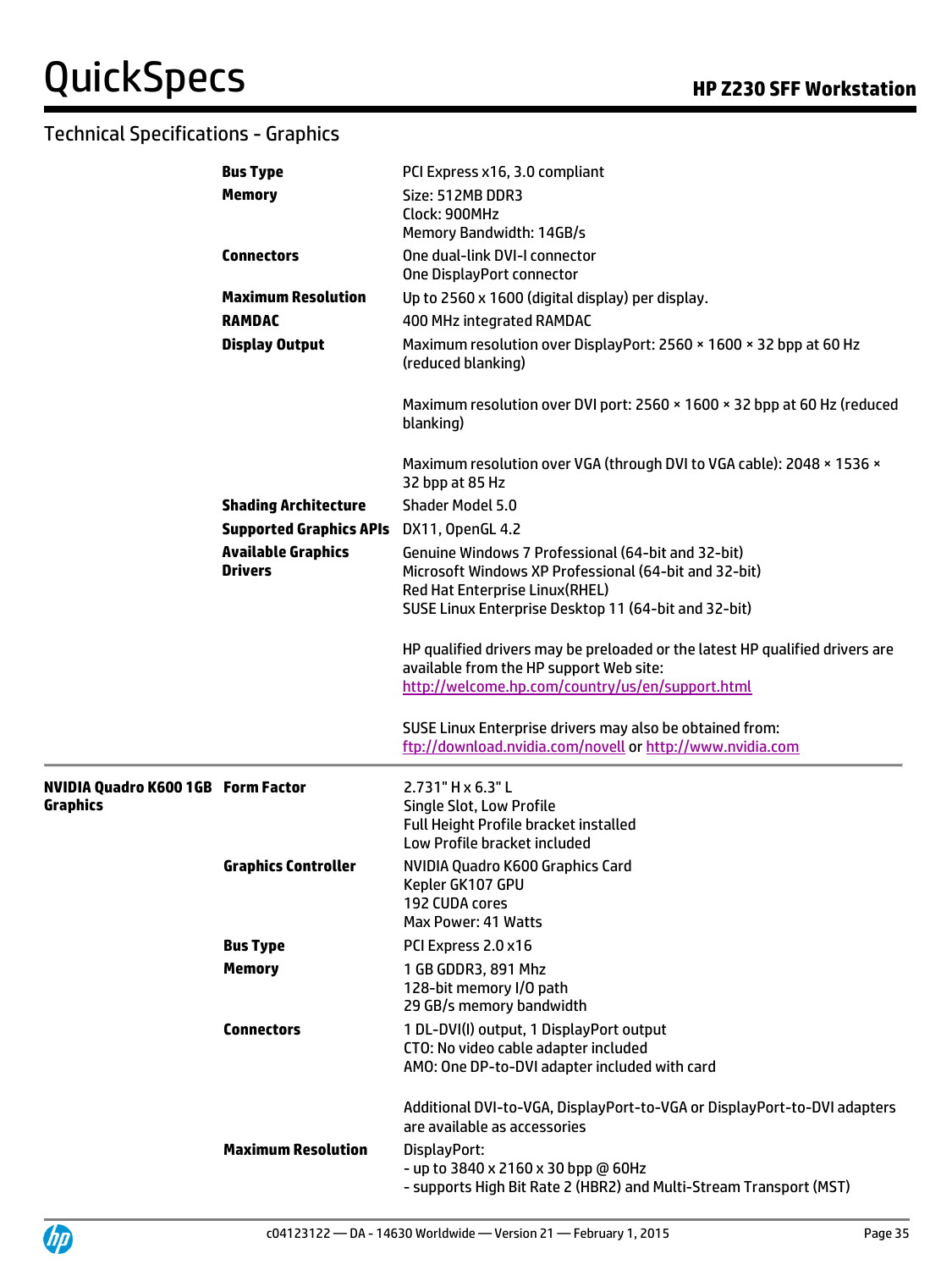### Technical Specifications - Graphics

|                                             | DL-DVI(I) output:<br>- up to 2560 x 1600 x 32 bpp @ 60Hz                                                                                                                                                                                                     |  |  |
|---------------------------------------------|--------------------------------------------------------------------------------------------------------------------------------------------------------------------------------------------------------------------------------------------------------------|--|--|
| <b>Image Quality Features</b>               | 10-bit internal display processing pipeline<br>10-bit scan-out support                                                                                                                                                                                       |  |  |
| <b>Display Output</b>                       | VGA:<br>- requires use of DVI-to-VGA and/or DP-to-VGA video cable adapters<br>-400 Mhz integrated RAMDAC<br>- Max resolution: 2048 x 1536 x 32 bpp @ 85 Hz                                                                                                   |  |  |
|                                             | DL-DVI(I):<br>- Max resolution: 2560 x 1600 x 32 bpp @ 60 Hz                                                                                                                                                                                                 |  |  |
|                                             | <b>SL-DVI(I):</b><br>- Max resolution: 1920 x 1200 x 32 bpp @ 60 Hz                                                                                                                                                                                          |  |  |
|                                             | DisplayPort:<br>- Supports HBR2 and MST<br>- Max resolution: 3840 x 2160 x 30 bpp @ 60 Hz (only one monitor can be<br>connected to the Quadro K600 DisplayPort connector at this resolution)<br>- Max number of daisy-chained monitors: 2                    |  |  |
| <b>Shading Architecture</b>                 | Full Microsoft DirectX 11 Shader Model 5.0                                                                                                                                                                                                                   |  |  |
| <b>Supported Graphics APIs</b>              | OpenGL 4.3<br>DirectX 11<br>API support includes:                                                                                                                                                                                                            |  |  |
| <b>Available Graphics</b><br><b>Drivers</b> | CUDA C, CUDA C++, DirectCompute 5.0, OpenCL, Java, Python, and Fortran<br>Windows 8 Pro 64-bit<br>Windows 8 (China) 64-bit<br>Genuine Windows 7 Professional (64-bit and 32-bit)                                                                             |  |  |
|                                             | Red Hat Enterprise Linux (RHEL) 5 Desktop/Workstation (64-bit)<br>Red Hat Enterprise Linux(RHEL) 6 Desktop/Workstation<br>SUSE Linux Enterprise Desktop 11 (64-bit)                                                                                          |  |  |
|                                             | HP qualified drivers may be preloaded or available from the HP support<br>Web site:<br>http://welcome.hp.com/country/us/en/support.html                                                                                                                      |  |  |
|                                             | SUSE Linux Enterprise drivers may also be obtained from:<br>ftp://download.nvidia.com/novell or http://www.nvidia.com                                                                                                                                        |  |  |
| <b>Notes</b>                                | Quadro K600 offered as CTO does not include a video cable<br>1.<br>adapter. Video cable adapters must be ordered separately.<br>Quadro K600 offered as AMO includes one DP-to-DVI video cable<br>2.<br>adapter. Additonal cables must be ordered separately. |  |  |
|                                             | Quadro K600 is Windows 8 Compliant.<br>3.<br>A total maximum of 2 active monitors are supported across all<br>4.<br>display output types.                                                                                                                    |  |  |

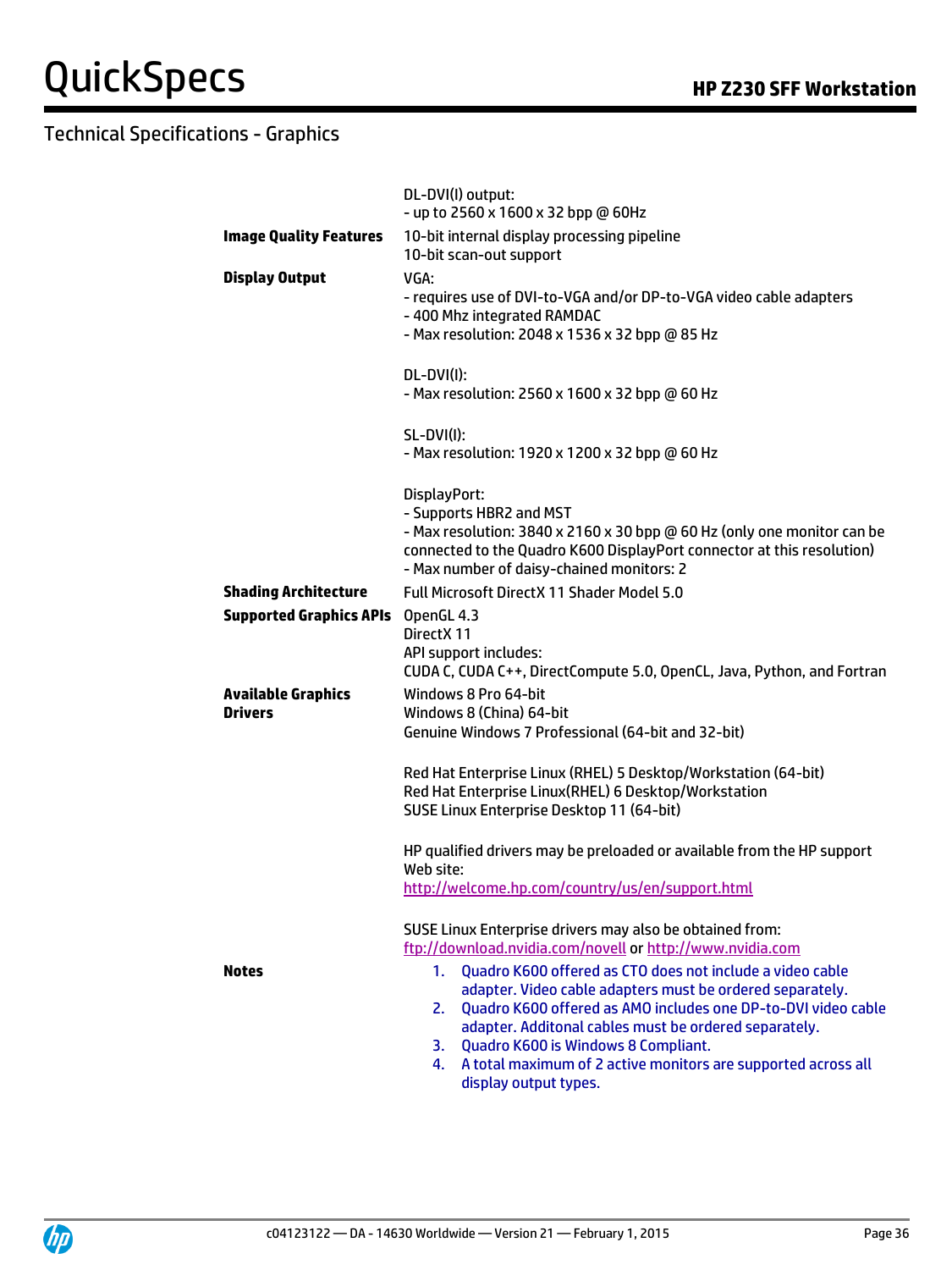### Technical Specifications - Multimedia and Audio Devices

**HP Thin USB Powered Speakers Frequency Response** (-3dB, 24-bit/96kHz input) FO to 20kHz **Dimensions** (H x W x D) Speakers: 14.52 x 9.50 x 2.45 cm (5.72 x 3.74 x 0.96 in) per speaker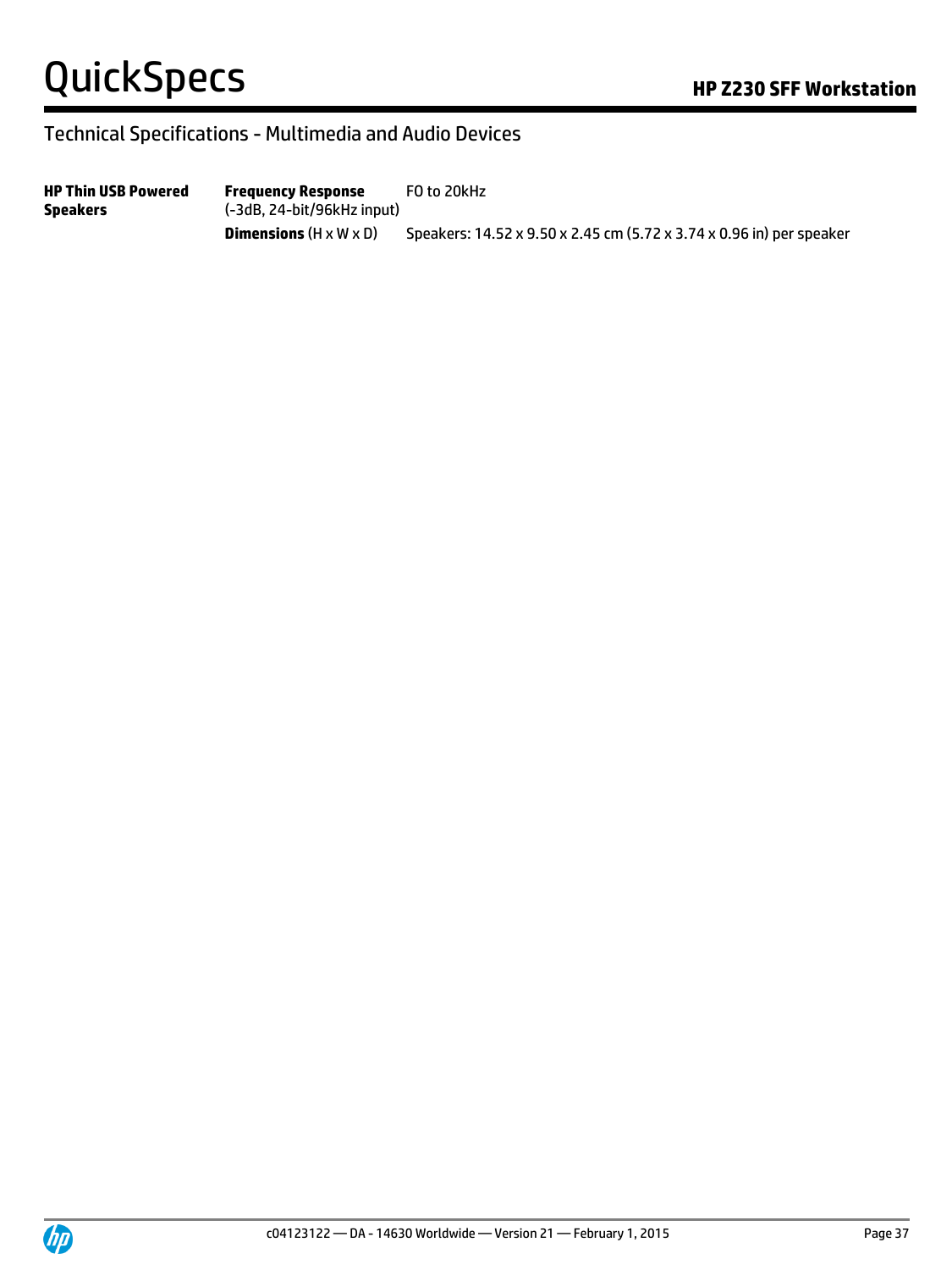| HP DVD+/-RW Drive       | <b>Description</b>                                                 | 5.25-inch, half-height, tray-load             |                                                                                                                                                                                                                                                                                                                                                                                                                                                                             |
|-------------------------|--------------------------------------------------------------------|-----------------------------------------------|-----------------------------------------------------------------------------------------------------------------------------------------------------------------------------------------------------------------------------------------------------------------------------------------------------------------------------------------------------------------------------------------------------------------------------------------------------------------------------|
|                         |                                                                    | <b>Supported</b>                              | Windows Vista Business 64*, Windows Vista<br>Business 32*, Windows Vista Home Basic 32*,<br>Windows 2000, Windows XP Professional or<br>Windows XP Home 32*.<br>Red Hat Enterprise Linux(RHEL) WS4**, 5, 6<br>Desktop/Workstation,<br>Removed reference to "Novell" because of<br>acquisition and changed product reference to<br>"SUSE Linux Enterprise Desktop 10 & 11",<br>No driver is required for this device. Native<br>support is provided by the operating system. |
|                         |                                                                    | <b>Operating Systems</b>                      | Windows 7 Professional 32-bit and 64-bit.                                                                                                                                                                                                                                                                                                                                                                                                                                   |
|                         |                                                                    | <b>Maximum Wet Bulb</b><br><b>Temperature</b> | 86°F (30°C)                                                                                                                                                                                                                                                                                                                                                                                                                                                                 |
|                         | condensing)                                                        | <b>Relative Humidity</b>                      | 10% to 90%                                                                                                                                                                                                                                                                                                                                                                                                                                                                  |
|                         | <b>Operating Environmental Temperature</b><br>(all conditions non- |                                               | 41° to 122° F (5° to 50° C)                                                                                                                                                                                                                                                                                                                                                                                                                                                 |
|                         |                                                                    | <b>DC Current</b>                             | 5 VDC - < 1000 mA typical, < 1600 mA maximum<br>12 VDC - < 600 mA typical, < 1400 mA<br>maximum                                                                                                                                                                                                                                                                                                                                                                             |
|                         |                                                                    | <b>DC Power Requirements</b>                  | 5 VDC $\pm$ 5%-100 mV ripple p-p<br>12 VDC ± 5%-200 mV ripple p-p                                                                                                                                                                                                                                                                                                                                                                                                           |
|                         | <b>Power</b>                                                       | <b>Source</b>                                 | SATA DC power receptacle                                                                                                                                                                                                                                                                                                                                                                                                                                                    |
|                         |                                                                    | <b>Full Stroke CD</b>                         | < 210 ms (seek)                                                                                                                                                                                                                                                                                                                                                                                                                                                             |
|                         |                                                                    | <b>Full Stroke DVD</b>                        | < 250 ms (seek)                                                                                                                                                                                                                                                                                                                                                                                                                                                             |
|                         |                                                                    | <b>CD-ROM Mode 1</b>                          | < 125 ms (typical)                                                                                                                                                                                                                                                                                                                                                                                                                                                          |
|                         | <b>Access Times</b>                                                | <b>DVD-ROM Single Layer</b>                   | < 140 ms (typical)                                                                                                                                                                                                                                                                                                                                                                                                                                                          |
|                         | <b>Disc Capacity</b>                                               | <b>DVD-ROM</b>                                | Single layer: Up to 4.7 GB Double layer: Up to<br>8.5 GB                                                                                                                                                                                                                                                                                                                                                                                                                    |
|                         | <b>Dimensions (WxHxD)</b>                                          | 15.0 x 4.4 x 20.3 cm (5.9 x 1.7 x 8.0 in)     |                                                                                                                                                                                                                                                                                                                                                                                                                                                                             |
|                         | <b>Interface Type</b>                                              | SATA/ATAPI                                    |                                                                                                                                                                                                                                                                                                                                                                                                                                                                             |
|                         | <b>Mounting Orientation</b>                                        | Either horizontal or vertical                 |                                                                                                                                                                                                                                                                                                                                                                                                                                                                             |
| <b>HP DVD-ROM Drive</b> | <b>Description</b>                                                 | 5.25-inch, half-height, tray-load             |                                                                                                                                                                                                                                                                                                                                                                                                                                                                             |

| אווע WV רויין דע | DESCHIPLION                 | ulcii, Hali-Helyiil, liay-load. د                                                        |                              |
|------------------|-----------------------------|------------------------------------------------------------------------------------------|------------------------------|
|                  | <b>Mounting Orientation</b> | Either horizontal or vertical                                                            |                              |
|                  | <b>Interface Type</b>       | SATA/ATAPI                                                                               |                              |
|                  | <b>Dimensions</b> (WxHxD)   | $15.0 \times 4.4 \times 20.3$ cm $(5.9 \times 1.7 \times 8.0)$ in                        |                              |
|                  | <b>Disc Formats</b>         | DVD-RAM<br>$DVD+R$<br>DVD+RW<br>DVD+R DL<br>DVD-R DL<br>DVD-R<br>DVD-RW<br>CD-R<br>CD-RW |                              |
|                  | <b>Disc Capacity</b>        | <b>DVD-ROM</b>                                                                           | 8.5 GB DL or 4.7 GB standard |
|                  |                             | <b>Full Stroke DVD</b>                                                                   | < 250 ms (seek)              |
|                  |                             | <b>Full Stroke CD</b>                                                                    | < 210 ms (seek)              |
|                  |                             |                                                                                          |                              |

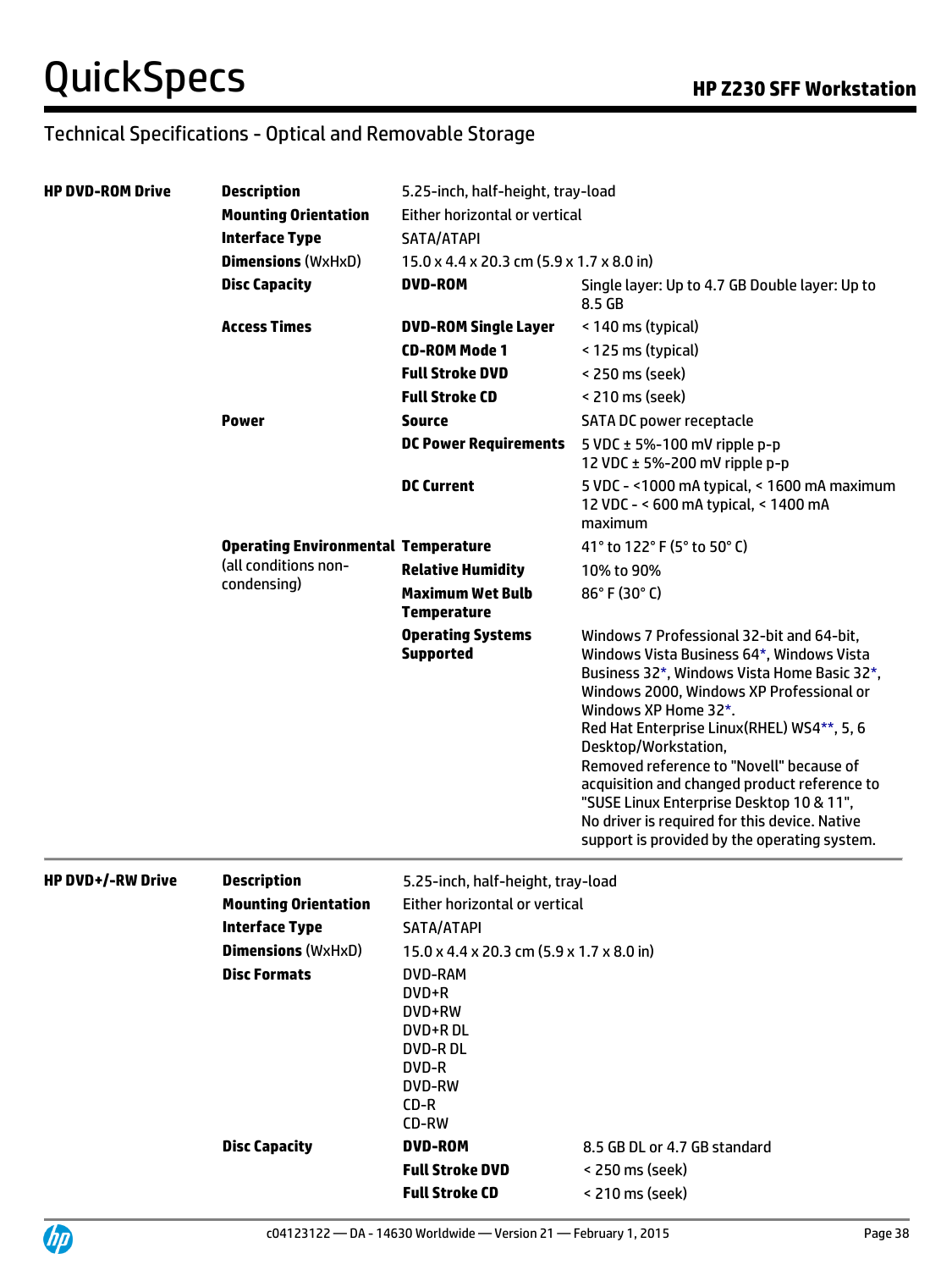|                          | <b>Maximum Data Transfer CD ROM Read</b><br>Rates | CD-ROM, CD-R Up to 40X<br>CD-RW Up to 32X                                                                                  |                                                                                                                                                                                                                                                                                                                         |           |
|--------------------------|---------------------------------------------------|----------------------------------------------------------------------------------------------------------------------------|-------------------------------------------------------------------------------------------------------------------------------------------------------------------------------------------------------------------------------------------------------------------------------------------------------------------------|-----------|
|                          |                                                   | <b>DVD ROM Read</b>                                                                                                        | DVD-RAM                                                                                                                                                                                                                                                                                                                 | Up to 12X |
|                          |                                                   |                                                                                                                            | DVD+RW                                                                                                                                                                                                                                                                                                                  | Up to 8X  |
|                          |                                                   |                                                                                                                            | DVD-RW                                                                                                                                                                                                                                                                                                                  | Up to 8X  |
|                          |                                                   |                                                                                                                            | DVD+R DL                                                                                                                                                                                                                                                                                                                | Up to 8X  |
|                          |                                                   |                                                                                                                            | <b>DVD-RDL</b>                                                                                                                                                                                                                                                                                                          | Up to 8X  |
|                          |                                                   |                                                                                                                            | DVD-ROM                                                                                                                                                                                                                                                                                                                 | Up to 16X |
|                          |                                                   |                                                                                                                            | <b>DVD-ROM DL</b>                                                                                                                                                                                                                                                                                                       | Up to 8X  |
|                          |                                                   |                                                                                                                            | DVD+R                                                                                                                                                                                                                                                                                                                   | Up to 16X |
|                          |                                                   |                                                                                                                            | DVD-R                                                                                                                                                                                                                                                                                                                   | Up to 16X |
|                          | <b>Power</b>                                      | <b>Source</b>                                                                                                              | SATA DC power receptacle                                                                                                                                                                                                                                                                                                |           |
|                          |                                                   | <b>DC Power Requirements</b>                                                                                               | 5 VDC $\pm$ 5%-100 mV ripple p-p<br>12 VDC ± 5%-200 mV ripple p-p                                                                                                                                                                                                                                                       |           |
|                          |                                                   | <b>DC Current</b>                                                                                                          | 5 VDC -1000 mA typical, 1600 mA maximum<br>12 VDC -600 mA typical, 1400 mA maximum                                                                                                                                                                                                                                      |           |
|                          | <b>Operating Environmental Temperature</b>        |                                                                                                                            | 41° to 122° F (5° to 50° C)                                                                                                                                                                                                                                                                                             |           |
|                          | (all conditions non-                              | <b>Relative Humidity</b>                                                                                                   | 10% to 90%                                                                                                                                                                                                                                                                                                              |           |
|                          | condensing)                                       | <b>Maximum Wet Bulb</b><br><b>Temperature</b>                                                                              | 86°F (30°C)                                                                                                                                                                                                                                                                                                             |           |
|                          |                                                   | <b>Operating Systems</b><br><b>Supported</b>                                                                               | Windows 7 Professional 32-bit and 64-bit,<br>Windows Vista Business 64*, Windows Vista<br>Business 32*, Windows Vista Home Basic 32*,<br>Windows 2000, Windows XP Professional or<br>Windows XP Home 32*.<br>Red Hat Enterprise Linux(RHEL) WS4**, 5, 6<br>Desktop/Workstation<br>SUSE Linux Enterprise Desktop 10 & 11 |           |
|                          |                                                   | <b>Kit Contents</b>                                                                                                        | No driver is required for this device. Native<br>support is provided by the operating system.<br>HP SATA SuperMulti DVD Writer Drive, Roxio<br>Easy Media Creator software, Intervideo<br>WinDVD Software, installation guide, and<br>DVD+R media.                                                                      |           |
| <b>HP Blu-Ray Writer</b> | <b>Description</b>                                | 5.25-inch, half-height, tray-load                                                                                          |                                                                                                                                                                                                                                                                                                                         |           |
|                          | <b>Mounting Orientation</b>                       | Either horizontal or vertical                                                                                              |                                                                                                                                                                                                                                                                                                                         |           |
|                          | <b>Interface Type</b>                             | <b>SATA</b>                                                                                                                |                                                                                                                                                                                                                                                                                                                         |           |
|                          | <b>Dimensions</b> (WxHxD)                         | 15.0 x 4.4 x 20.3 cm (5.9 x 1.7 x 8.0 in)                                                                                  |                                                                                                                                                                                                                                                                                                                         |           |
|                          | <b>Disc Formats</b>                               | <b>BD-ROM</b><br>BD-R<br><b>BD-RE</b><br><b>DVD-RAM</b><br>DVD+R<br>DVD+RW<br>DVD+RDL<br><b>DVD-RDL</b><br>DVD-R<br>DVD-RW |                                                                                                                                                                                                                                                                                                                         |           |

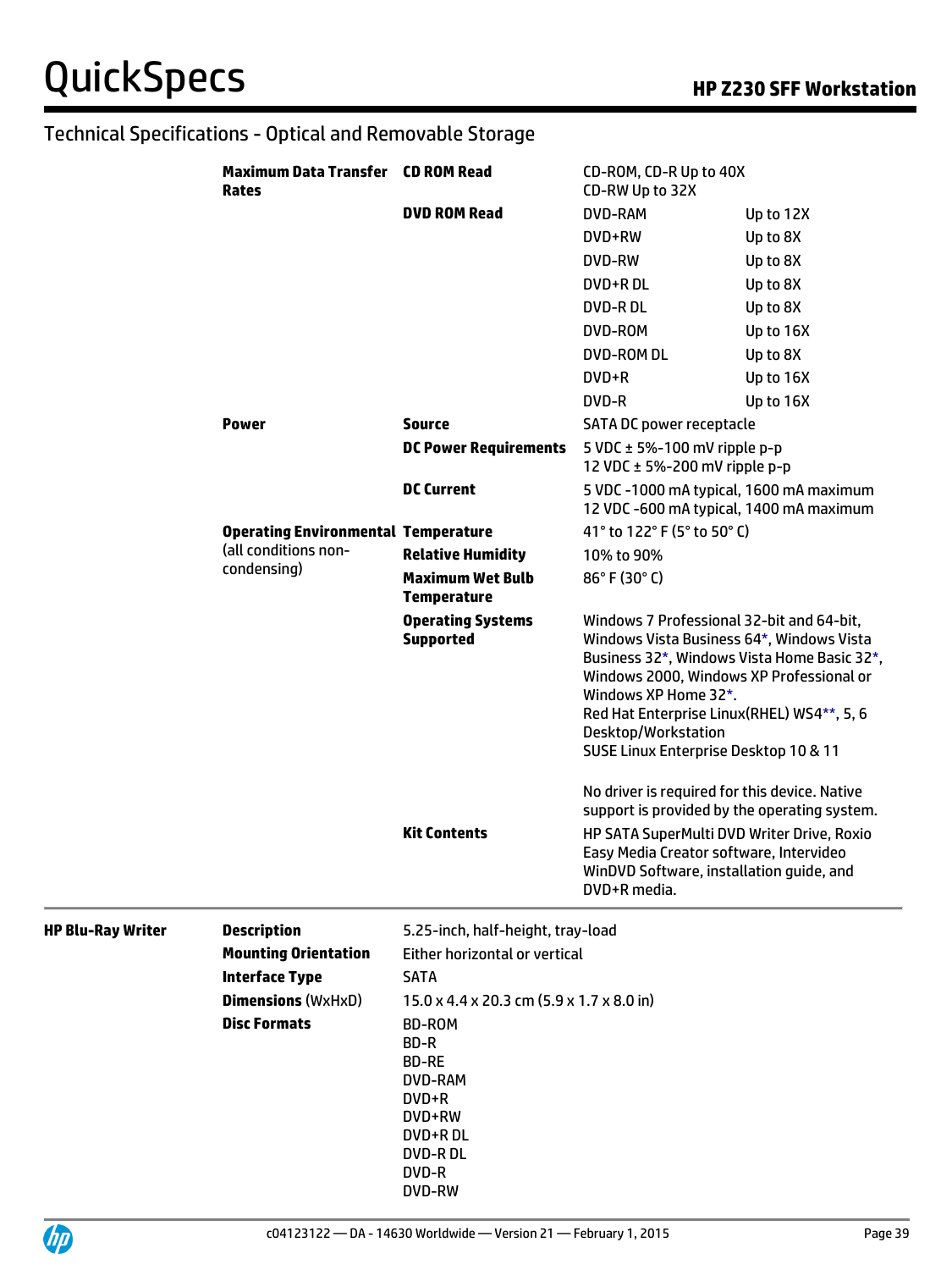|                                            | CD-R<br>CD-RW                                 |                                                                                        |            |
|--------------------------------------------|-----------------------------------------------|----------------------------------------------------------------------------------------|------------|
| <b>Disc Capacity</b>                       | DVD-ROM                                       | 8.5 GB DL or 4.7 GB standard                                                           |            |
|                                            | Blu-ray                                       | 50 GB DL or 25 GB standard                                                             |            |
|                                            | <b>Full Stroke DVD</b>                        | < 250 ms (seek)                                                                        |            |
|                                            | <b>Full Stroke CD</b>                         | < 210 ms (seek)                                                                        |            |
|                                            | <b>Blu-ray</b>                                | Blu-ray                                                                                |            |
|                                            | <b>Startup Time (Time to</b>                  | BD-ROM (SL/DL)                                                                         | 25S / 28S  |
|                                            | drive ready from tray                         | BD-R (SL/DL)                                                                           | 25S / 28S  |
|                                            | loading)                                      | BD-RE (SL/DL)                                                                          | 25S / 28S  |
|                                            |                                               | DVD-ROM (SL/DL)                                                                        | 18S/18S    |
|                                            |                                               | DVD-R (SL/DL)                                                                          | 25S/25S    |
|                                            |                                               | DVD-RW                                                                                 | <b>25S</b> |
|                                            |                                               | DVD+R (SL/DL)                                                                          | 25S / 25S  |
|                                            |                                               | DVD+RW                                                                                 | 255        |
|                                            |                                               | DVD-RAM                                                                                | 45S        |
|                                            |                                               | CD-ROM                                                                                 | 45S        |
| <b>Maximum Data Transfer</b> CD ROM Read   |                                               | CD-ROM                                                                                 | Up to 40X  |
| Rates                                      |                                               | $CD-R$                                                                                 | Up to 40X  |
|                                            |                                               | CD-RW                                                                                  | Up to 40X  |
|                                            | <b>DVD ROM Read</b>                           | DVD-RAM                                                                                | Up to 5X   |
|                                            |                                               | DVD+RW                                                                                 | Up to 10X  |
|                                            |                                               | DVD-RW                                                                                 | Up to 10X  |
|                                            |                                               | DVD+R DL                                                                               | Up to 8X   |
|                                            |                                               | <b>DVD-RDL</b>                                                                         | Up to 8X   |
|                                            |                                               | DVD-ROM                                                                                | Up to 16X  |
|                                            |                                               | <b>DVD-ROM DL</b>                                                                      | Up to 8X   |
|                                            |                                               | $DVD+R$                                                                                | Up to 12X  |
|                                            |                                               | DVD-R                                                                                  | Up to 12X  |
|                                            | <b>Blu-Ray</b>                                | <b>BD-ROM</b>                                                                          | Up to 6X   |
|                                            |                                               | <b>BD-ROM DL</b>                                                                       | Up to 4.8X |
|                                            |                                               | <b>BD-R</b>                                                                            | Up to 6X   |
|                                            |                                               | <b>BD-RDL</b>                                                                          | Up to 4.8X |
|                                            |                                               | BD-R                                                                                   | Up to 6X   |
|                                            |                                               | <b>BD-RE SL/DL</b>                                                                     | Up to 4.8X |
| <b>Power</b>                               | <b>Source</b>                                 | SATA DC power receptacle                                                               |            |
|                                            | <b>DC Power Requirements</b>                  | 5 VDC $\pm$ 5%-100 mV ripple p-p<br>12 VDC ± 10%-100 mV ripple p-p                     |            |
|                                            | <b>DC Current</b>                             | 5 VDC -900 mA typical, 1200 mA maximum<br>12 VDC -1000 mA typical, 1600 mA maximum     |            |
| <b>Operating Environmental Temperature</b> |                                               | 41° to 122° F (5° to 50° C)                                                            |            |
| (all conditions non-                       | <b>Relative Humidity</b>                      | 15% to 80%                                                                             |            |
| condensing)                                | <b>Maximum Wet Bulb</b><br><b>Temperature</b> | 86°F (30°C)                                                                            |            |
|                                            | <b>Operating Systems</b><br><b>Supported</b>  | Windows 7 Professional 32-bit and 64-bit,<br>Windows Vista Business 64*, Windows Vista |            |

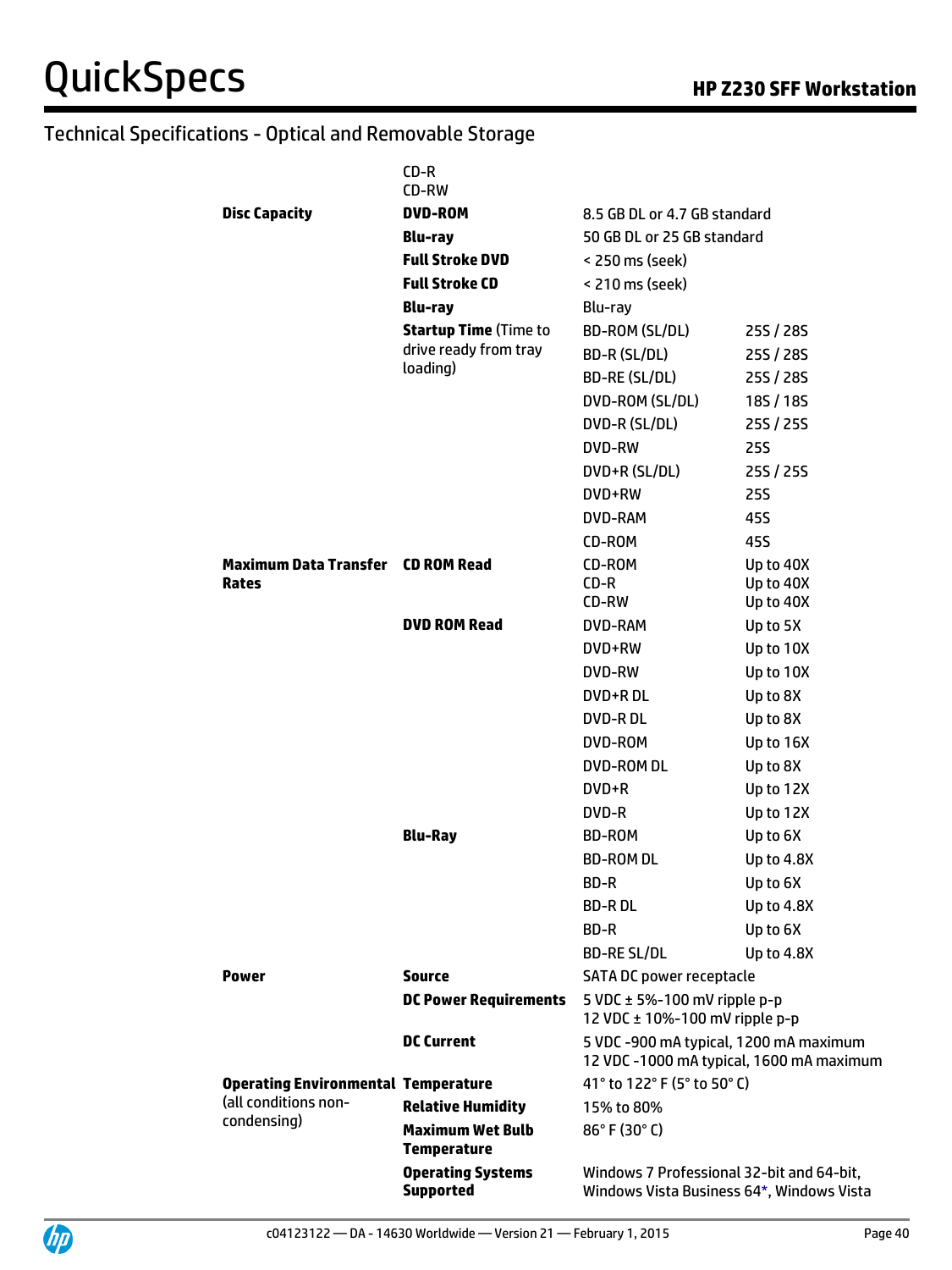|                                 |                              |                                                                                                                                                                                                                                                                                                                                                                                                                                                                                                                                                                                           | Business 32*, Windows Vista Home Basic 32*,<br>Windows 2000, Windows XP Professional or<br>Windows XP Home 32*.<br>Red Hat Enterprise Linux(RHEL) WS4**, 5, 6<br>Desktop/Workstation,<br>SUSE Linux Enterprise Desktop 10 & 11                                                                                                                                                                                                                           |
|---------------------------------|------------------------------|-------------------------------------------------------------------------------------------------------------------------------------------------------------------------------------------------------------------------------------------------------------------------------------------------------------------------------------------------------------------------------------------------------------------------------------------------------------------------------------------------------------------------------------------------------------------------------------------|----------------------------------------------------------------------------------------------------------------------------------------------------------------------------------------------------------------------------------------------------------------------------------------------------------------------------------------------------------------------------------------------------------------------------------------------------------|
|                                 |                              |                                                                                                                                                                                                                                                                                                                                                                                                                                                                                                                                                                                           | * No driver is required for this device. Native<br>support is provided by the operating system.                                                                                                                                                                                                                                                                                                                                                          |
|                                 |                              |                                                                                                                                                                                                                                                                                                                                                                                                                                                                                                                                                                                           | ** RHEL WS4 not supported on Z200/Z200SFF                                                                                                                                                                                                                                                                                                                                                                                                                |
|                                 |                              | <b>Kit Contents</b>                                                                                                                                                                                                                                                                                                                                                                                                                                                                                                                                                                       | HP Blue Laser RW Drive, Roxio Easy Media<br>Creator software, Intervideo WinDVD Software,<br>installation quide.                                                                                                                                                                                                                                                                                                                                         |
|                                 | <b>Disclaimer</b>            |                                                                                                                                                                                                                                                                                                                                                                                                                                                                                                                                                                                           | As Blu-Ray is a new format containing new technologies, certain disc,<br>digital connection, compatibility and/or performance issues may arise, and<br>do not constitute defects in the product. Flawless playback on all systems<br>is not guaranteed. In order for some Blu-Ray titles to play, they may require<br>a DVI or HDMI digital connection and your display may require HDCP<br>support. HD-DVD movies cannot be played on this workstation. |
| HP 15-in-1 Media Card<br>Reader | <b>Description</b>           | Supports hardware ECC (Error Correction Code) function<br>Supports hardware CRC (Cyclic Redundancy Check) function<br>Supports MS 4-bit parallel transfer mode<br>Supports MS-PRO 4-bit parallel transfer mode<br>Supports MS PRO-HG Duo 4-bit parallel transfer mode<br>Supports SD 4-bit parallel transfer mode<br>Supports UHS-104 SD 4-bit card (version 3.0)<br>Supports CF v6.0 with PIO mode 6 and Ultra DMA 7 mode                                                                                                                                                                |                                                                                                                                                                                                                                                                                                                                                                                                                                                          |
|                                 | <b>Interface Type</b>        | USB 3.0 High-speed interface                                                                                                                                                                                                                                                                                                                                                                                                                                                                                                                                                              | Note: If there is a USB2 connection, USB2 transfer speeds are supported.                                                                                                                                                                                                                                                                                                                                                                                 |
|                                 | <b>Dimensions (WxHxD)</b>    | bay.                                                                                                                                                                                                                                                                                                                                                                                                                                                                                                                                                                                      | 4.9 x 4 x 1 in (124.5 x 101.6 x 25.4 mm) Fits conveniently in the 5.25" drive                                                                                                                                                                                                                                                                                                                                                                            |
|                                 | <b>Supported Media Types</b> | CompactFlash Type I<br>CompactFlash Type II<br>Microdrive<br>Secure Digital Card (SD)<br><b>Secure Digital High Capacity (SDHC)</b><br>SD Extended Capacity Memory Card (SDXC)<br>SD Ultra High Speed II(SD UHSII)<br><b>Memory Stick</b><br><b>Memory Stick Select</b><br>Memory Stick Duo (MS Duo)<br>Memory Stick PRO (MS PRO)<br>Memory Stick PRO Duo (MS PRO Duo)<br><b>Memory Stick PRO-HG Duo</b><br><b>MagicGate Memory Stick (MG)</b><br><b>MagicGate Memory Stick Duo</b><br><b>Memory Stick Micro (M2)</b><br>miniSD<br>miniSD High Capacity<br>Micro SD Memory Card (MicroSD) | These additional media types are supported with a card adapter.                                                                                                                                                                                                                                                                                                                                                                                          |

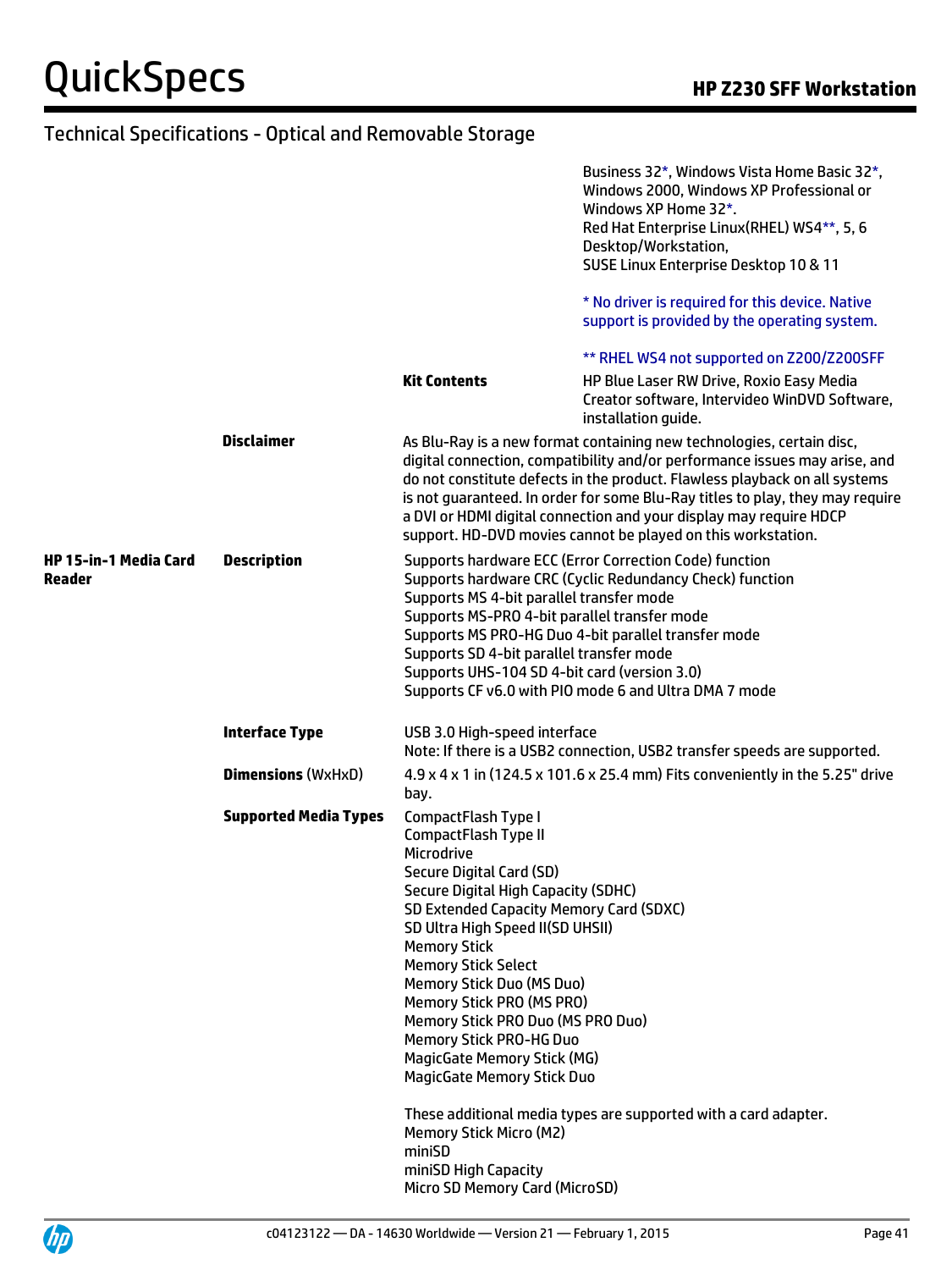|                          | Micro SD High Capacity Memory Card (MicroSDHC)                                                                                                                                                                                                             |  |  |  |
|--------------------------|------------------------------------------------------------------------------------------------------------------------------------------------------------------------------------------------------------------------------------------------------------|--|--|--|
|                          | Test Parameters/Conditions - Power applied, unit operating on system<br>±5%                                                                                                                                                                                |  |  |  |
| <b>Operating Systems</b> | Windows 8 Pro (64-bit)*                                                                                                                                                                                                                                    |  |  |  |
| <b>Supported</b>         | Windows 8.1 (64-bit)*                                                                                                                                                                                                                                      |  |  |  |
|                          | Windows 8 (64-bit)*                                                                                                                                                                                                                                        |  |  |  |
|                          | Windows 7 Ultimate (32-bit)**                                                                                                                                                                                                                              |  |  |  |
|                          | Windows 7 Ultimate (64-bit)**                                                                                                                                                                                                                              |  |  |  |
|                          | Windows 7 Professional (32-bit)**                                                                                                                                                                                                                          |  |  |  |
|                          | Windows 7 Professional (64-bit)**                                                                                                                                                                                                                          |  |  |  |
|                          | Windows 7 Home Basic**                                                                                                                                                                                                                                     |  |  |  |
|                          | Windows 7 Home Premium (32-bit)**                                                                                                                                                                                                                          |  |  |  |
|                          | Windows 7 Home Premium (64-bit)**                                                                                                                                                                                                                          |  |  |  |
|                          | <b>Windows Vista Business 64</b>                                                                                                                                                                                                                           |  |  |  |
|                          | <b>Windows Vista Business 32</b>                                                                                                                                                                                                                           |  |  |  |
|                          | <b>Windows Vista Home Basic 32</b>                                                                                                                                                                                                                         |  |  |  |
|                          | <b>Windows XP Professional</b>                                                                                                                                                                                                                             |  |  |  |
|                          | Windows XP Home 32                                                                                                                                                                                                                                         |  |  |  |
|                          | No driver is required for this device. Native support is provided by the<br>operating system.                                                                                                                                                              |  |  |  |
|                          | Not all features are available in all editions of Windows 8. Systems may<br>require upgraded and/or separately purchased hardware, drivers and/or<br>software to take full advantage of Windows 8 functionality. See<br>http://www.microsoft.com.          |  |  |  |
|                          | Not all features are available in all editions of Windows 7. This system may<br>require upgraded and/or separately purchased hardware to take full<br>advantage of Windows 7 functionality.<br>Seehttp://www.microsoft.com/windows/windows-7/ for details. |  |  |  |
| <b>Kit Contents</b>      | Media card reader, 5.25" bracket/rails/bezel, Install Guide, IO & Security<br><b>Software and Documentation CD</b>                                                                                                                                         |  |  |  |
| <b>Approvals</b>         | USB-IF, WHQL, Compliant with USB Mass Storage Class Bulk only Transport<br>Specification Rev. 1.0,                                                                                                                                                         |  |  |  |
|                          | Compliant Intel Front Panel I/O Connectivity Design Guide V. 1.3, FCC, CE,<br>BSMI, C-Tick, VCCI, MIC, cUL, TUVT                                                                                                                                           |  |  |  |
| Weight                   | $0.35$ lbs $(0.16$ kg)                                                                                                                                                                                                                                     |  |  |  |

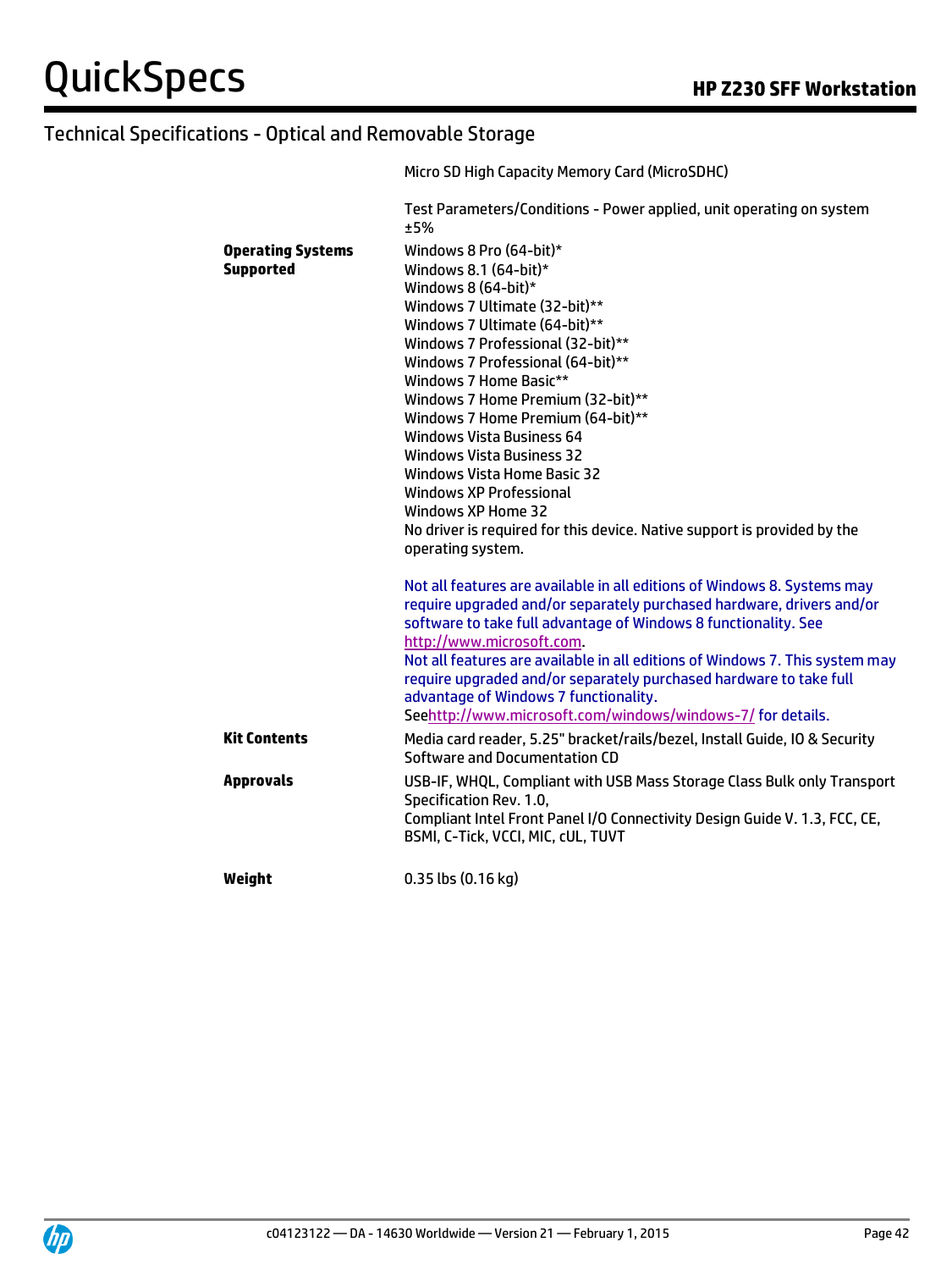### Technical Specifications - Controller Cards

| <b>HP IEEE 1394b FireWire</b>                      | <b>Data Transfer Rate</b>                      | Supports up to 800 Mbps                                                                                                                                                                                                                                                                                                                |
|----------------------------------------------------|------------------------------------------------|----------------------------------------------------------------------------------------------------------------------------------------------------------------------------------------------------------------------------------------------------------------------------------------------------------------------------------------|
| <b>PCIe Card</b>                                   | <b>Devices Supported</b>                       | IEEE-1394 compliant devices                                                                                                                                                                                                                                                                                                            |
|                                                    | <b>Bus Type</b>                                | PCIe card full height PCIe slots                                                                                                                                                                                                                                                                                                       |
|                                                    | <b>Ports</b>                                   | Two IEEE-1394b bilingual 9-Pin Connector (Rear)                                                                                                                                                                                                                                                                                        |
|                                                    | <b>Internal Connectors</b>                     | One 10-Pin header Custom Connector                                                                                                                                                                                                                                                                                                     |
|                                                    | <b>System Requirements</b>                     | Windows 7 Professional 32-bit and 64-bit, Microsoft <sup>®</sup> Windows <sup>®</sup> XP<br>Professional, Windows XP Home, Windows Vista, SLED 11 and RHEL 6. Intel<br>Pentium® G series or higher processor, 128-MB RAM, 1-GB Hard Drive, CD-<br>ROM drive, built in sound system, Available PCIe slot.                               |
|                                                    |                                                | <b>Temperature – Operating</b> $50^{\circ}$ to $131^{\circ}$ F (10 $^{\circ}$ to 55 $^{\circ}$ C)                                                                                                                                                                                                                                      |
|                                                    | Temperature – Storage                          | $-22^{\circ}$ to 140° F (-30° to 60° C)                                                                                                                                                                                                                                                                                                |
|                                                    | <b>Relative Humidity -</b><br><b>Operating</b> | 20% to 80%                                                                                                                                                                                                                                                                                                                             |
|                                                    | <b>Compliances</b>                             | FCC Part 15B, cULus 60950, CE Mark EN55022B(1995)/EN55024-1998 STD,<br>Taiwan BSMI CNS13438, Korea MIC                                                                                                                                                                                                                                 |
|                                                    | <b>Operating Systems</b><br><b>Supported</b>   | Windows 7 Professional 32-bit and 64-bit, Windows Vista® Business 32-bit<br>and 64-bit, Windows® XP Professional, XP Professional 64-bit, RHEL 6 and<br><b>SLED 11.</b>                                                                                                                                                                |
| <b>HP Thunderbolt-2 PCIe 1- Data Transfer Rate</b> |                                                | Supports up to 20 Gb/s (20,000 Mb/s)                                                                                                                                                                                                                                                                                                   |
| port I/O Card                                      | <b>Devices Supported</b>                       | Thunderbolt™ certified devices                                                                                                                                                                                                                                                                                                         |
|                                                    | <b>Bus Type</b>                                | PCIe card, full or half height PCIe slots                                                                                                                                                                                                                                                                                              |
|                                                    | Ports                                          | One Thunderbolt™ 2 external 20-Pin output connectors (Rear)                                                                                                                                                                                                                                                                            |
|                                                    | <b>Internal Connectors</b>                     | One 5-Pin header connector                                                                                                                                                                                                                                                                                                             |
|                                                    | <b>System Requirements</b>                     | Genuine Windows 7 Professional 64-bit, Genuine Windows 8.1 64-bit, Intel<br>i5 series or higher processor, 128-MB RAM, 1-GB Hard Drive, available PCIe<br>slot.                                                                                                                                                                        |
|                                                    |                                                | Temperature - Operating 50° to 131° F (10° to 55° C)                                                                                                                                                                                                                                                                                   |
|                                                    | <b>Temperature - Storage</b>                   | -22° to 140° F (-30° to 60° C)                                                                                                                                                                                                                                                                                                         |
|                                                    | <b>Relative Humidity -</b><br><b>Operating</b> | 20% to 80%                                                                                                                                                                                                                                                                                                                             |
|                                                    | <b>Compliances</b>                             | FCC Part 15B, cULus 60950, CE Mark EN55022B(1995)/EN55024-1998 STD,<br>Taiwan BSMI CNS13438, Korea MIC                                                                                                                                                                                                                                 |
|                                                    | <b>Operating Systems</b><br><b>Supported</b>   | Genuine Windows 7 Professional 64-bit, Genuine Windows 8.1 64-bit.                                                                                                                                                                                                                                                                     |
|                                                    | <b>Kit Contents</b>                            | HP Thunderbolt™ 2 PCIe 1-port I/O Card, full height and half height<br>bracket, DisplayPort to DisplayPort cable, internal header cables (2), user<br>documentation and warranty card.                                                                                                                                                 |
|                                                    | <b>Warranty</b>                                | The HP Thunderbolt™ 2 PCIe 1-port I/O Card has a one-year Limited<br>Warranty or the remainder of the warranty of the HP supported product in<br>which it is installed. Technical support is available seven days a week, 24<br>hours a day, by phone, as well as online support forums. Certain<br>restrictions and exclusions apply. |

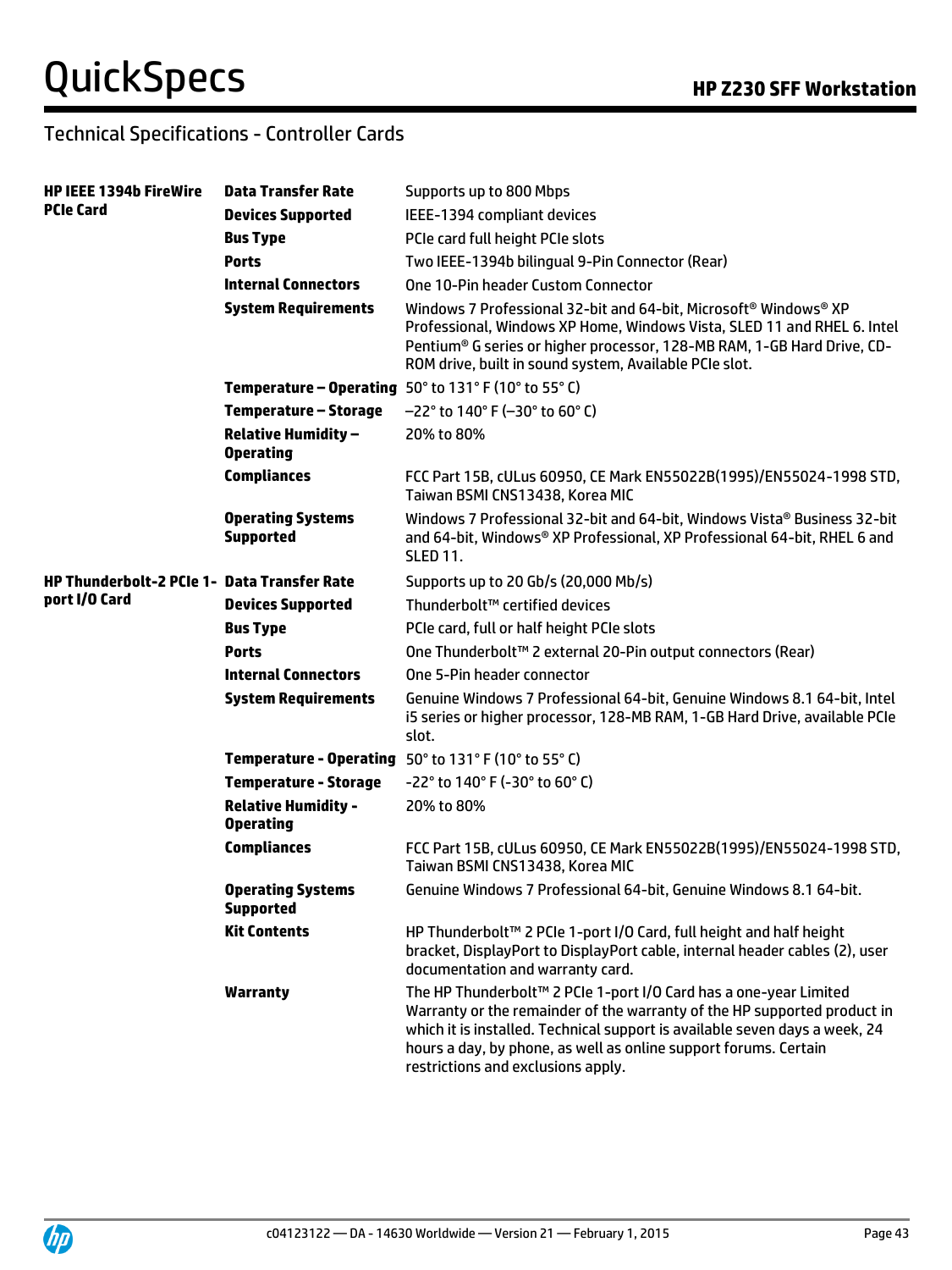### Summary of Changes

| <b>Date of change:</b> | <b>Version History:</b> |                | <b>Description of change:</b>                                                                                                                                                                                                                                                                                                     |
|------------------------|-------------------------|----------------|-----------------------------------------------------------------------------------------------------------------------------------------------------------------------------------------------------------------------------------------------------------------------------------------------------------------------------------|
| June 1, 2014           | From v15 to v16         | Added          | <b>IdNumber</b>                                                                                                                                                                                                                                                                                                                   |
| September 4. 2014      | lFrom v16 to v17        | Changed        | Added HP Client Security and the Intel Core i3-4160, OS section<br>updated.                                                                                                                                                                                                                                                       |
| November 1, 2014       | lFrom v17 to v18        | Added          | IHP 15-in-1 Media Card Reader                                                                                                                                                                                                                                                                                                     |
|                        |                         | <b>Removed</b> | Intel® Xeon® processor E3-1270v3, Intel® Xeon® processor E3-<br>1230v3, Intel® Core™ i3-4330, Intel® Pentium® G3220, NVIDIA Quadro<br>410 512MB Graphics, Genuine Windows® 7 Ultimate 64-bit, Genuine<br>Windows® 7 Home Premium 32/64-bit, HP 14-in-1 Media Card Reader                                                          |
| December 1, 2014       | lFrom v18 to v19        | Added          | Ubuntu Desktop Linux 14.04, NVIDIA Quadro K620                                                                                                                                                                                                                                                                                    |
|                        |                         | Changed        | OS, entry 3D and processors section                                                                                                                                                                                                                                                                                               |
|                        |                         | Removed        | Windows 7 Ultimate 64-bit, Intel Pentium <sup>®</sup> G3220 processor 3.00 -- 3<br>MB 1333 MHz 2 N N HDGraphics, Intel Core™ i3-4330 processor 3.50 --<br>4 MB 1600 MHz 2 Y N 4600, Intel Xeon processor E3-1230v3 3.30 3.70<br>8 MB 1600 MHz 4 Y Y No, Intel Xeon processor E3-1270v3 3.50 3.90 8<br><b>MB 1600 MHz 4 Y Y No</b> |
| January 1, 2014        | From v19 to v20         | <b>Removed</b> | Core i7, i5 and Intel Pentium Processors, 250, 500 and 1TB SATA 10k<br>rpm HDDs                                                                                                                                                                                                                                                   |
| February 1, 2015       | From v19 to v20         | Added          | OS, Windows 8.1 64-bit                                                                                                                                                                                                                                                                                                            |